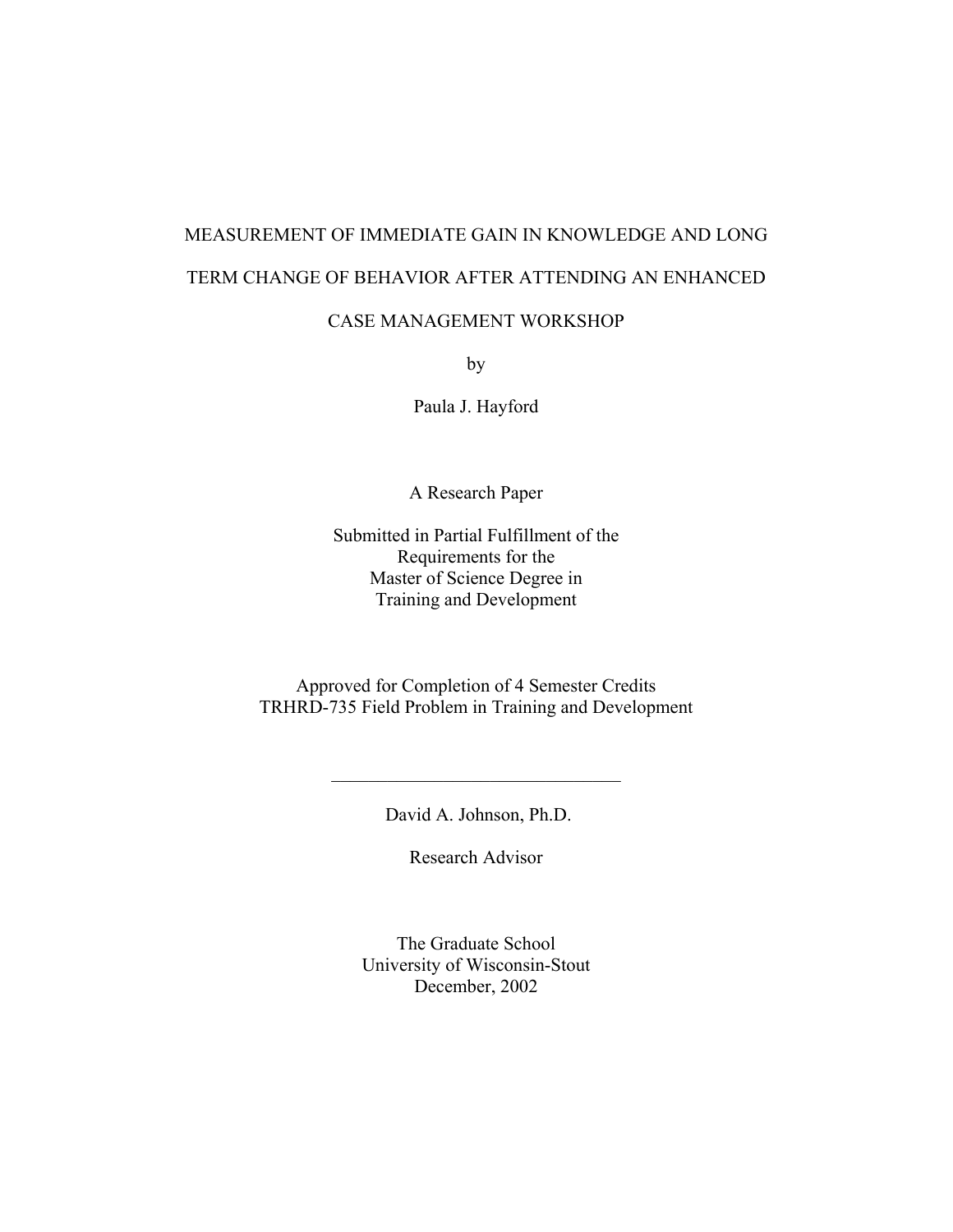The Graduate School University of Wisconsin-Stout Menomonie, WI 54751

## ABSTRACT

| Hayford                                                            | Paula                                                       |                                              |  |  |
|--------------------------------------------------------------------|-------------------------------------------------------------|----------------------------------------------|--|--|
| Measurement of Immediate Gain in Knowledge and Long Term Change of |                                                             |                                              |  |  |
| Behavior after Attending an Enhanced Case Management Workshop      |                                                             |                                              |  |  |
| Training and Development                                           |                                                             | David A, Johnson, PhD December/2002 67 pages |  |  |
|                                                                    | American Psychological Association (APA) Publication Manual |                                              |  |  |

 The Department of Workforce Development in the State of Wisconsin has initiated a mandate that all Wisconsin Works employees complete a minimum of 24 contact hours of training per year. The training can be divided into 12 contact hours of professional development and 12 contact hours of personal development. The Center for Career Development and Employability Training (CCDET) has a contract with the State of Wisconsin Department of Workforce Development to provide professional training for Wisconsin Works employees. CCDET continuously develops enhanced case management training courses that are appropriate to the skills needed by Wisconsin Works (W-2) employees. Examples of training topics include: How to best understand and help W-2 customers with Mental Health Awareness; AODA Issues; Learning Disabilities; Domestic Violence; and Teen Parenting.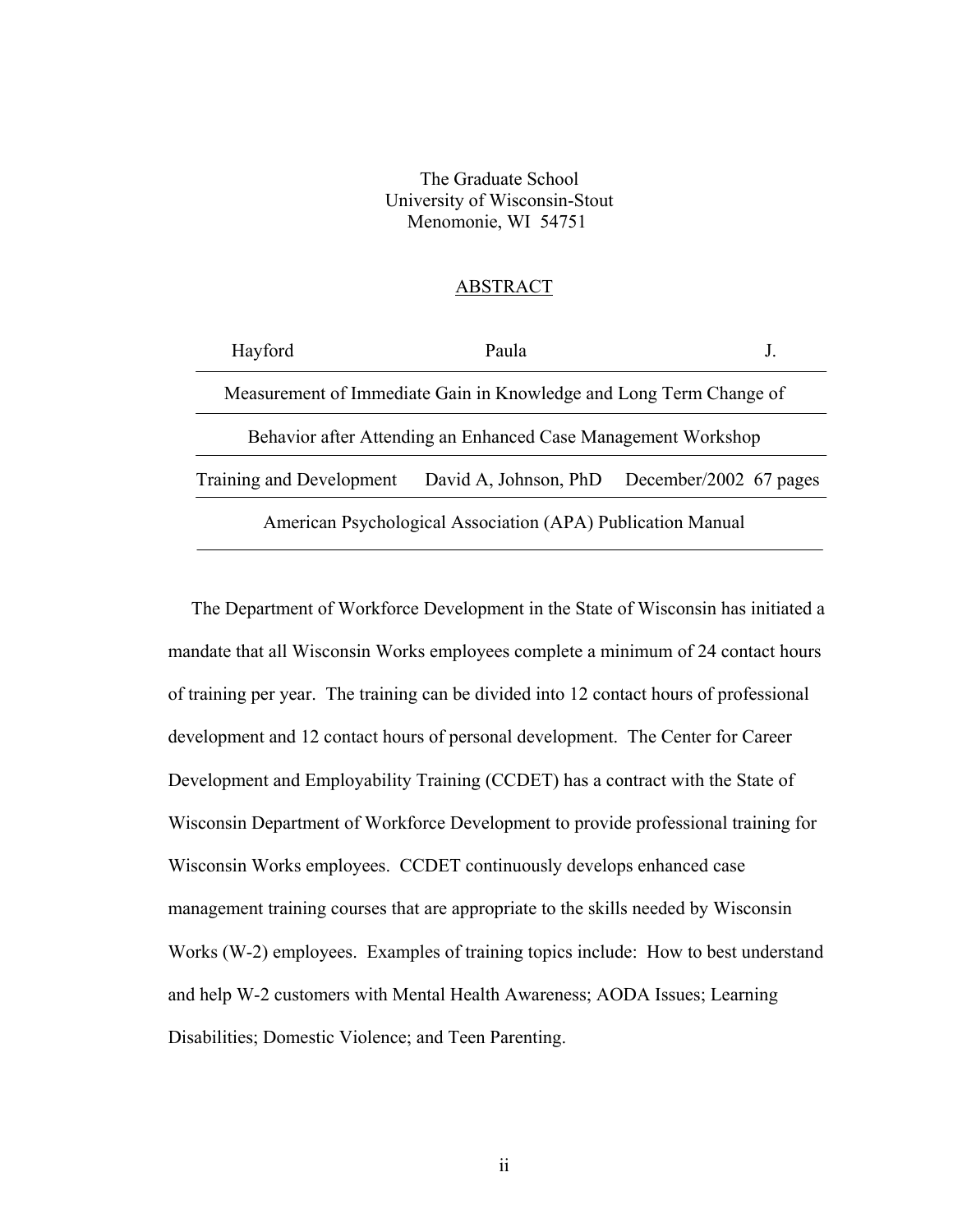Unfortunately, there has not been any measurement done to assess the effectiveness of these training courses to determine whether the mandated professional development has any long-term effect on how the Wisconsin Works employees interact with customers who have any of the above issues as barriers to successful employment.

 This study will assess the gain in immediate knowledge from the specific training sessions by conducting a pre-training Likert scale self-evaluation based on the participant's preconceived understanding of the topic and a post training self-evaluation using the same questions to determine their increase in understanding and knowledge. To measure whether the specific training topics have any long term effect on the participants in either their handling of customers with any of the above issues or their advocacy for them, an anonymous survey to be completed by the workshop participants will be sent to them one month following their training. This study will examine those training sessions that are entitled: Mental Health Awareness.

 Donald Kirkpatrick's Four Levels of Evaluation will be used to evaluate the results of the self-evaluations to determine the effectiveness of the training at the immediate level (Kirkpatrick Level II) and also long term transfer of knowledge (Kirkpatrick Level III). The Department of Workforce Development will be able to use the results of both evaluations to address more effectively the needs of their workers and the customers they serve.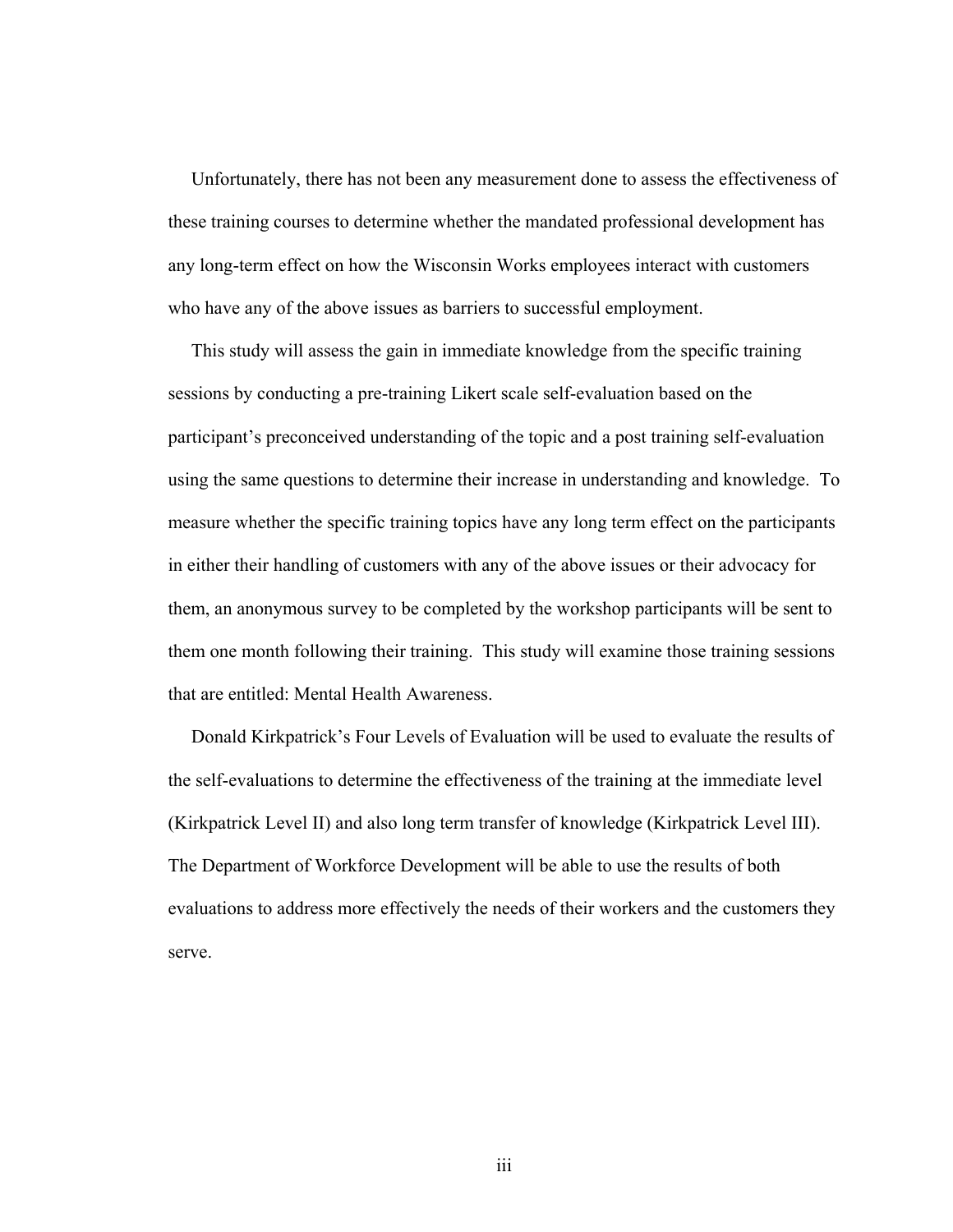# Table of Contents

|              |                                                       | Page           |
|--------------|-------------------------------------------------------|----------------|
|              | Chapter                                               |                |
| I            | Introduction                                          |                |
|              | Overview of Current Enhanced Case Management Training | 1              |
|              | Statement of the Problem                              | $\overline{2}$ |
|              | Research Objectives                                   | 3              |
|              | Need for the Study                                    | 3              |
|              | Research Model                                        | $\overline{4}$ |
|              | Definition of Terms                                   | 6              |
|              | Limitations of the Study                              | 8              |
| $\mathbf{I}$ | Review of Literature                                  |                |
|              | Introduction                                          | 10             |
|              | Kirkpatrick's Four Levels of Evaluation               | 10             |
|              | Need for Evaluation of Training                       | 13             |
|              | <b>Alternative Evaluation Models</b>                  | 17             |
|              | Summary                                               | 20             |
|              | III Methodology and Approach                          |                |
|              | Introduction                                          | 23             |
|              | Research Design                                       | 24             |
|              | Data Collection                                       | 27             |
|              | Data Analysis                                         | 28             |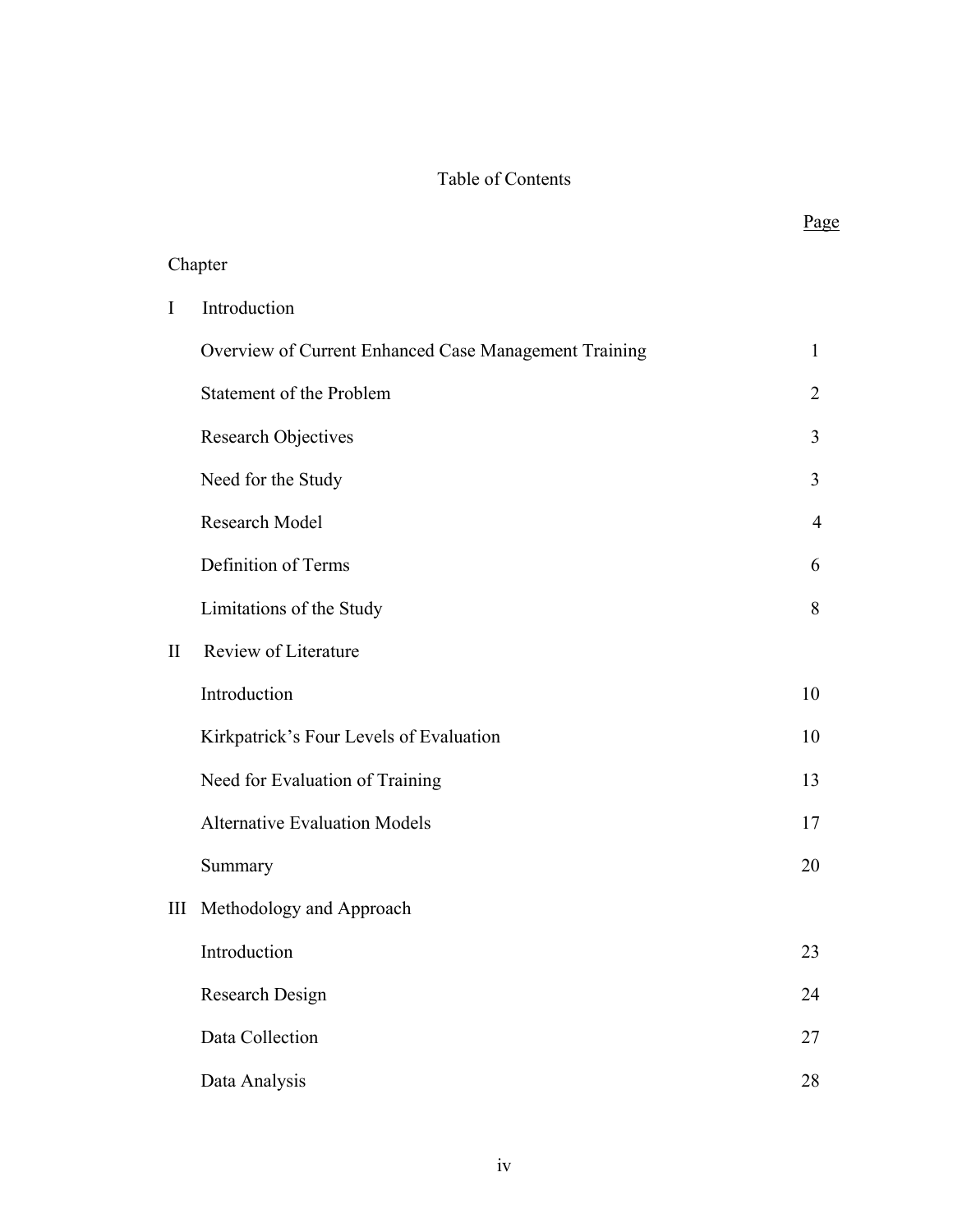|    |                                                                     | Page |
|----|---------------------------------------------------------------------|------|
|    | Summary                                                             | 29   |
| IV | Findings and Analysis of Results                                    |      |
|    | Introduction                                                        | 31   |
|    | Description of Sample                                               | 31   |
|    | Analysis of Demographic Data                                        | 32   |
|    | Data Analysis of Level II Evaluation                                | 32   |
|    | Statistical Analysis Related to Demographic Variables and Level II  | 34   |
|    | <b>T-Test Results</b>                                               | 39   |
|    | Data Analysis of Level III Evaluation                               | 41   |
|    | Statistical Analysis Related to Demographic Variables and Level III | 44   |
| V  | Summary, Conclusions and Recommendations                            |      |
|    | Introduction                                                        | 48   |
|    | <b>Summary of Study Procedures</b>                                  |      |
|    | Conclusions and Implications                                        | 50   |
|    | Recommendations                                                     | 53   |
|    | References                                                          | 54   |
|    | Appendices                                                          |      |
|    | Pilot Study Survey Instruments<br>A                                 | 57   |
|    | <b>Field Study Survey Instruments</b><br>B                          | 61   |
|    | Demographic Characteristics of Study Participants<br>$\mathcal{C}$  | 65   |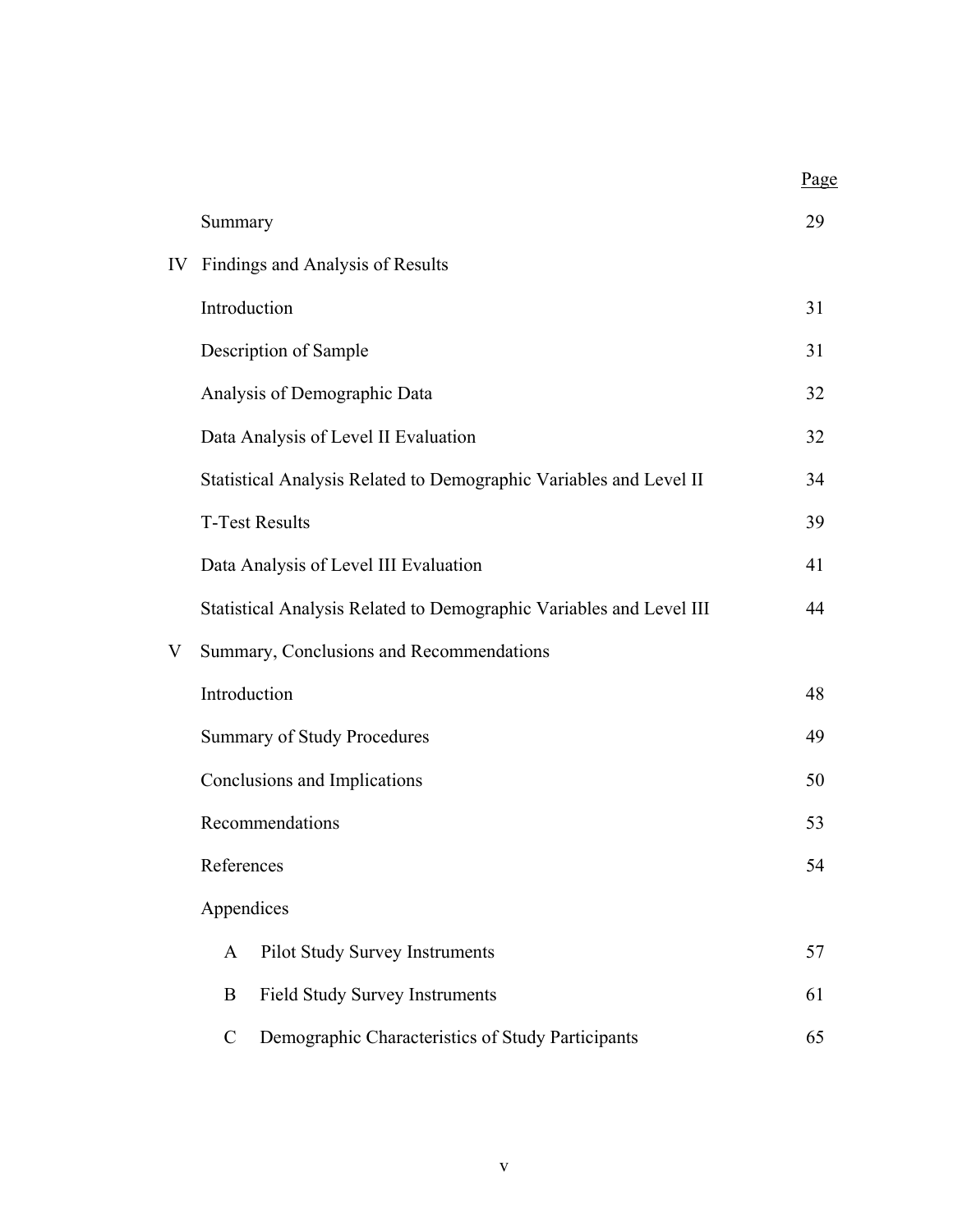# List of Tables

| Table         |                                                                    |    |
|---------------|--------------------------------------------------------------------|----|
|               | 1. Gender Characteristics                                          | 66 |
| 2.            | Past Recipient of AFDC or W-2                                      | 66 |
| $\mathcal{E}$ | <b>Educational Level</b>                                           | 66 |
|               | 4. Current Place of Employment                                     | 66 |
| 5.            | <b>Position Title</b>                                              | 67 |
| 6.            | Percent Changes in Pre- and Post-training Self Assessment Survey   | 33 |
| 7.            | Crosstabulation of Age with Statement Seven                        | 36 |
| 8.            | Crosstabulation of Level of Education with Statement Nine          | 37 |
| 9.            | Crosstabulation of Past Recipient of AFDC or W-2 benefits          |    |
|               | with Statement Eight                                               | 38 |
|               | 10. T-Test Group Statistics                                        | 39 |
|               | 11. T-Test Results for Equity of Means                             | 40 |
|               | 12. Evaluation Table for One Month Post-training Assessment Survey | 42 |
|               | 13. Crosstabulation of Gender with Statement Five                  | 45 |
|               | 14. Crosstabulation of Past Recipient of AFDC or W-2 benefits      |    |
|               | with Statement One                                                 | 46 |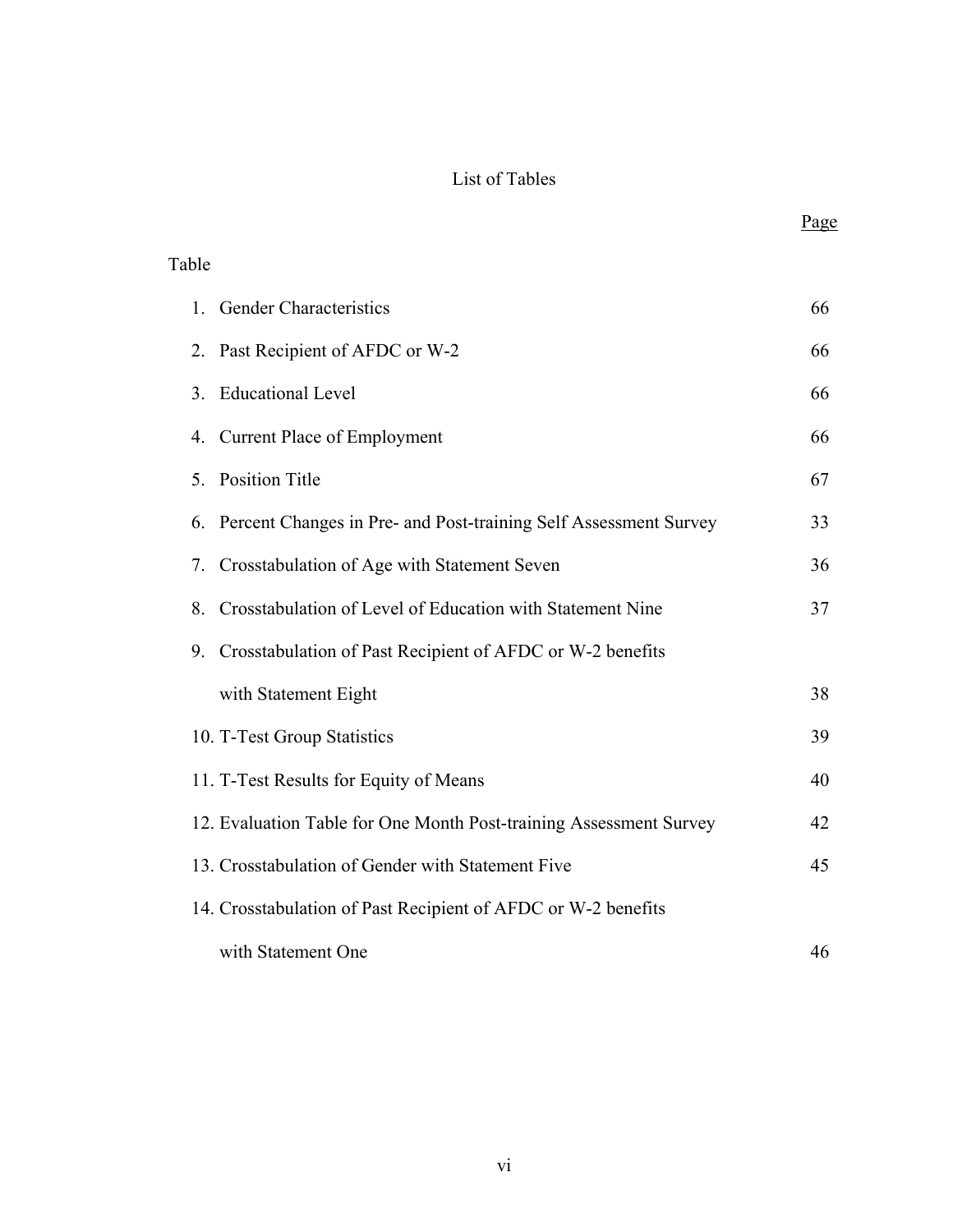## **Chapter 1**

## **Introduction**

## Overview of Current Enhanced Case Management Training

 The State of Wisconsin Department of Workforce Development (DWD) oversees the Bureau of Partner Services (BPS) Training Section within the Division of Workforce Solutions (DWS). The Department of Workforce Development has contracted with the University of Wisconsin Oshkosh Center for Career Development and Employability Training since 1993 to provide both technical/policy and Enhanced Case Management training development and delivery in order to meet their training needs and the mandated requirements of the Wisconsin Welfare to Work (W-2) program. The Center for Career Development and Employability Training (CCDET) may contract with other agencies each year based upon customer satisfaction.

 The decision of when to offer the current various Enhanced Case Management (ECM) and Interpersonal Skills (IS) workshops is made by CCDET Enhanced Case Management coordinators based on the degree of saturation and attendance within a previous year. This decision is also based upon the availability of trainers well versed in that topic and Registar (enrollment) information. The majority of the topics chosen for training are dictated by the shape of the welfare system in Wisconsin. The primary reason for changing Enhanced Case Management or Interpersonal Skill workshop topics is that more of the case load is comprised of individuals with very specific "barriers to employment."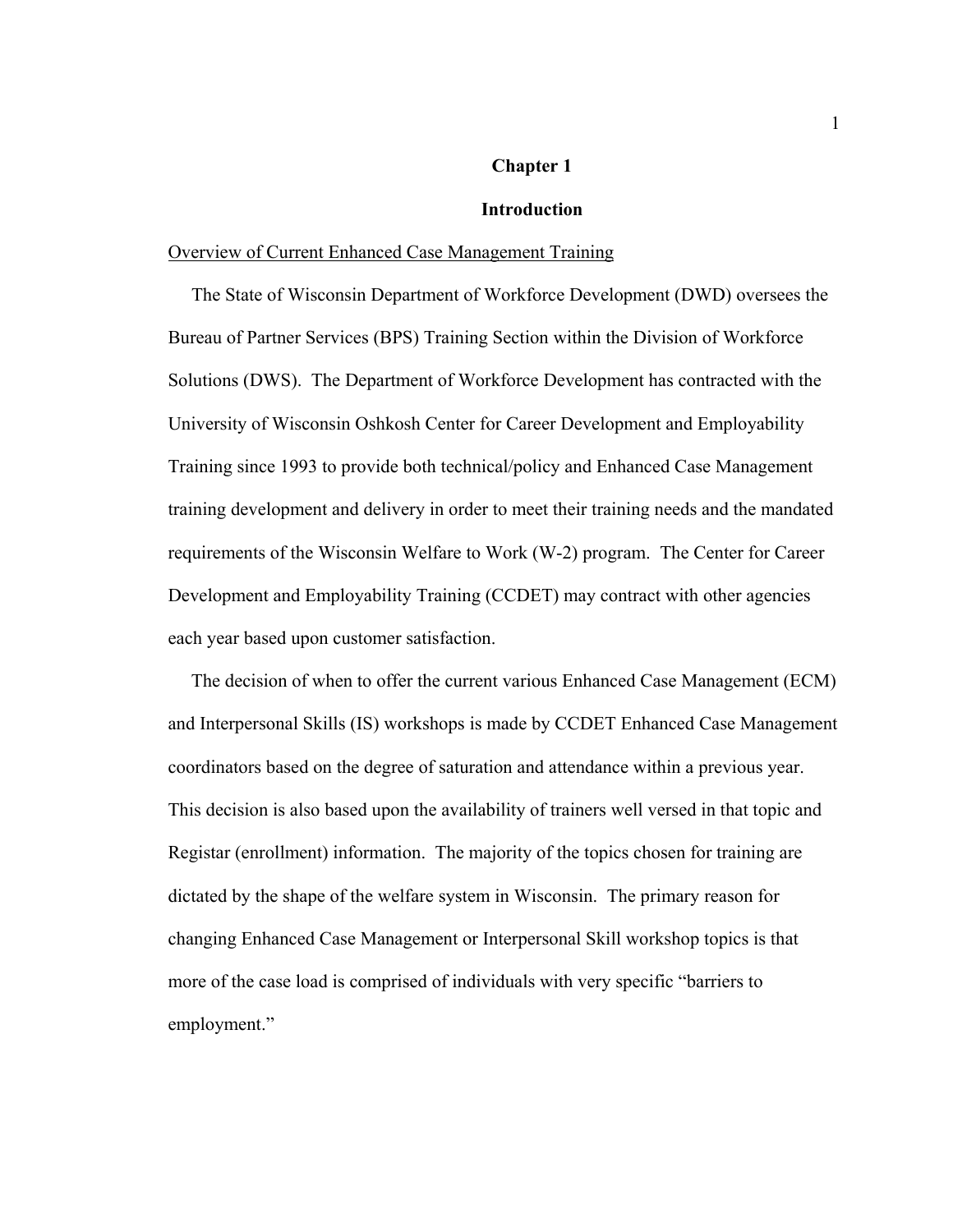New training topics are developed by CCDET or one of their sub-contracted agencies for the Division of Workforce Solutions on an as-needed basis. The need is demonstrated from a variety of sources: influence of advocacy groups, input from field and state staff, and needs assessments. A team, comprised of curriculum writers, subject matter experts, policy experts and a CCDET coordinator collaborates on concept, content, goals and objectives. The curriculum writer synthesizes current research, develops appropriate activities to enhance learning, formats the training session and submits it to reviewers and editors according to a Project Management tool developed by DWD/DWS/BPS.

## Statement of the Problem

 The Division of Workforce Solutions annually requires their personnel to complete 24 hours of professional and personal development. Twelve of these hours must be in the professional development area. There has been no evaluation of the effectiveness of the ECM training and its impact upon how the participant's attitudes toward their customers may have been changed as a result of this training.

 For the purpose of this study, one of the professional development ECM course offerings, Mental Health Awareness, will be evaluated for its immediate gain in knowledge and its long-term effect on how the Division of Workforce Solution employees who attend the workshop may change their understanding of and behavior toward their customers with a mental health issue.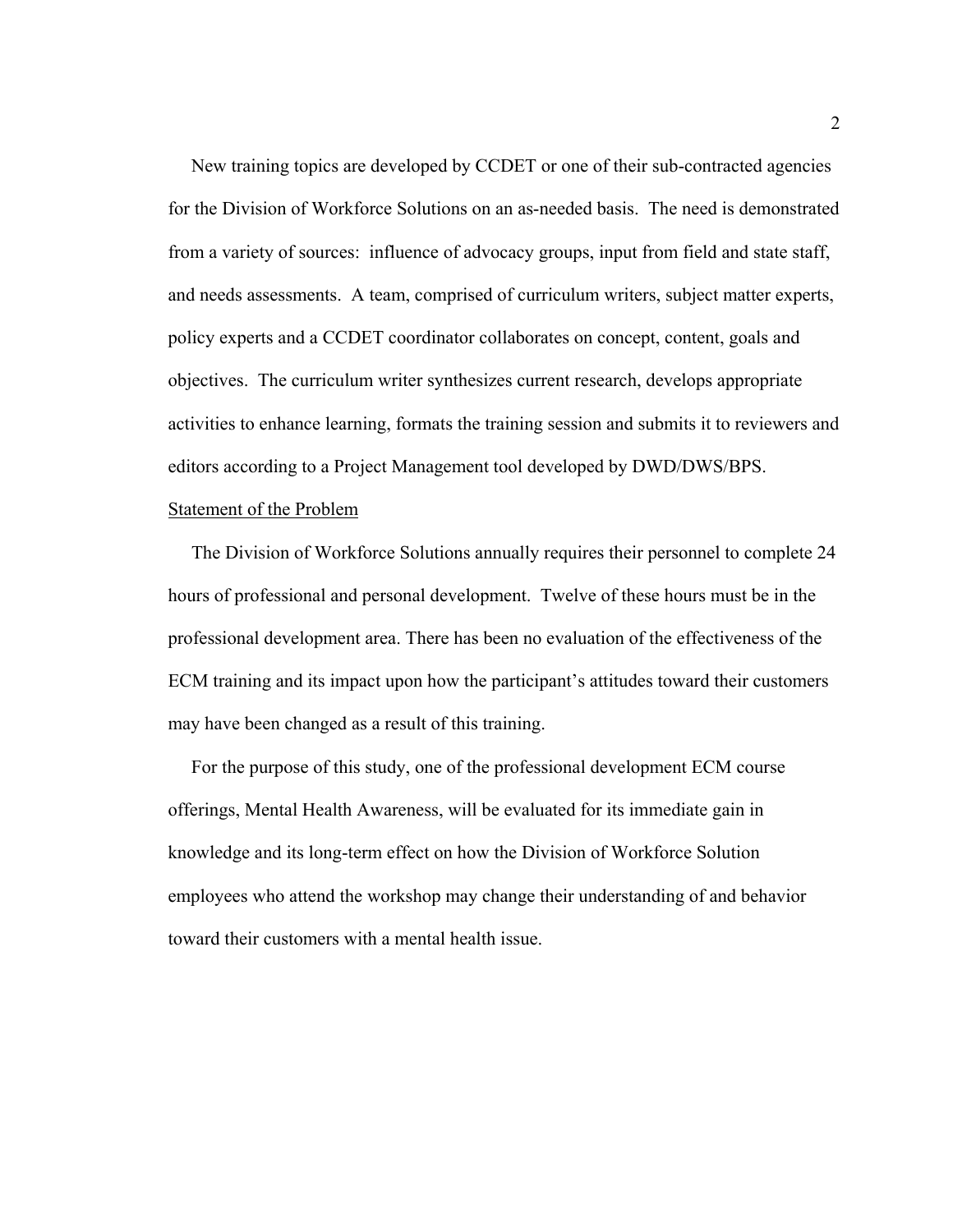## Research Objectives

 To determine the benefit that Wisconsin Welfare to Work (W-2) customers will receive from the professional development required by the Division of Workforce Solutions, it is necessary to show a gain in knowledge and understanding of the issues which the customers may possess by workshop participants and to demonstrate a positive change in the worker attitudes and treatment of such customers.

 In this study, we will assess the results of the study according to only Level II and Level III of Kirkpatrick's Four Levels of Evaluation (Kirkpatrick, 1998) in relation to participants who have attended the Mental Health Awareness workshop.

Therefore, the research objectives of this study are as follows:

- 1. To determine the participant understanding of Mental Health Issues before the training, Kirkpatrick Level II.
- 2. To determine the participant understanding of Mental Health Issues immediately after the training, Kirkpatrick Level II.
- 3. To measure the long-term effects of the knowledge gained during the training one month after the participants have attended the training, Kirkpatrick Level III.

## Need for the Study

 In order for the Division of Workforce Solutions to demonstrate the need and effectiveness of the professional development programs it offers its employees, a study of this type is necessary. With Social Service organizations and Wisconsin Welfare to Work (W-2) coming under scrutiny to prove their effectiveness in the competitive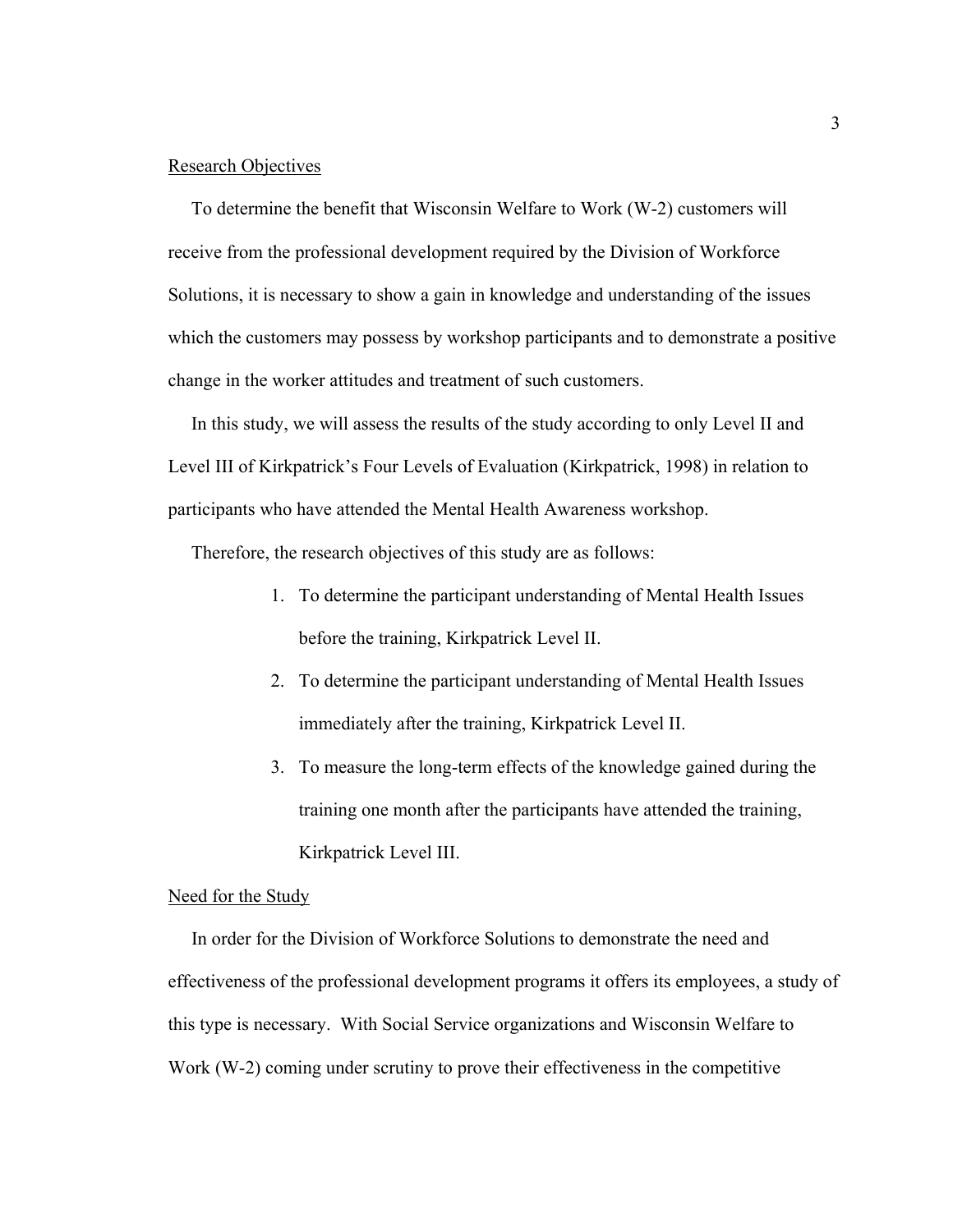monetary arena, it is essential for them to demonstrate concrete evidence of their benefit to social service customers in the State of Wisconsin.

 By matching internal marketing programs (ECM and IS training) with their external marketing (effectively servicing W-2 customers), the Division of Workforce Solutions proves their commitment to developing their employees. This employee development in turn should lead to an employee willingness to exert additional efforts to achieve the goals of W-2 (Iverson, McLeod & Erwin, 1996).

 The two-day Mental Health Issues and later developed one-day Mental Health Awareness Enhanced Case Management workshops have been in existence since the inception of the Wisconsin Welfare to Work program on September 1, 1997. The course content of the Mental Health Awareness workshop is for participants to develop a basic understanding of people with mental health issues:

- How mental health issues affect the customer's contacts with the case manager.
- How to relate better to the customer
- How mental health issues affect employment
- Ways to build effective relationships with resources

(DWD Quarterly Training Preview, 2001)

#### Research Model

 A self-assessment pre-training and post-training survey instrument was developed using statements concerning individual knowledge and attitudes about mental health issues that are already contained in the workshop training materials. The statements were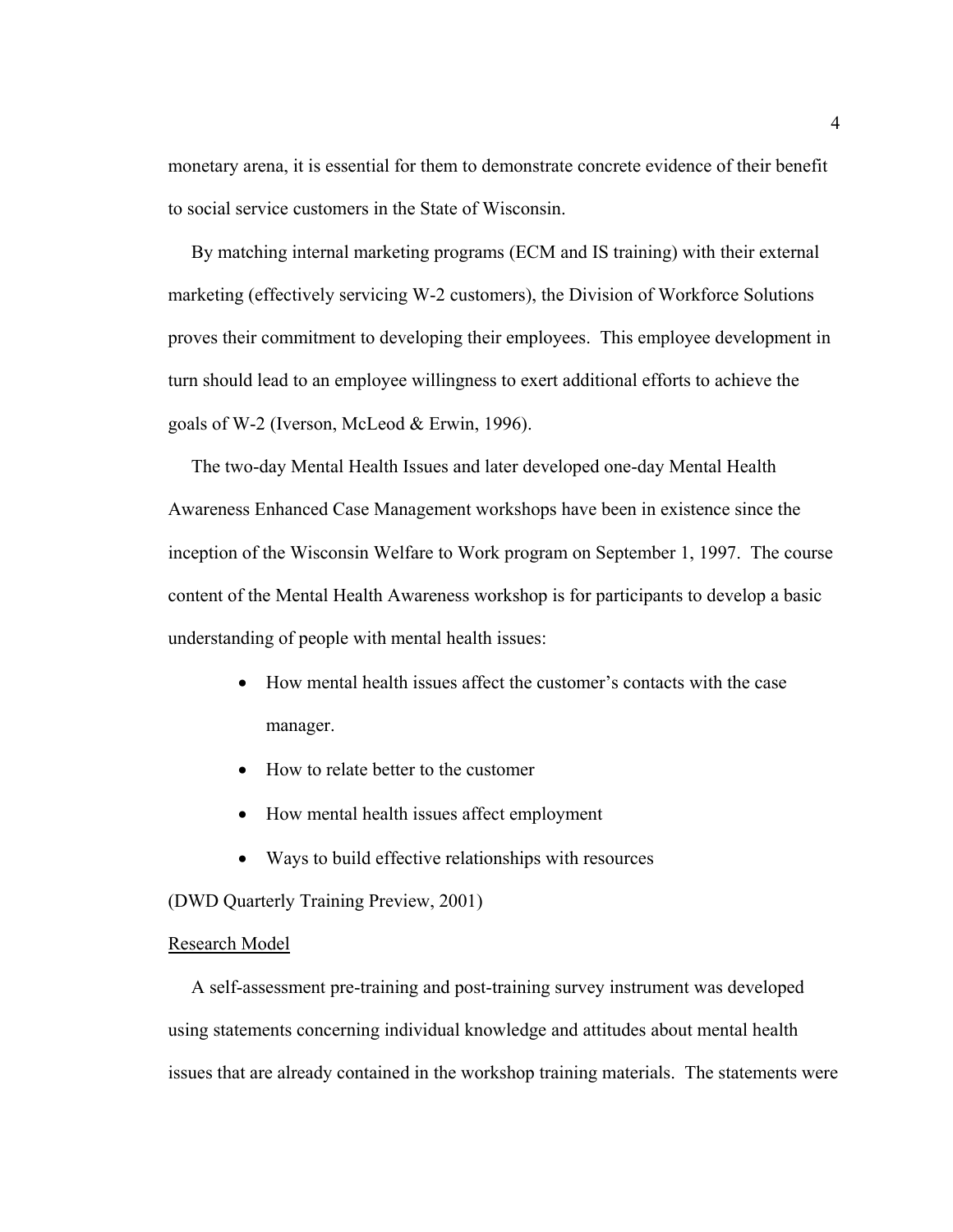intended to be used by the program presenter to help participants determine whether the statements were considered realistic or not. In previous training sessions, the trainer would pose the statement to generate participant discussion and use the discussion as an opportunity to educate the participants with further data. The statements were taken in part from Cornell University's publication: Implementing the Americans with Disabilities Act: Reasonable Accommodations (Mental Health Awareness Trainer's Guide, Sept. 1, 2001). The results of each statement in the pre-and post-training self-assessment survey instrument were designed to be indicative of whether there was an immediate gain in knowledge (Kirkpatrick Level II), thus providing data to support evaluation. It is a common practice for trainers to use end-of-workshop evaluations to assess how well the participants understood the material presented and to remind the participants of the important learning points (Cohen, 1999).

 The one month follow-up Mental Health Awareness post-training self-assessment survey instrument was used to evaluate the effectiveness of the training on the job (Kirkpatrick Level III). One of the research goals was to identify whether the Enhanced Case Management professional development workshops, in this case, Mental Health Awareness, had any impact on the participants' job performance with a better understanding of mental health issues so they could better service their customers. The survey instrument was also designed to evaluate whether the workshop prompted participants to continue their individual learning concerning mental health issues, become an advocate for customers with mental health issues, or encourage them to become an advocate for further training in their agency. This behavior would show a deeper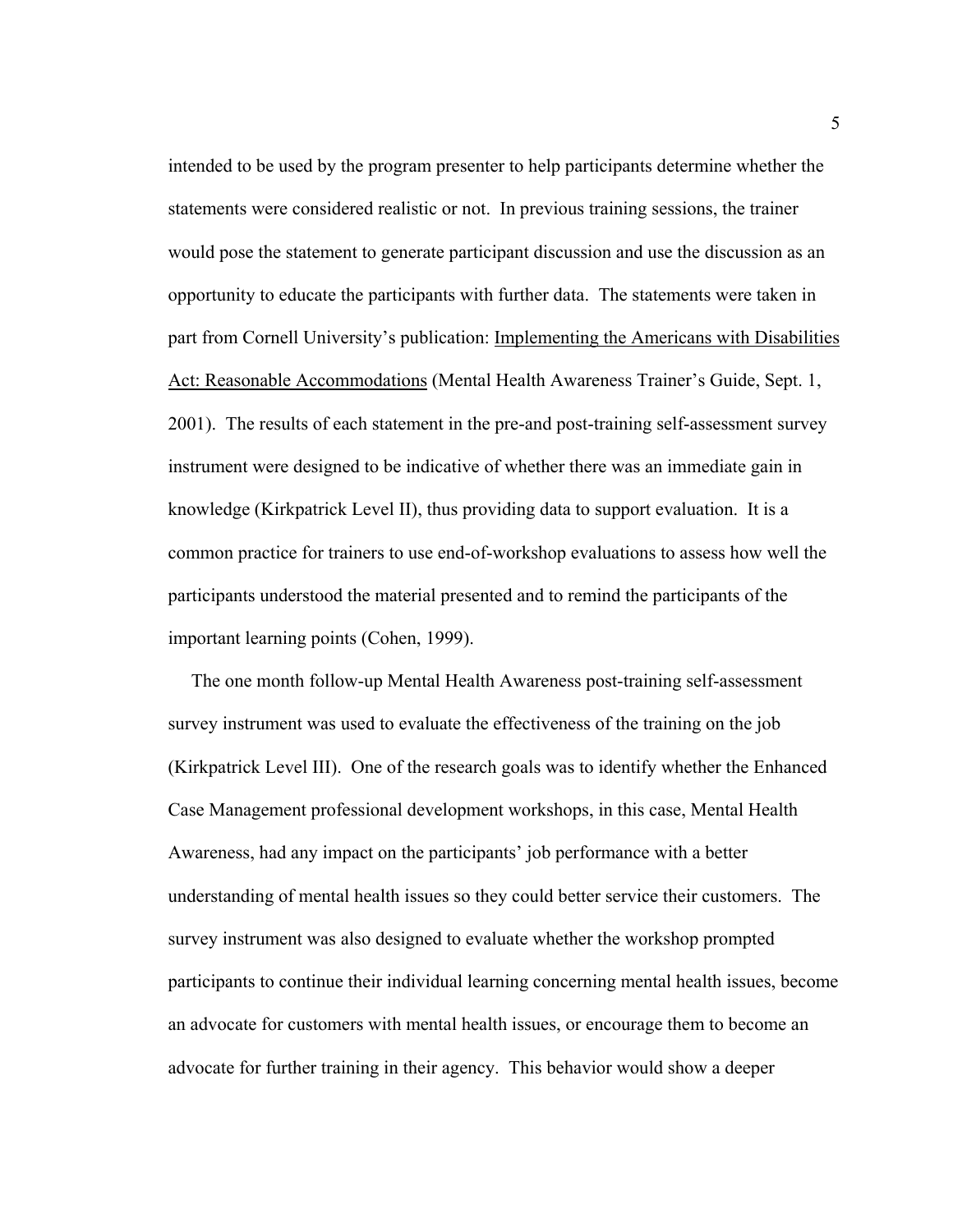organizational commitment by demonstrating that the workshop participants would be willing to step beyond their traditional functional boundaries to add to the external service offered by W-2 (Iverson, McLeod & Erwin).

 Demographics were included in both the initial pre-training survey instrument and the one-month post assessment survey instrument to enable an evaluation of the participants in relation to the survey statements.

## Definition of Terms:

For clarity of understanding the following terms are defined as follows:

- 1. Department of Workforce Development (DWD) a state agency charged with the building and strengthening Wisconsin's workforce by providing job services, training and employment assistance to people looking for work, as well as finding the necessary workers to fill current job openings (www.dwd.state.wi.us.).
- 2. Division of Workforce Solutions (DWS) develops and maintains employment-focused programs in an effort to ensure Wisconsin continues to be a leader in the post-welfare reform era (www.dwd.state.wi.us/dws/).
- 3. Bureau of Partner Services (BPS) a state leader and a national model for providing workforce development and human services training to professionals whose ultimate goal is to promote self-sufficiency and wellness in Wisconsin families ([www.dwd.state.wi.us/destrain/trainsec/](http://www.dwd.state.wi.us/destrain/trainsec/)).
- 4. Wisconsin Welfare to Work (W-2) established by the Balanced Budget Act of 1997 to assist the hardest-to-employ welfare recipients and non-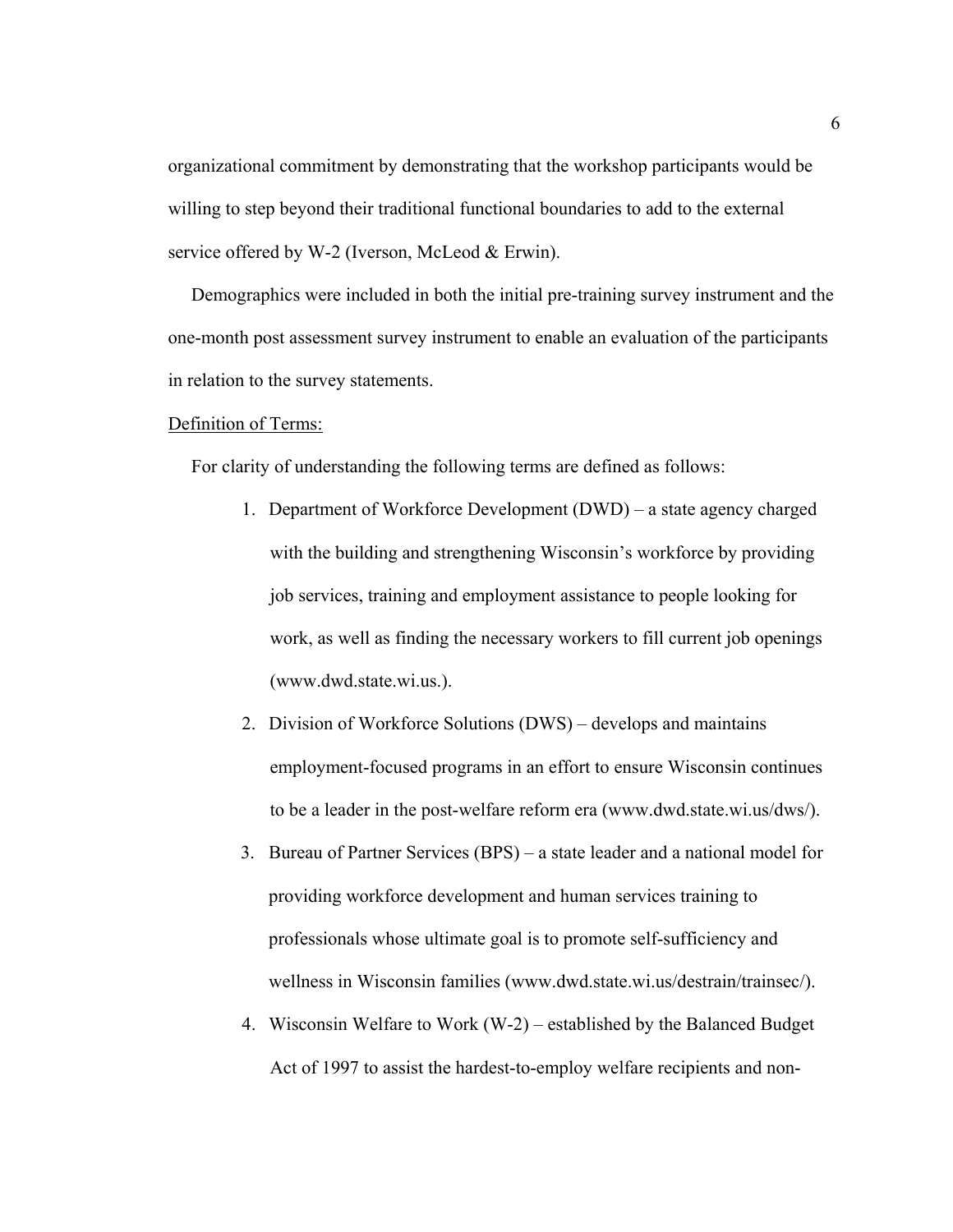custodial parents who face great challenges to employment, to move into unsubsidized jobs and economic self-sufficiency ( replaced the previous Aid for Families with Dependant Children (AFDC) program) (www.dwd.state.wi.us/wtw/).

- 5. Center for Career Development and Employability Training (CCDET) an outreach program of the University of Wisconsin Oshkosh College of Education and Human Services. CCDET is a subcontracted agency for the State of Wisconsin Department of Workforce Development to provide training workshops (www.uwosh.edu/ccdet/).
- 6. Mental Health Illness characterized by disordered thinking, emotional disturbances and perceptual difficulties in persons with one of the following major categories: mood disorders, anxiety disorders, personality disorders or schizophrenic disorders (Mental Health Awareness Trainer Guide 2001, CCDET).
- 7. Enhanced Case Management Workshop specific training related to developing empathy for the difficult to place customer in the W-2 system (www.uwosh.edu/ccdet/projects.htm).
- 8. Interpersonal Skills Workshop training topics dealing with self improvement [\(www.uwosh.edu/ccdet/projects.htm\)](http://www.uwosh.edu/ccdet/projects.htm).
- 9. Crosstabulation usually a table of frequencies of two or more categorical variables taken together (George & Mallery, 2001).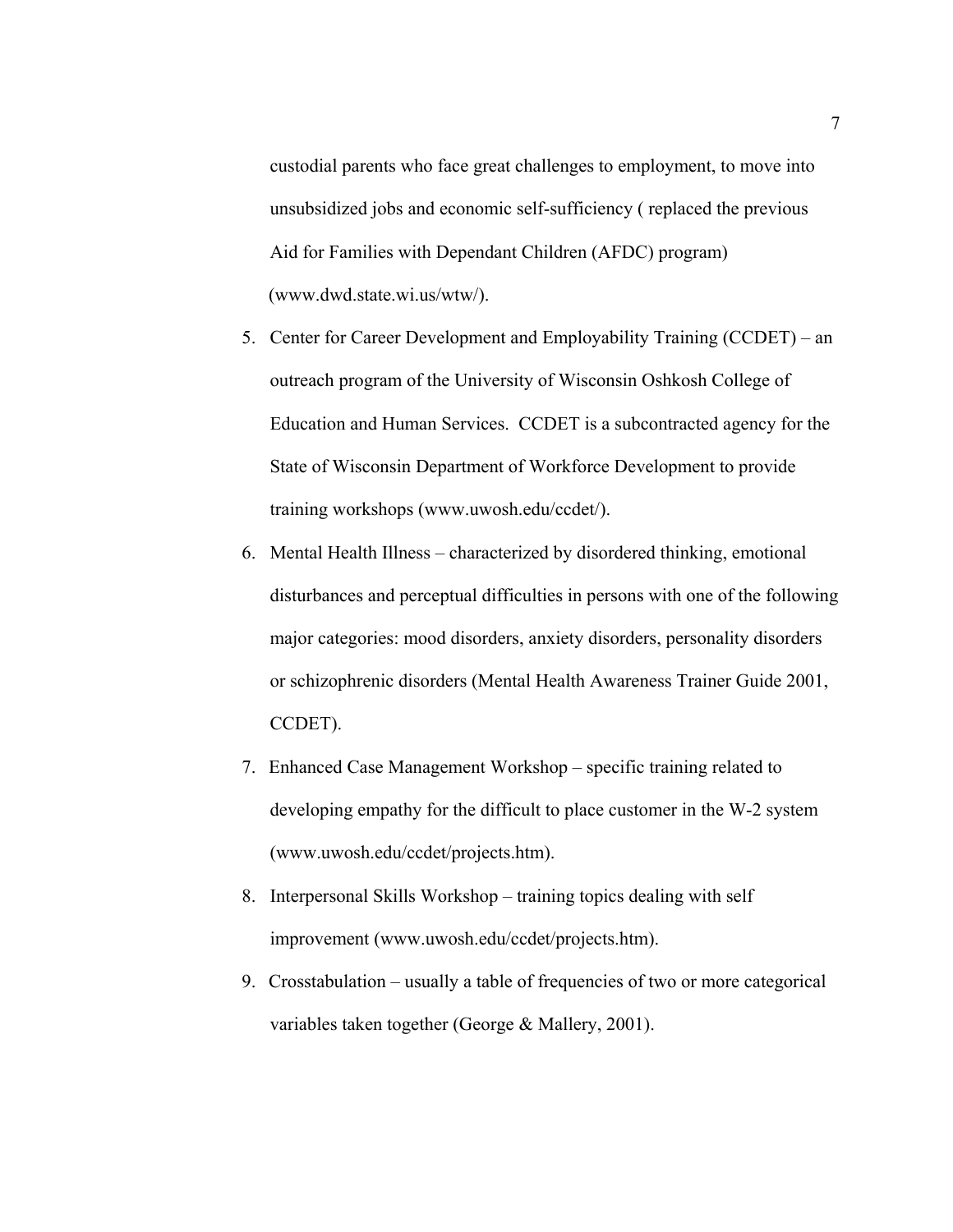- 10. Pearson Chi-Square analysis used as a goodness-of-fit for structural models answering whether the actual data differ significantly from results predicted (George & Mallery, 2001).
- 11. T-Tests determines the likelihood that a particular correlation is statistically significant (George & Mallery, 2001).
- 12. Significance a measure of the rarity of a particular statistical outcome given that there is actually no effect. A significance of  $P<0.05$  is the most widely accepted value by which researchers accept a certain result as statistically significant. It means that there is less than a 5% chance that the given outcome could have occurred by chance (George & Mallery, 2001).

## Limitations of the Study:

There are five limitations in this study.

- 1. The results of the study are limited to only one ECM workshop, Mental Health Awareness, delivered by CCDET during the first quarter of the 2002 fiscal year.
- 2. The enthusiasm of the participant response could be greatly affected by how the various workshop trainers present the course materials and the importance of the survey instruments.
- 3. The number and location of the workshops in the State of Wisconsin may have some bearing on the results as Milwaukee County has 82% of the W-2 serviced population.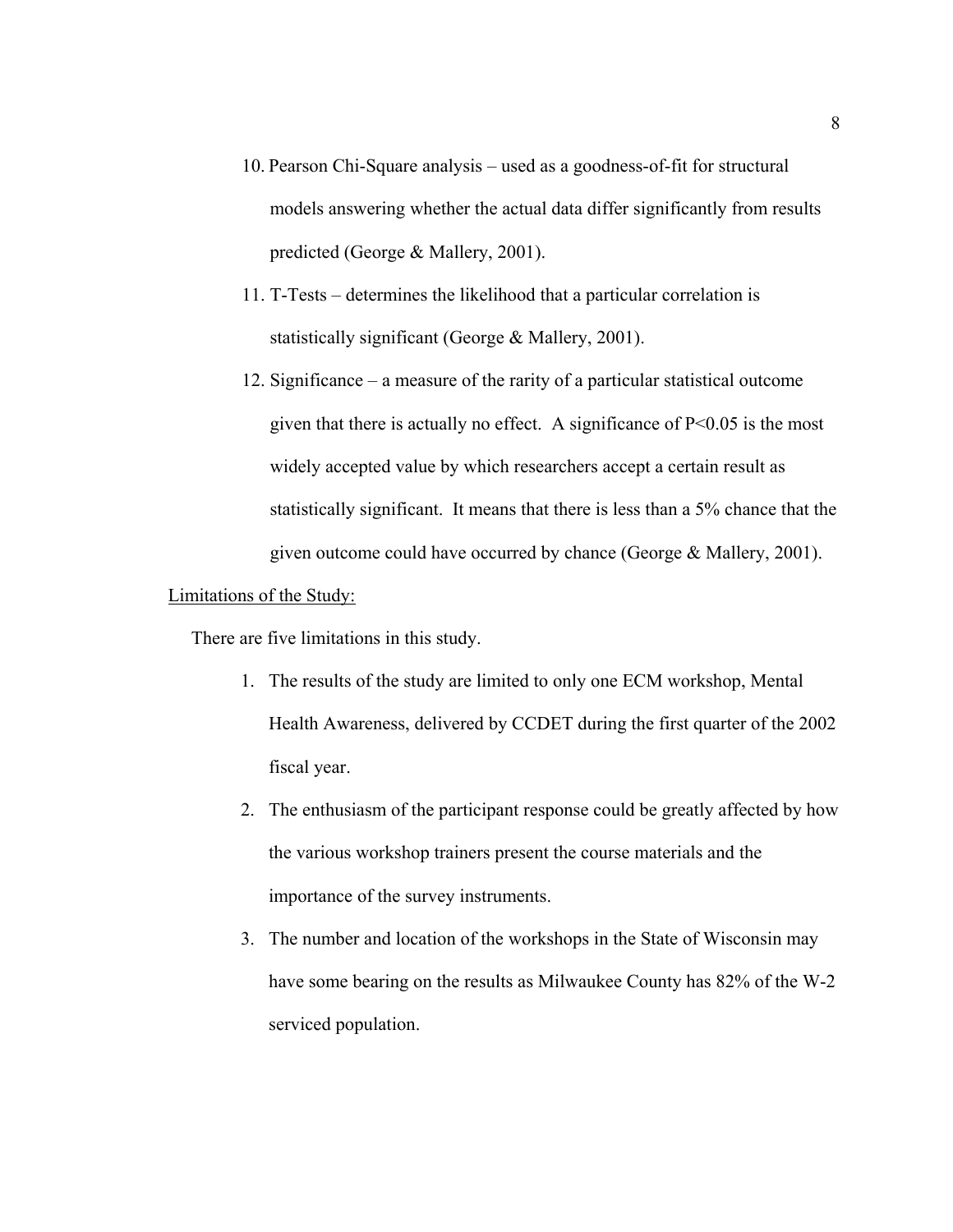- 4. The number of workshop participants who will have contact with customers with a mental illness may be limited.
- 5. The individual job-site supervisors may influence the policy and procedure that the workshop participants have to follow upon returning to their respective job-sites, thus limiting the use of the knowledge gained.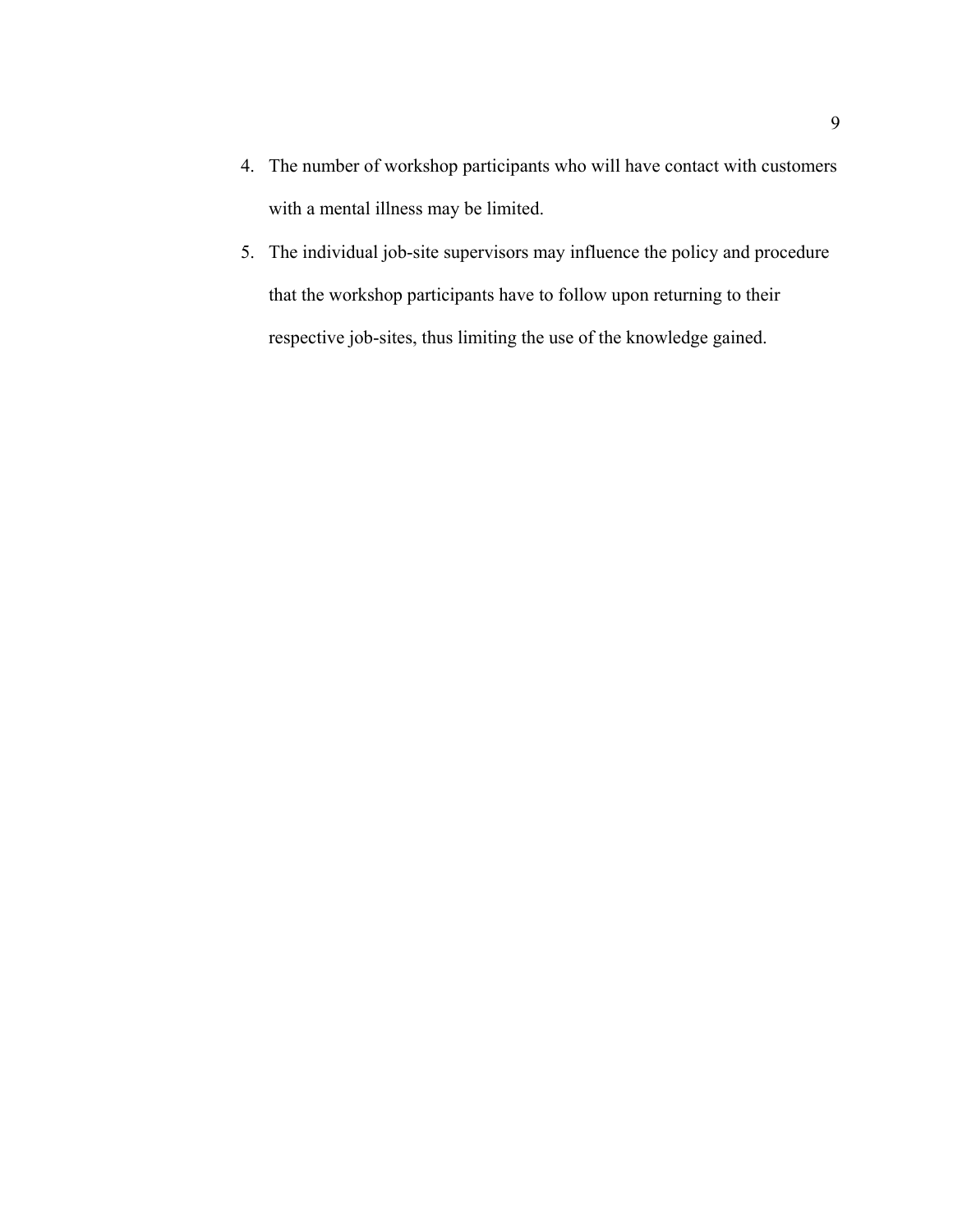## **Chapter II:**

## **Review of Literature**

## Introduction

 The ability to assess learning in the real world requires a model that can be effectively utilized in all areas of training. Such a model was developed by Donald Kirkpatrick for his Doctoral thesis at the University of Wisconsin Madison in 1959. In November of 1959 through February 1960, Kirkpatrick (1960b) wrote a series of four articles which were published for the *Journal for the American Society for Training Directors.* These articles have become the model of evaluation that has been the most reviewed and applied guide to assessing the effectiveness of training in the world of work. According to the four-level model he presented, one should always begin with level one and move sequentially through levels two, three and four. Information from each prior level serves as a basis for the next level's evaluation leading to a more precise measure of the training program. Kirkpatrick is a Professor Emeritus at the University of Wisconsin Madison and has over 30 years of experience as a professor of management at the University.

#### Kirkpatrick's Four Levels of Evaluation

Developed as his doctoral thesis, Kirkpatrick's Four Levels of Evaluation are:

- Level I. Reaction
- Level II. Learning
- Level III. Behavior
- Level IV. Results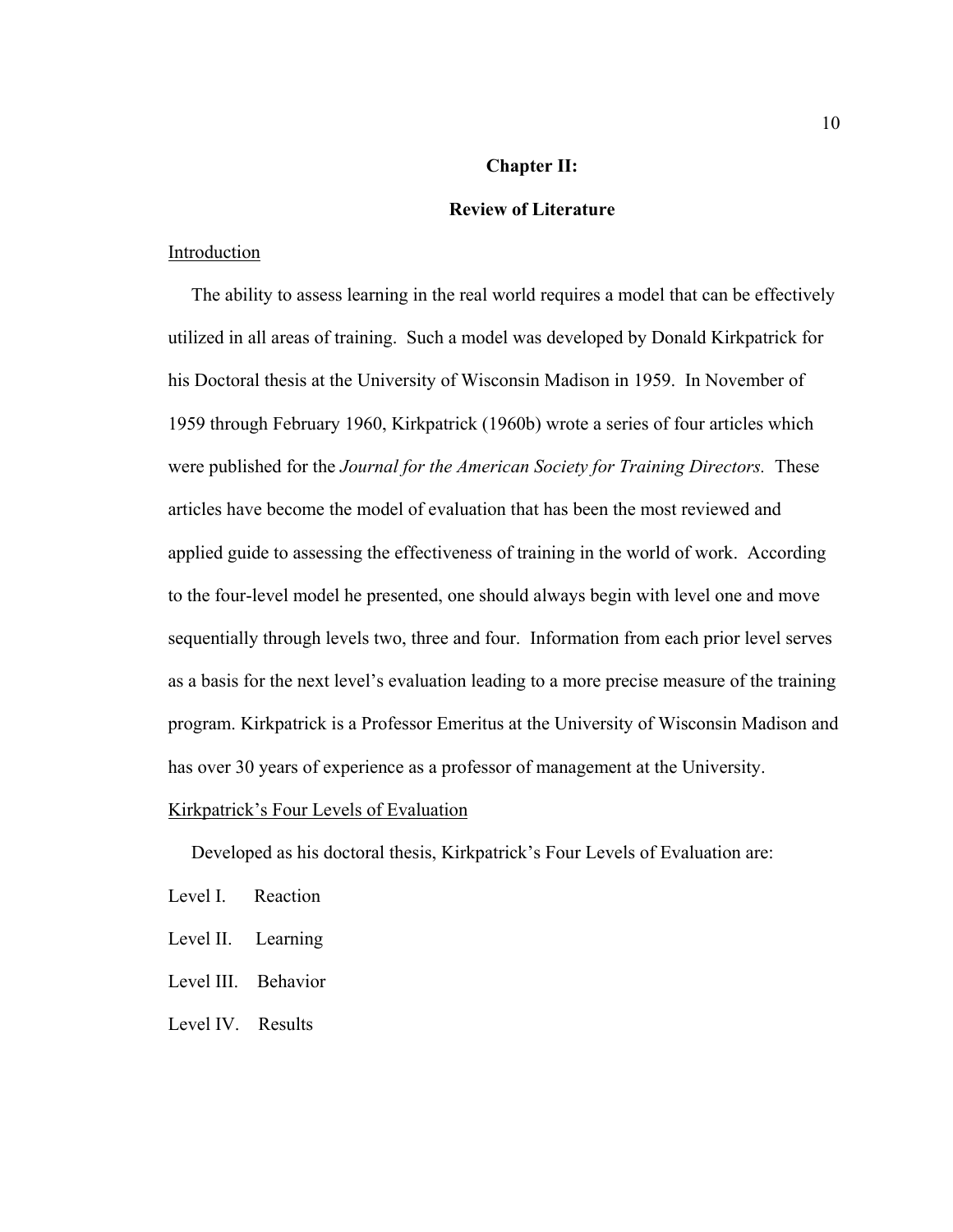Reaction or Level I is described by Kirkpatrick (1966, pp. 54-60) as, "how participants feel about various aspects of a training program." Basically, do they have positive feelings about the instructor, the material, the location and the experience itself? The idea being that if the participants do not have a positive experience they will not attain the fullest benefit from the training and not support it to others. According to Kirkpatrick (1996) if an individual does not like a program, "there's little chance they'll put forth an effort to learn." An environment that is pleasant and an experience that is enjoyed, leads to a learner that is willing and more receptive.

 Kirkpatrick (1971) notes that at this initial level of evaluation, one is not attempting to measure any degree of learning and the generally used measure of assessment is a "smile sheet" where participants rate their experience. According to Kirkpatrick, every program should at least be evaluated at this level to provide for improvement of the training program.

 The second level of evaluation, commonly referred to as Level II, is learning. Kirkpatrick (1966, pp. 54-60) describes this level as the measure of "knowledge acquired, skills improved, or attitudes changed due to the training." He is careful to note that most training programs result in some measurable gain in one or more of these three areas. The training may lead to an increase in knowledge of concepts, development of a skill or slight change in attitude toward the topic being trained. Level II is generally measured by doing a pre- and post-assessment of the material contained in the training. However, as Kirkpatrick (1971) has discussed, knowledge, skills or attitudinal change is not the sole goal of training. Trainers may also assess this level with a criterion-referenced test. The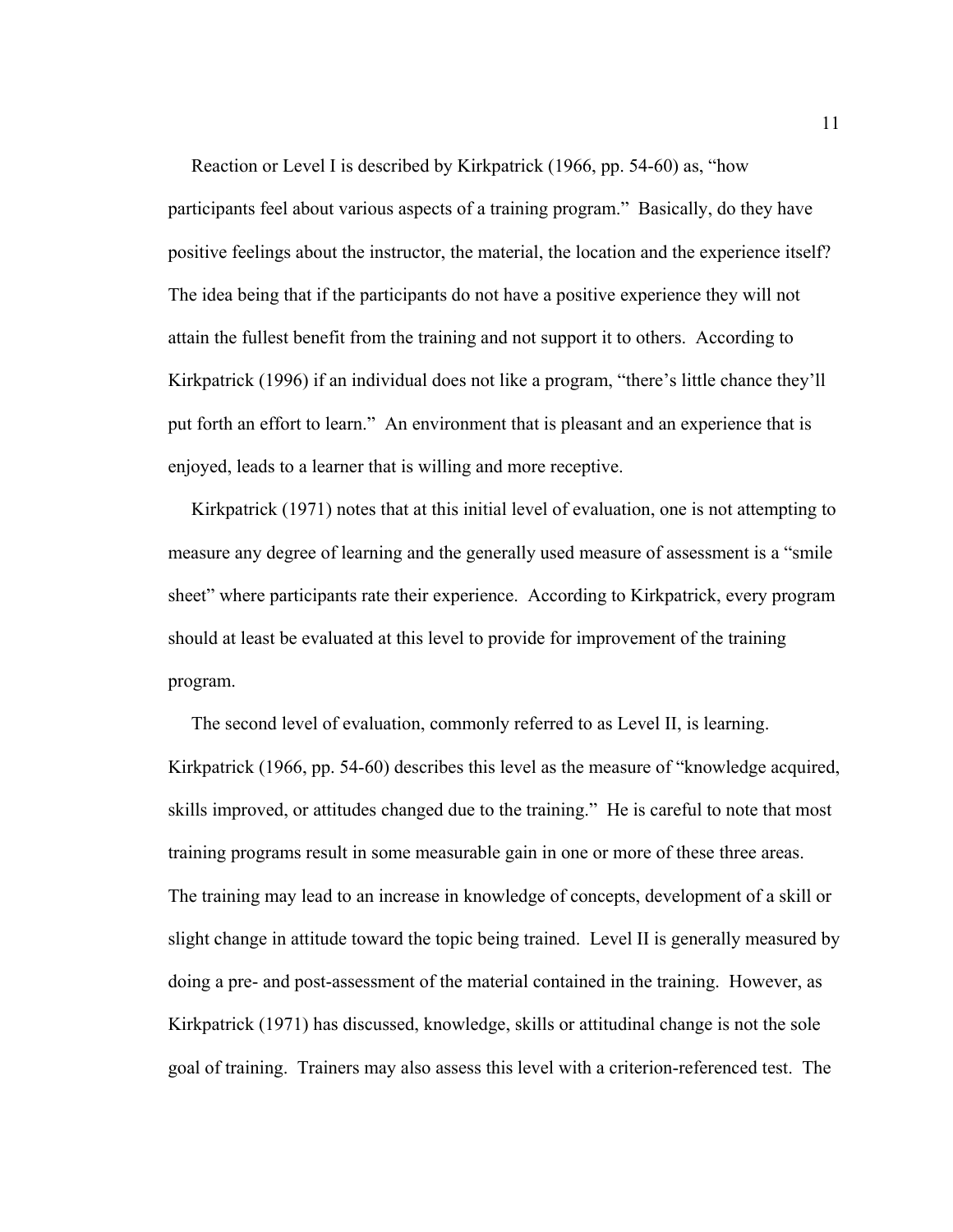criteria are the objectives for the training which were developed before the training course is offered.

 Level III or behavior is described by Kirkpatrick as a determination of whether participants who had completed the training actually used their new knowledge, principles or techniques on the job. He describes it as a "measure of the extent to which participants change their on-the-job behavior because of training." (Kirkpatrick, 1996, pp. 54-60).

 Kirkpatrick (1971) gives five general guidelines for measuring behavior change after training that can be readily adapted for assessing behavioral change on the job.

- 1. A clear and systematic assessment of the behavior of the participants prior to, as well as after, the training experience.
- 2. Appraisal of the performance of the participant by someone familiar with him/her before and after the training. This could be a supervisor or close work associate.
- 3. A comparison of the pre- and post-appraisals of performance or behavior using a a statistical analysis. Such an analysis would prove that the behavioral change is statistically significant and therefore be far more useful.
- 4. Performance or behavior change is assessed after some time has passed, preferably no longer than three months. This is suggested so that the training participants would have an opportunity to practice what they had learned.
- 5. Use of a control group not receiving the training and comparing the difference between those groups that received the training and those who did not.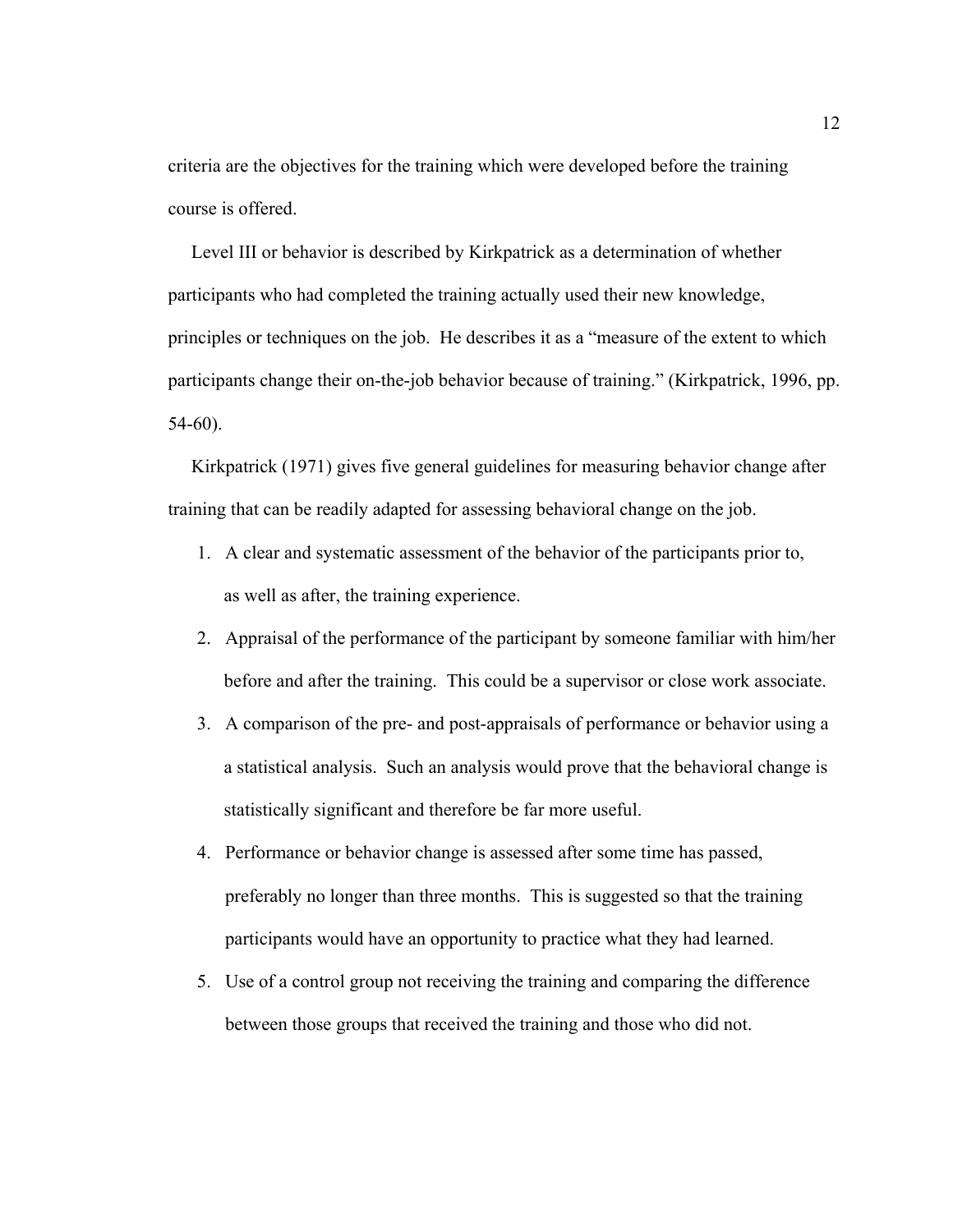Kirkpatrick (1960b) identifies his last level of evaluation as a measure of the final results that occur as a result of training (Level IV). Some examples of these results could be improved productivity, lowered absenteeism and turnover, higher quality or reduced costs. After six months or more, evaluators might have difficulty solely attributing changed business results to training alone. These are fine measures for an industrial or production setting but not particularly for training programs that deal with non-technical or soft skills. The final results in these trainings may possibly be measured in terms of improved morale, greater customer satisfaction or other nonfinancial terms.

## Need for Evaluation of Training

 In an ASTD Virtual Community online article, Abernathy (2001, p.1) clearly demonstrates the need for evaluation by deferring to humorist Scott Adams:

*Dilbert* creator Scott Adams describes a tongue-in-cheek scenario on the value of training: "Dilbert's Boss would use the training department to hide funds that could be cut during the next budget adjustment. You can always cut training and be safe in assuming that no direct negative impact will show up for a few months.

 It is difficult to prove the need for training and evaluation along with their benefits for a company or organization, but that is exactly what is necessary to prevent training from becoming the first line item cut from the budget. When you talk of training evaluation, the first model that comes to mind is Kirkpatrick's.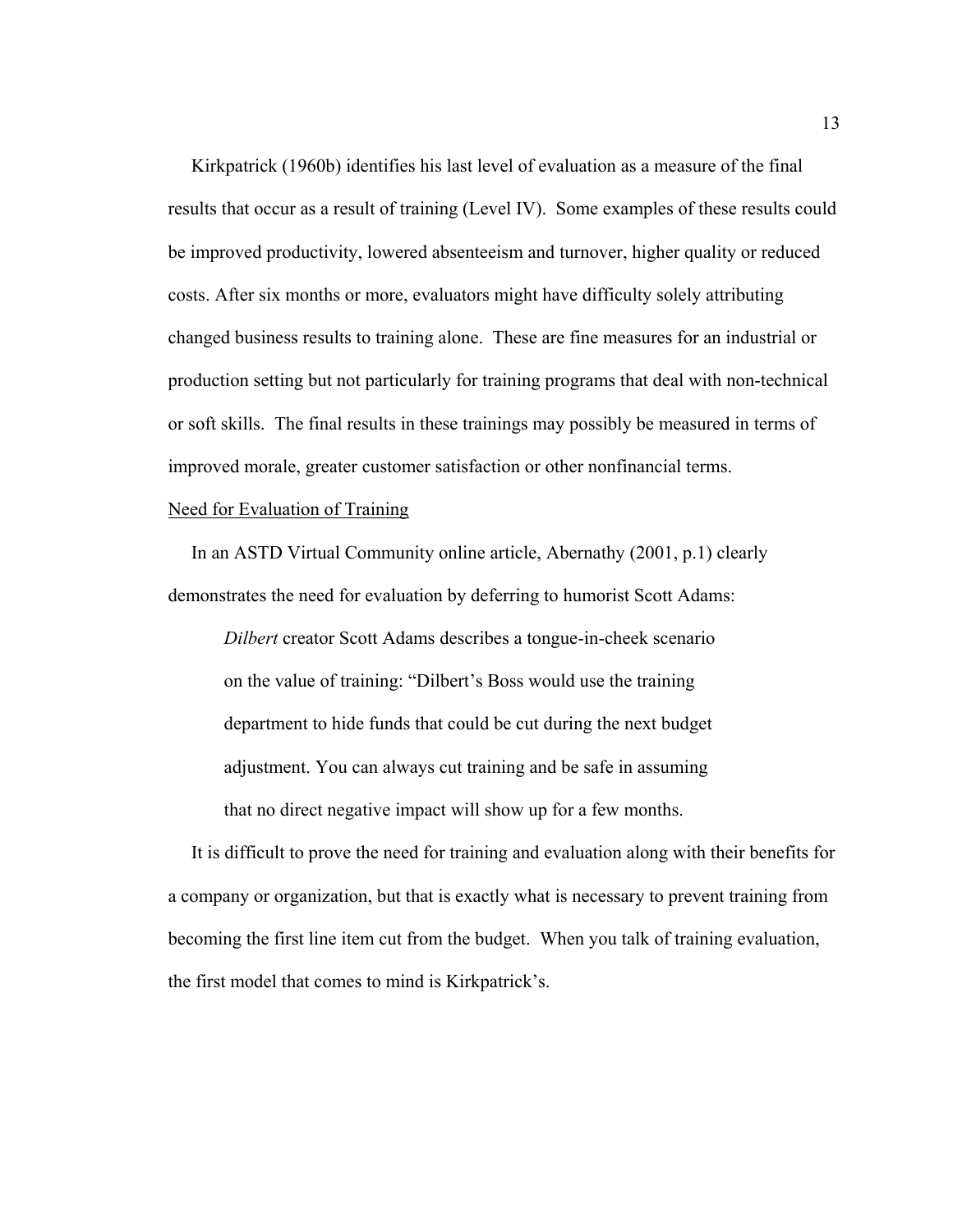According to the *News You Can Use* section (Training and Development, August 2002), the consulting firm Birkby Lancaster surveyed best-practice companies in the United Kingdom and found that they spend more money, almost three percent of salary, on employee training and development. Failure of companies to include training can lead to poor staff morale and a lack of productivity. Further, many companies fail to evaluate their training efforts. You need to have feedback from staff and supervisors in the form of evaluation to project a company/organization into the future (Richardson, 1998). Continuous improvement of training requires continuous measurement of all aspects of the process of helping employees learn and change. Evaluation means determining the extent of the impact of training.

 In a study for the *Australian and New Zealand Journal of Psychiatry*, Lambert and Gournay (1999, p.694) stated that mental health education and training needed to "(i) be evaluated and (ii) target those clients most in need." The Mental Health Awareness training completes this task. It is very important that any customer with a possible mental health issue have a case manager who is capable of recognizing the signs and symptoms of the most common mental health issues.

 Therefore, it is important for the Department of Workforce Solutions to train their workforce with the knowledge and skills imparted in the Mental Health Awareness trainings and evaluate the participants learning beyond Level I. This allows for a true assessment of whether their employees understand the "barriers to employment" that mental health issues present.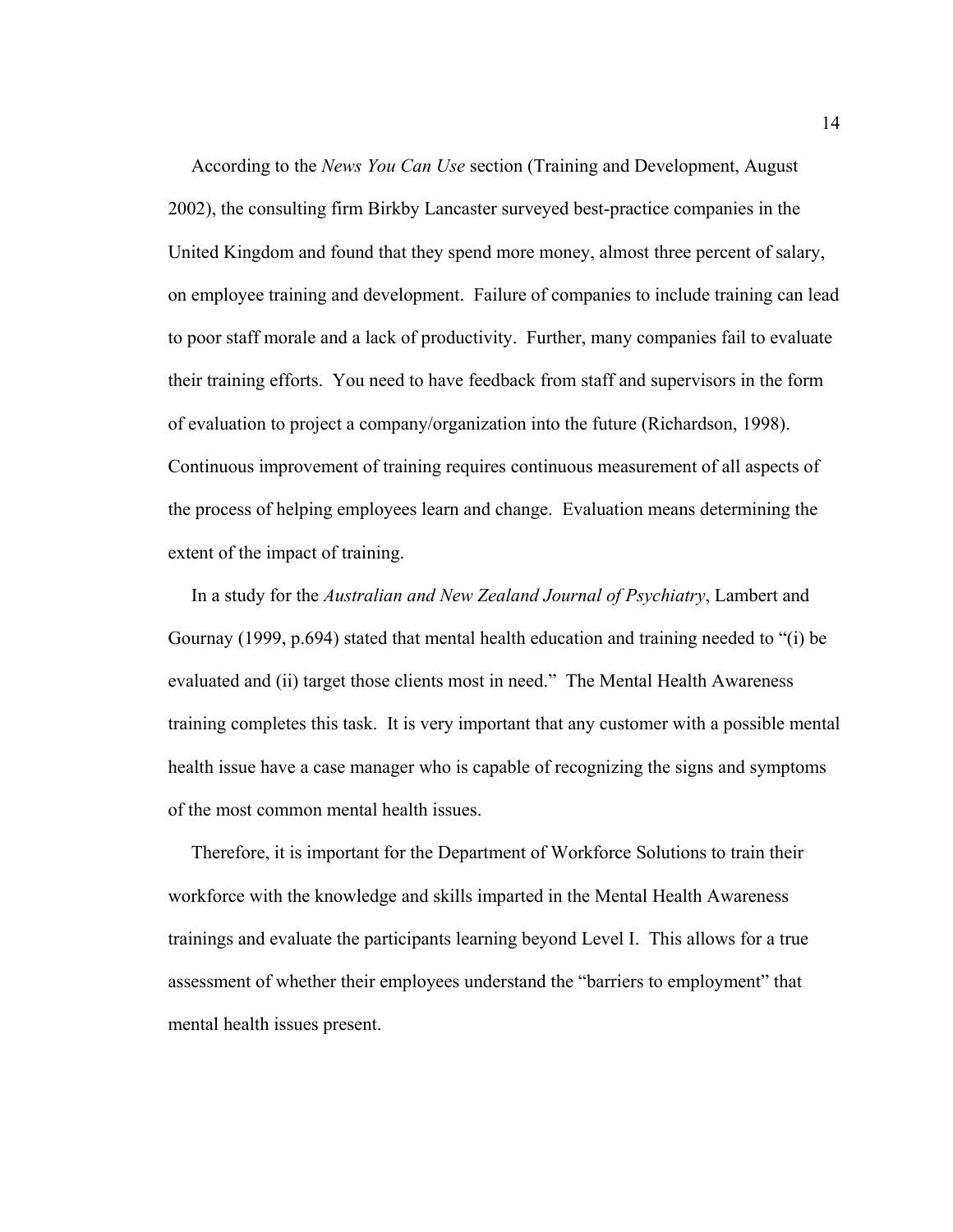One of the best practices to assess Level II learning is the pre- and post test. Murk, Barrett II, and Atchade (2000) suggest the pre-test be completed before even attending the training to determine the skill levels of the participants. In this way, the trainer could adjust and direct their training to the level of the participants. Following Kirkpatrick's lead, the above authors have developed their own "Index for Training Success" model which is very similar to that of Kirkpatrick's Four Levels of Evaluation. The "Index for Success" model will be discussed further along with other evaluation models later in this section.

 Training programs should be developed from the needs analysis, which drives the goals of the training and subsequently defines the methods of evaluation that should be used. Evaluation needs to be responsive to organizational changes. Guttentag, Kiresuk, Oglesby and Cahn (1975, p.19) state that researchers need to pay attention to the "quantification of values" when evaluating the training process. They have researched the evaluation of mental health training programs and state that generally the evaluation focuses on the program itself (Level I). In their book, Guttentag, Kiresuk, Oglesby and Cahn, cite E. A. Suchman (1967) to demonstrate the distinction between evaluation and evaluative research. Suchman states:

Evaluation is a judgment of the value of the program, while (evaluative research) is the more formal scientific systematic use of research procedures for evaluation a program. Each type of evaluation is appropriate for some uses, and neither should be discounted as useless. However, both evaluation and evaluative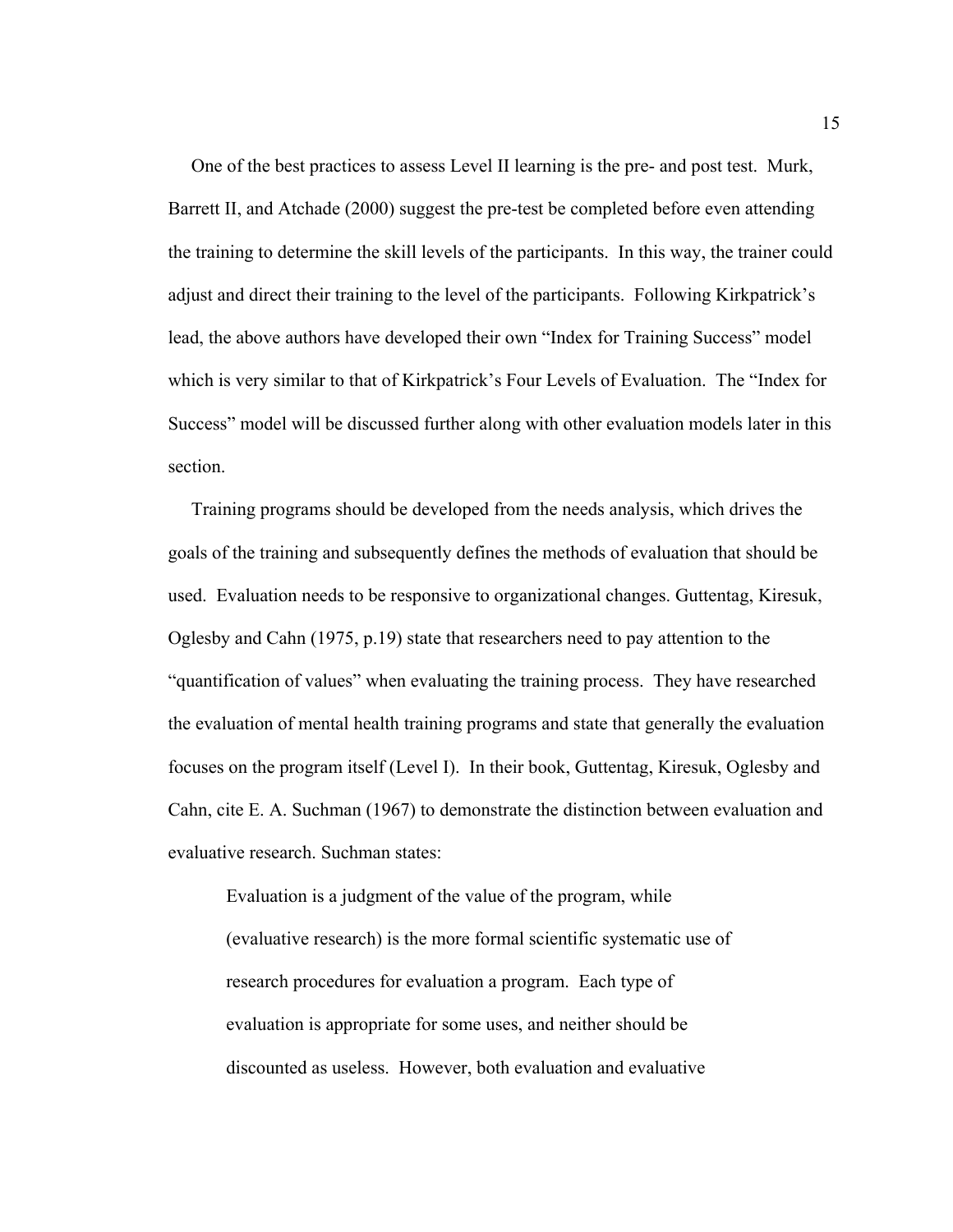research should be used in appropriate situations with appropriate

interpretation and utilization of results (p. 27).

 Evaluative research is a testing of the application of the knowledge. In evaluative research, the designs are essentially the same as for other quasi-experimental studies. The use of pre- and post-testing, control groups and assessing behavioral change are measures supported by Guttentag, Kiresuk, Oglesby and Cahn which support the work of Kirkpatrick.

 Robinson and Robinson (1989) address the issue of the need to refocus evaluation from counting training activity to determining training's impact on the organization's business needs. Evaluating for effectiveness is a critical issue. It will give needed leverage for future training, help to measure business success, ability to learn from experience and develop better relationships with sponsors and clients. Outcome evaluation or data collection extended to include the measurement of such variables as program implementation, participant exposure to services, and participant characteristics expected as a result of training are necessary for effective evaluation (Lipsey, 2000).

 When looking at evaluation, one needs to look at both summative and formative evaluation. Evaluation data at Kirkpatrick's Level I, II and III provide formative information about the design of the training program and the training implementation process. According to Long (1999), it is formative evaluation that tells you which elements of the training need to be adjusted to improve the bottom-line results of the training (Level IV). Summative evaluation focuses on the effectiveness of the training (Goldstein  $\&$  Ford, 2002). The two sources vary in just where Level III evaluation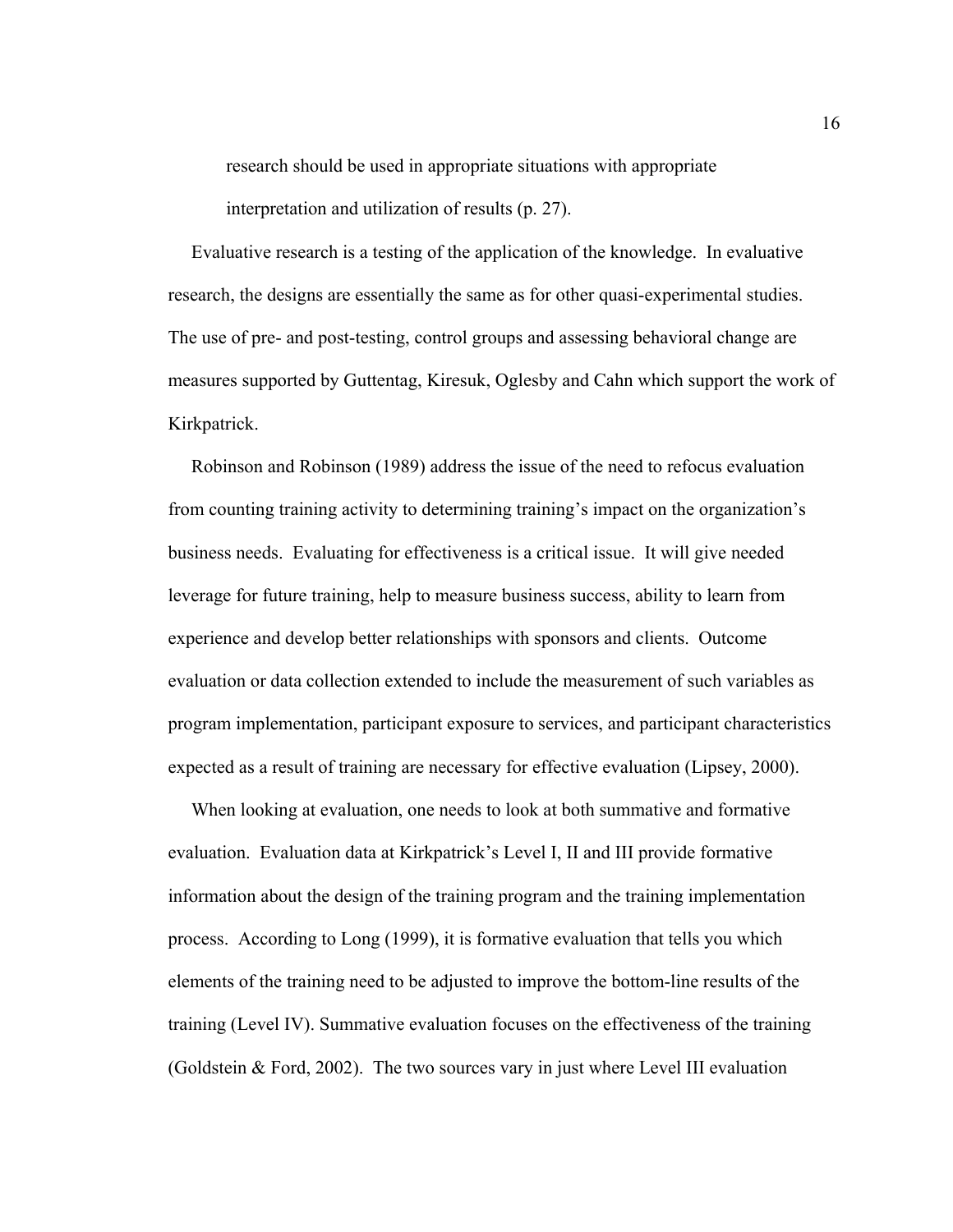should be placed. Long feels Level III is part of formative evaluation and Goldstein and Ford put Level III under summative evaluation. Hale (2002) agrees with Goldstein and Ford. Hale expresses that the Kirkpatrick model is still valid and easy to explain. Hale states that when evaluating training you must look at three main points:

- 1. The expected behaviors, choices, or outputs you want to see back on the job so you can track their presence or absence.
- 2. The opportunities where people can exhibit the behavior, make the choice, or produce the output.
- 3. When and how to best measure (gather information about) the presence or absence of these behaviors or choices made.

 Long (1999) emphasizes that a complete evaluation of training and development is imperative to prove bottom-line investments. He states that by using all four Kirkpatrick levels a manager can fully understand the value of training.

## Alternative Evaluation Models:

 Not everyone agrees that Kirkpatrick has the market on evaluation like Long, Hale or the other authors cited above. Paul Bernthal, manager of research at Development Dimensions International (DDI) believes that Kirkpatrick's classic model has done well, but has limited our thinking about evaluation and caused us to hinder meaningful evaluations (Abernathy, 2001). Other models would include Concept Mapping and Pattern Matching by Andersen Consulting Education along with the ever popular Six Sigma program. Phillips is world renown for his ROI Process which includes Kirkpatrick's Four Levels of Evaluation as part of the data collection.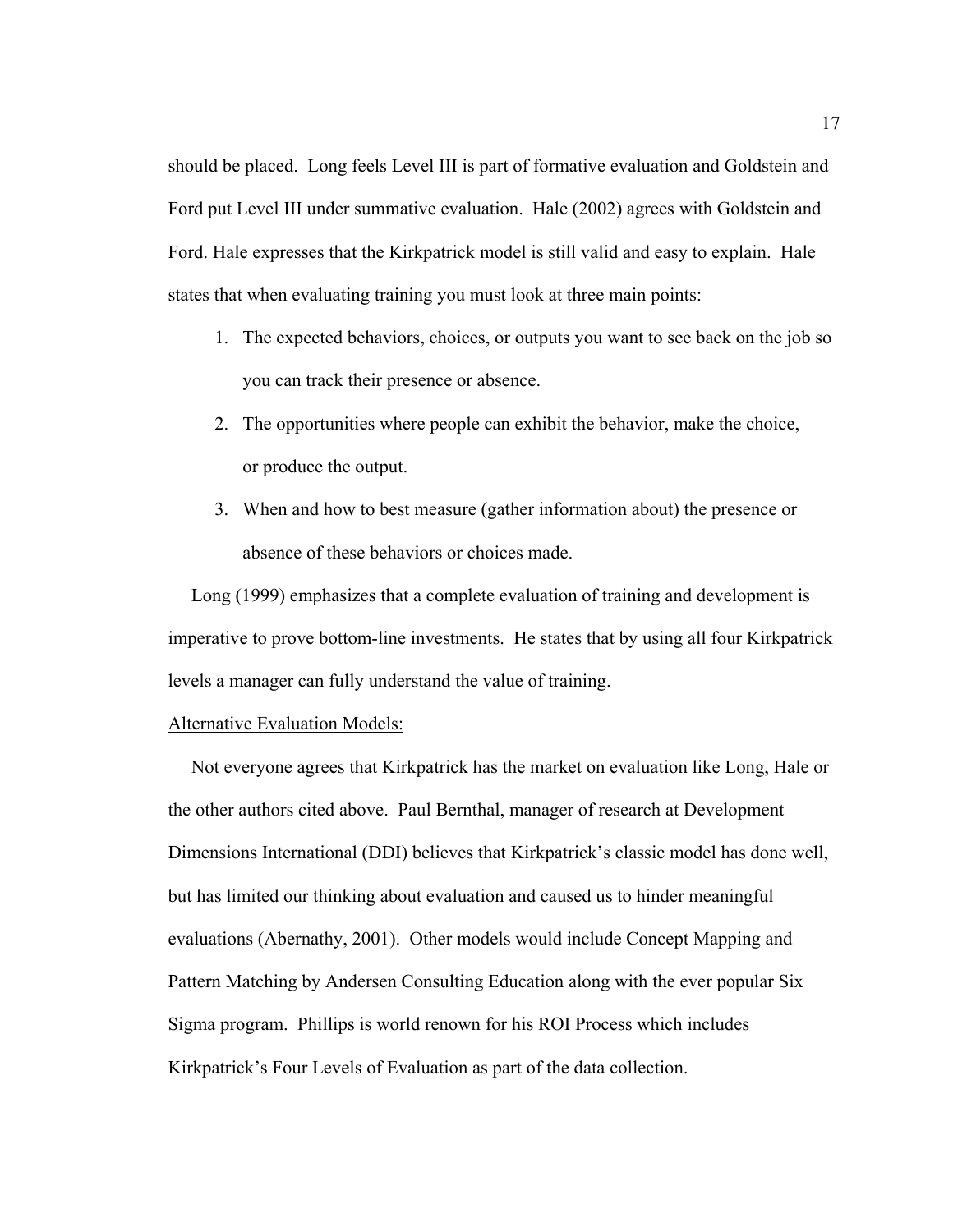The previously mentioned "Index for Training Success" (ITS) model was developed by Murk, Barrett II, and Atachade. The Index is to be used during planning to assess the potential success of the training and to identify areas where additional effort would promote improvement. The ITS is based on a set of six questions and their sub-questions that assist the trainer in quantitatively evaluating a training and assessing the chances for conducting a successful event. The six questions are (Murk, Barrett II & Atchade, 2000):

- 1. Who needs the training?
- 2. Why are participants attending?
- 3. When and where will the training take place?
- 4. What is to be learned?
- 5. How much will the training cost?
- 6. How will the training be evaluated?

Little of the Index is meant for post training but mainly used as a tool to develop marketing and sound principles of adult education for effective training and development.

 Development Dimensions International (DDI) is a model by Paul Bernthal (Abernathy, 2001) that divides training results into two measurements: hard data and soft data. Hard data is a measurement of organizational performance, objective, easy to measure and transfer to monetary values. Examples of hard data are; output, quality, time and cost. Soft data is generally the measure of soft skills, subjective and more difficult to measure and transfer to monetary values. Examples of soft data are; work habits, work climate, attitudes, new skills, development, advancement and initiative. Bernthal believes that the main approach to training should be defined by the questions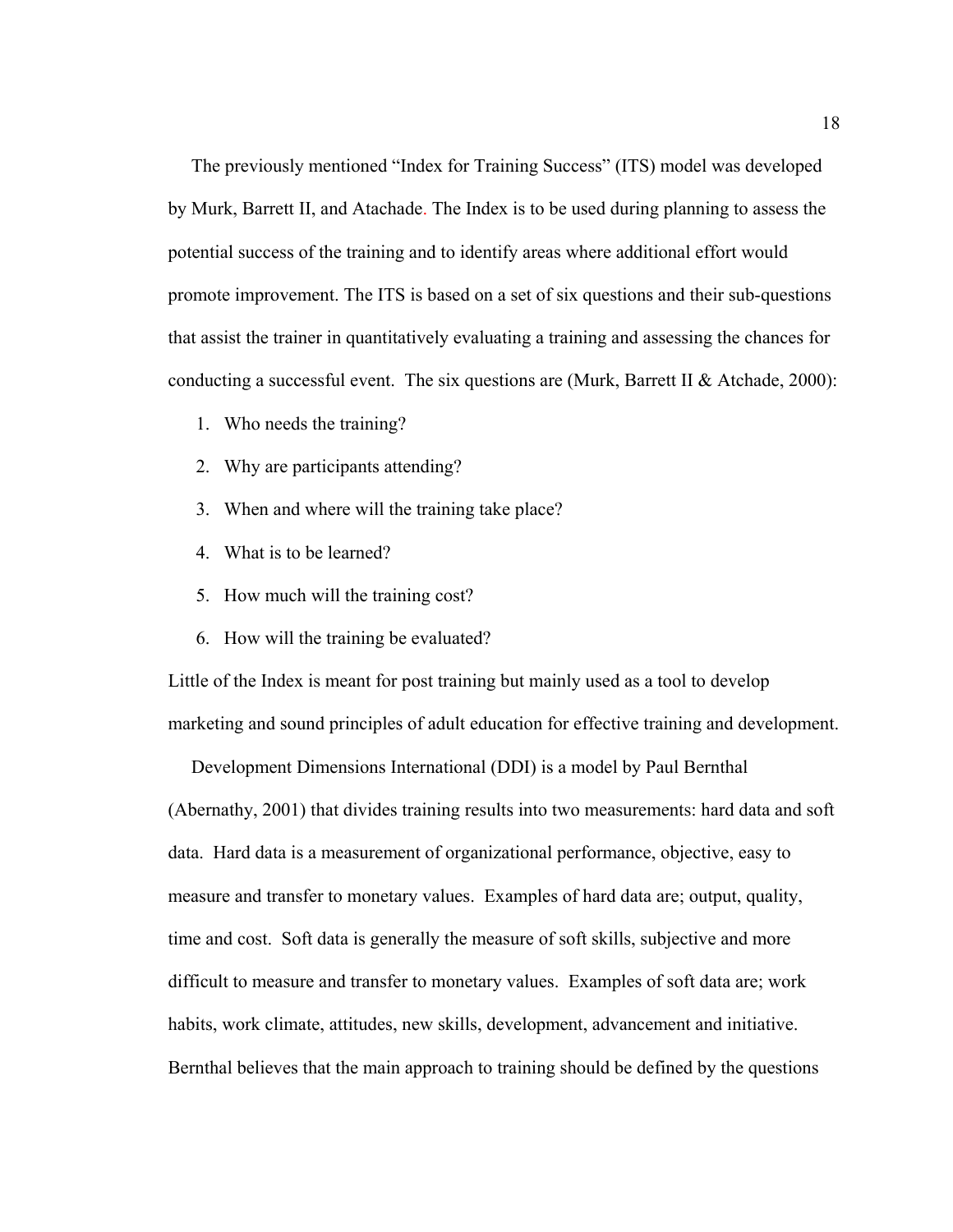you want to be answered, not a set of pre-existing outcomes. He suggests that one find out what your internal customers need to know and then develop training around those questions.

 Concept Matching and Pattern Matching developed by Anderson Consulting Education (SenGupta, 1996) involves developing a concept map that eventually displays clusters of solutions. The work on the concept mapping technique is driven by first defining a focus statement that the key stakeholders feel is all encompassing of the project or training. A brainstorming session follows next to generate ways to arrive at the focus statement. From this point, the statements are sorted by likeness, rated and eventually form the clusters of like ideas/concepts. Pattern matching allows one to compare, both visually and statistically, two ratings from the concept map over time to evaluate the outcomes relative to the expectations. The results of the concept mapping help to identify issues and their relative importance while the pattern matching allows one to identify similarities and differences across groups.

 Six Sigma was originally "named" at Motorola by a manager working to improve their manufacturing processes (George, 2002). It is a quality philosophy that uses customerfocused goals and measurements to drive continuous improvement throughout all levels of an organization to improve process and reduce variation. The goal is to develop processes that lead to about three defects per million. Six Sigma can use surveys to realign training programs but the major emphasis is on training not measurement.

 The last model reviewed was Phillips' Return on Investment (ROI). Phillips' ROI process (Phillips, 1997) is used to calculate the return on investment of performance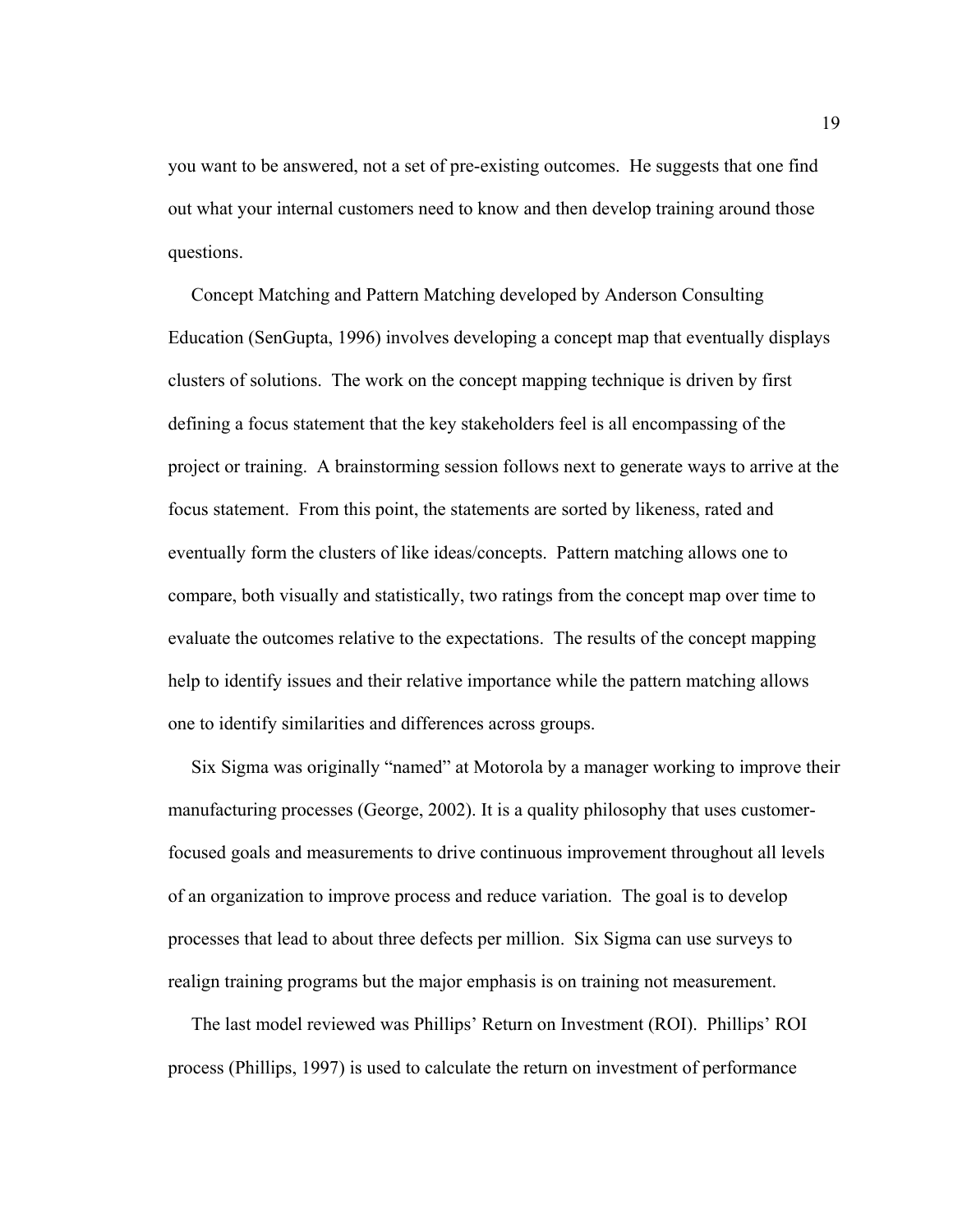solutions which can include training. There are four major parts to his model; evaluation planning, data collection, data analysis and reporting. The evaluation portion involves the development of the objectives of the solution and the evaluation plan. The data collection process includes Kirkpatrick's four levels put into Phillips' terminology. He uses Level I and II as his data collection during solution implementation and Level III and IV as his collection of data after the solution has been implemented. The next phase of the ROI model is data analysis. This phase consists of three major areas of analysis: defining the effects of the solution, converting the data to monetary value and calculating the return on investment. The reporting or final stage of his model is the generation of an impact study report. Phillips has created a technique that any industry can use to quantify training. But Jack Phillips does acknowledge that not all measures can or should be converted to monetary values. Some need to be reported as intangibles.

## **Summary**

 Kirkpatrick's Four Levels of Evaluation provided the evaluation model for this study. By using Kirkpatrick, the researcher was able to effectively assess Level II and Level III. The Kirkpatrick model allowed the researcher to show the effectiveness of the Mental Health Awareness training in positive gain of knowledge, skills or attitudes.

 This study did not require analysis to the ROI financial level of Phillips' model. The Concept Mapping and Pattern Matching model would be ineffective due to the process requiring the input of the majority of key stakeholders in the development of a focus statement that would begin the model process. The DWD currently has its Project Management Tool (Department of Workforce Development, 2000) which utilizes the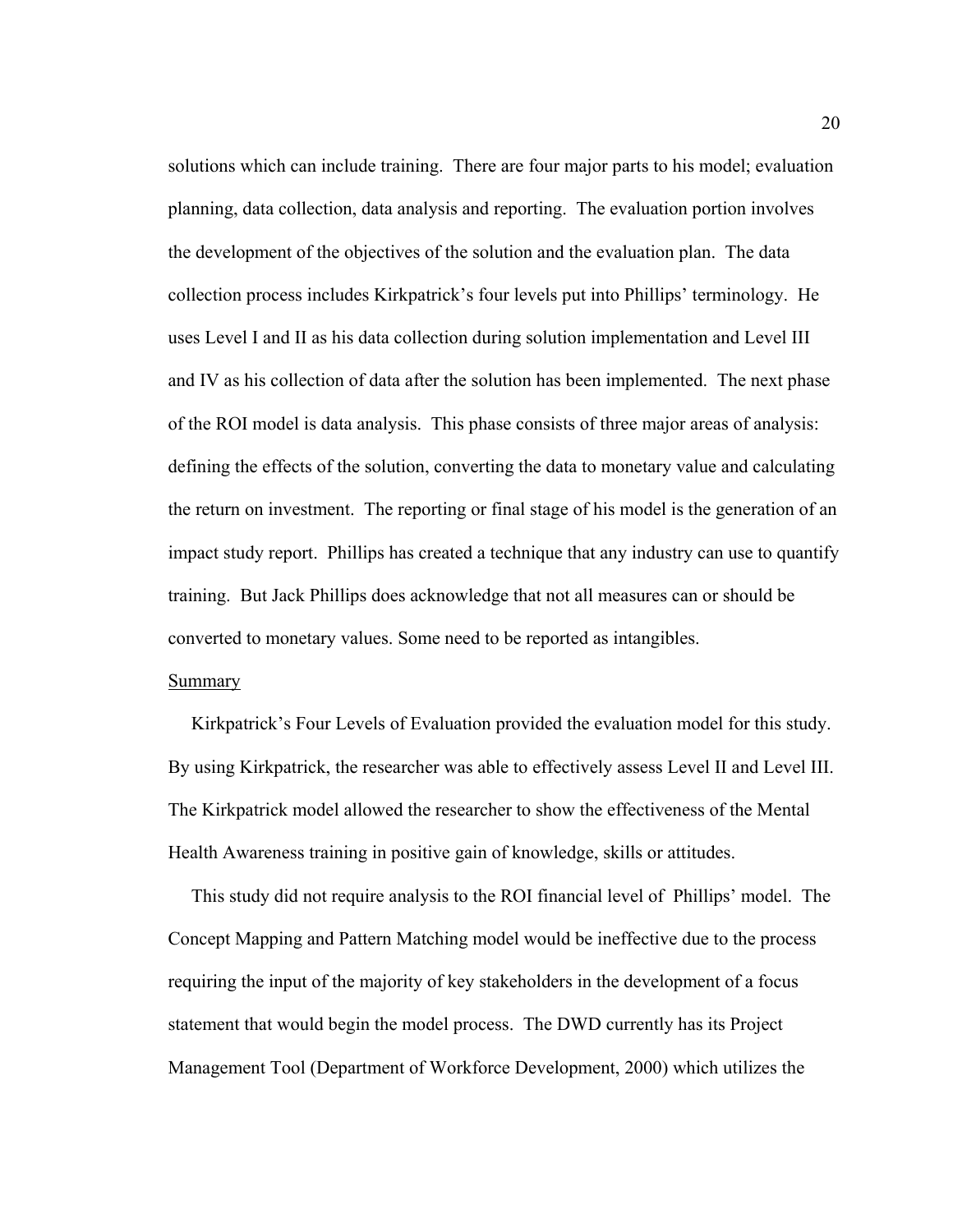necessary people in the training development process. The DDI model by Paul Bernthal (Abernathy, 2001) suggests that the training be developed by asking questions about what is needed of the customers, in this case, the workshop participants. The DWD needs to design its training programs by considering outcomes necessary for workshop participants to be informed. But, it would be difficult for the workshop participants to be able to identify all the technical details that each enhanced case management workshop presents.

 Six Sigma is a quality management program that is a part of DWD's system wide training goal. But in the case of each individual training course offered, it is not possible to obtain a measurement of error because each person needing the assistance of W-2 is an individual who may present a multitude of "barriers to employment". The model most similar to that of Kirkpatrick is the "Index for Training Success" model. Kirkpatrick's model was chosen because this study wanted to focus on the level of learning gained and the transfer of that learning to the participant's job situation.

 Therefore, Kirkpatrick's Four Levels of Evaluation provided the best way to evaluate the amount of learning that occurred, how many people were touched by it, and how frequently it impacted their quality of customer service. Level II evaluation gave the researcher a way to measure how much the participants learned in the training, whether the participants understood the mental health issues presented by role play and provided a way to measure the content validity of the training. Level III evaluation effectively provided a method to assess whether the concepts learned in the training were transferred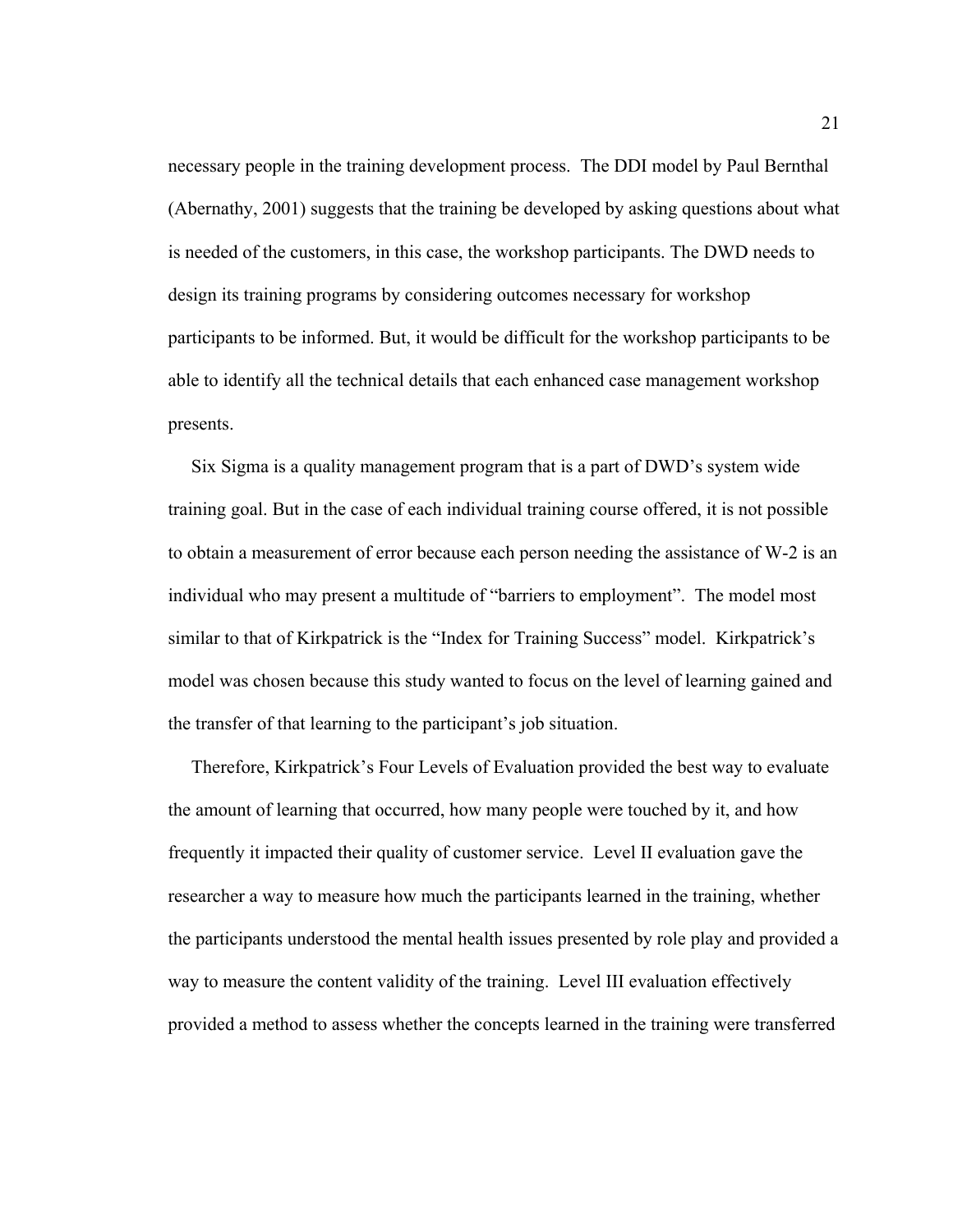to participant job performance, to what extent that was happening and whether the content of the training was sufficient for the goals of the training to be reached.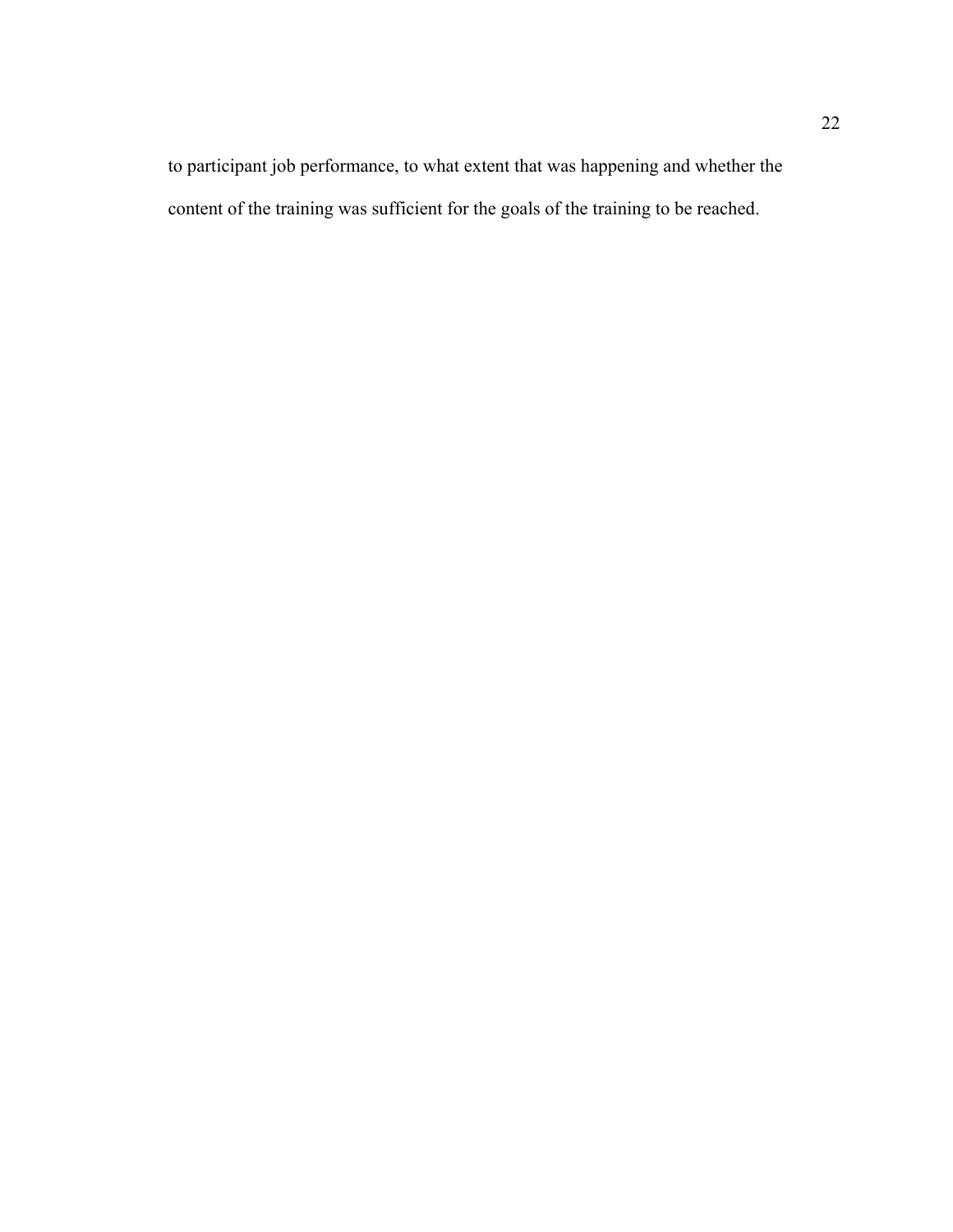## **Chapter III**

## **Methodology and Approach**

## Introduction

 A pilot study consisting of three separate survey instruments (Appendix A) was conducted. Two ten-statement pre-training and post-training self-assessment survey instruments were developed from the discussion statements contained in the Mental Health Awareness workshop materials. These two ten-statement survey instruments were given to the participants in three Mental Health Awareness workshops during the fourth quarter of 2001. A one month follow-up post-training self-assessment survey instrument was also developed and mailed to the workshop participants one month following their completion of the training. The one month follow-up survey was used to measure Kirkpatrick Level III evaluation in relation to the research objectives.

 Thirty nine participants completed the on site pre-training self-assessment survey that measured their knowledge of and attitudes toward customers with mental health issues before taking the Mental Health Awareness workshop. Ninety-two percent of those participants completed the on site post-training self-assessment survey thus allowing measurement of Kirkpatrick Level II: "What knowledge was learned? What skills were developed or improved? What attitudes were changed?" (Kirkpatrick, 1998, p. 39). There was a 51% return rate from the participants on the one month follow-up post-self assessment survey.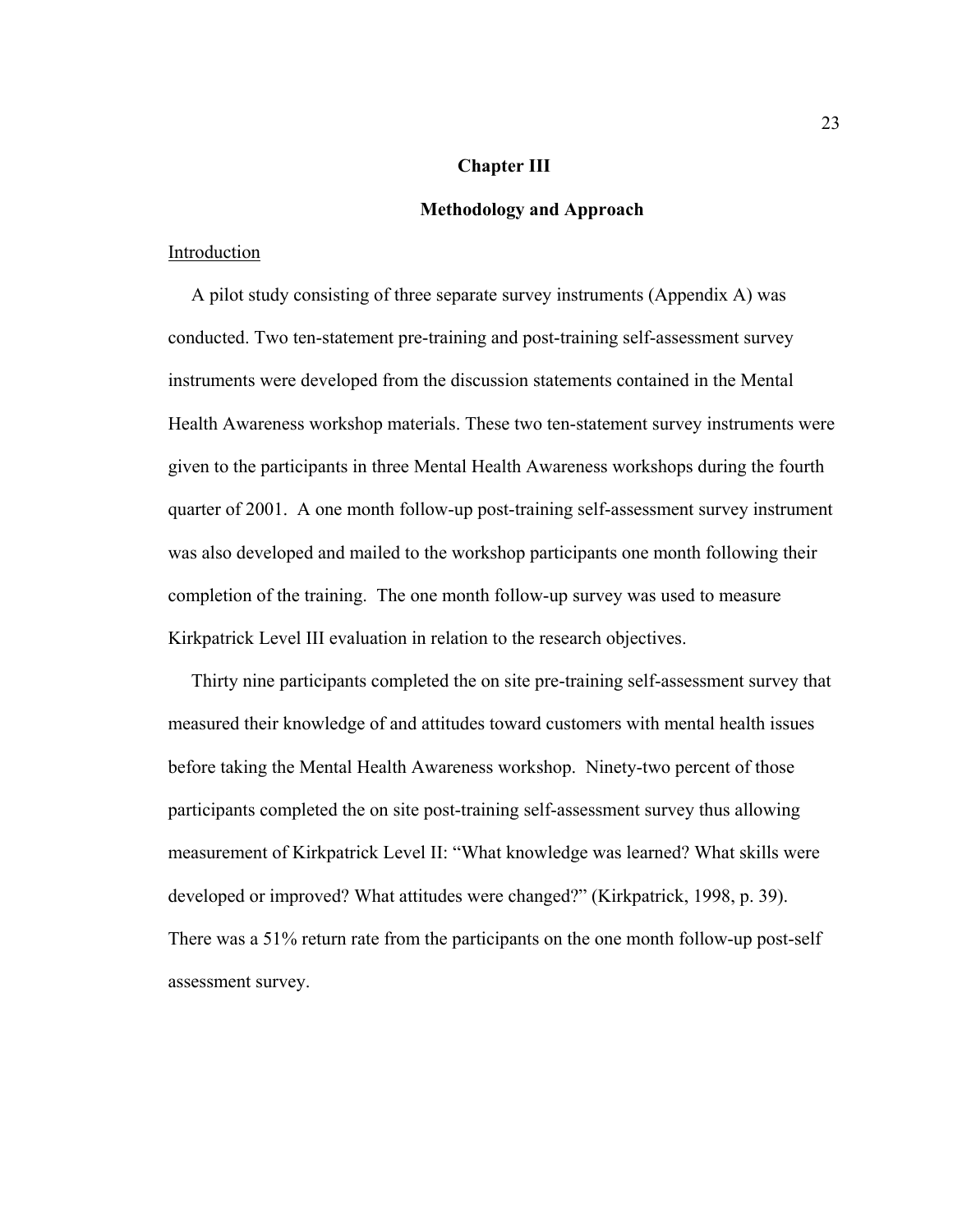The pilot study revealed that Level II and Level III learning occurred. There was an average gain in knowledge, skills or attitude between the pre- and post-training selfassessments (Level II). Kirkpatrick states:

Level III evaluation determines the extent to which changes in behavior (on the job) occurs because of the training program. No final results, can be expected unless a positive change in behavior occurs. Therefore, it is important to see whether the knowledge, skills, and/or attitudes learned in the program transfer to the job. (Kirkpatrick, 1998, p. 57).

 The pilot study showed a positive Level III evaluation had occurred as evidenced by the fact that 85% of the participants felt their attendance at the Mental Health Awareness workshop changed their assumptions about persons with mental illnesses in a positive way. The positive affects of the Mental Health Awareness workshop did not stop there. Ninety percent of the participants felt they increased their objective knowledge about mental illness in general.

#### Research Design

 A quasi-experimental time-series design using a pilot study followed by more extensive research on a larger population was used in this study. The pilot study was designed to test the survey instrument for it's usefulness in achieving the research objectives addressed previously. Based on the pilot study it was determined that a number of changes needed to be made to the survey instruments. Four revisions were recommended and evaluated by Mr. Joseph Franklin, Research Analyst for the Office of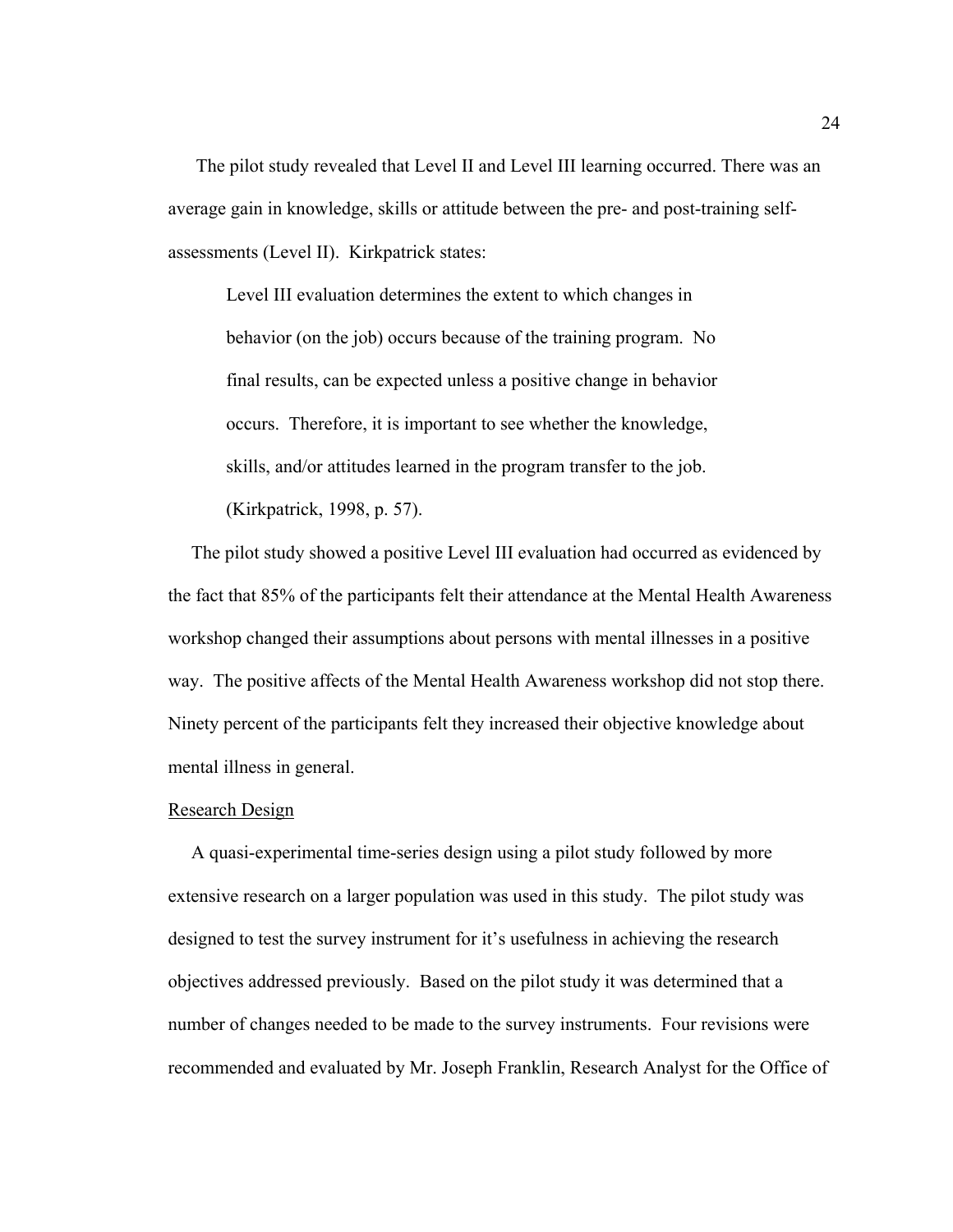Institutional Research at the University of Wisconsin-Oshkosh, Ms.Gay Putsaver, Master of Arts in Sociology with an emphasis in Survey Research and Statistics from Northern Illinois University in DeKalb, Illinois, Ms. Catherine Lindsay, CCDET Enhanced Case Management coordinator, and David Johnson, PhD, Professor at University of Wisconsin Stout. The revisions included:

- 1. A change in how the demographic data would be collected.
- 2. The addition of two statements currently used in the Mental Health Awareness Workshop that were taken in part from the Cornell University's publication: Implementing the Americans with Disabilities Act: Reasonable Accommodations (Mental Health Awareness Trainer's Guide, September 1, 2001).
	- a. People with a mental illness can control their illness and use it to suit their purposes.
	- b. Only mental health clinicians can help rehabilitate individuals with a mental illness.
- 3. The wording of statement #10 was changed to "Medication can make an individual with mental illness normal and functional." for consistency in how the statements are worded.
- 4. A few other insignificant statement changes.

 The study will analyze the survey data using Donald Kirkpatrick's Four Levels of Evaluation.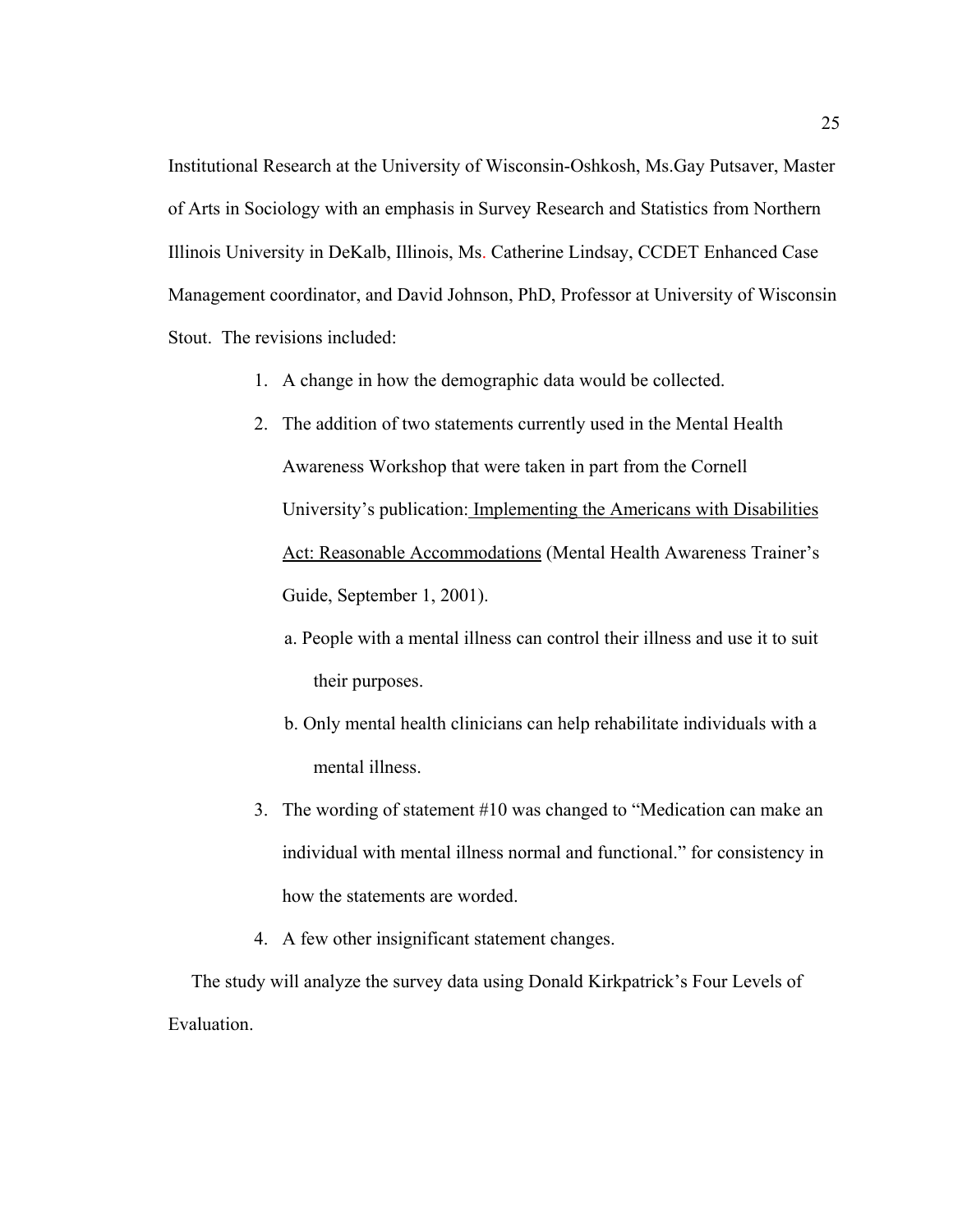- Level I: Reaction. The measure of how participants feel about the various aspects of a training program.
- Level II: Learning. The measure of knowledge acquired, skills improved, or attitudes changed due to training.
- Level III: Behavior. The measure of the extent to which participants change their on-the-job behavior because of training.
- Level IV: Results. The final results that occurred because the participants attended the training.

 This study will primarily focus on Level II and Level III evaluation. It is important to note that in order for proper evaluation to occur you need to always begin with Level I and sequentially move up through the remaining three levels. This is essential because each successive level serves as a base for the next level as the measure of training effectiveness becomes more rigorous (Kirkpatrick, 1998).

 For the purposes of this study, it should be noted that Level I is currently measured by a survey administered on a PAR SCORE form developed for the Department of Workforce Solutions to be completed by all workshop participants who attend the multitude of courses they offer throughout the State of Wisconsin.

 Level I evaluation gives immediate participant feedback on course content, physical environment of the training site, relevancy to the attendees work situation and the competency and delivery of the trainer. The Office of Institutional Research at the University of Wisconsin Oshkosh is contracted to compile the results of the PAR SCORE forms for each workshop. This evaluation is subsequently reviewed by the Department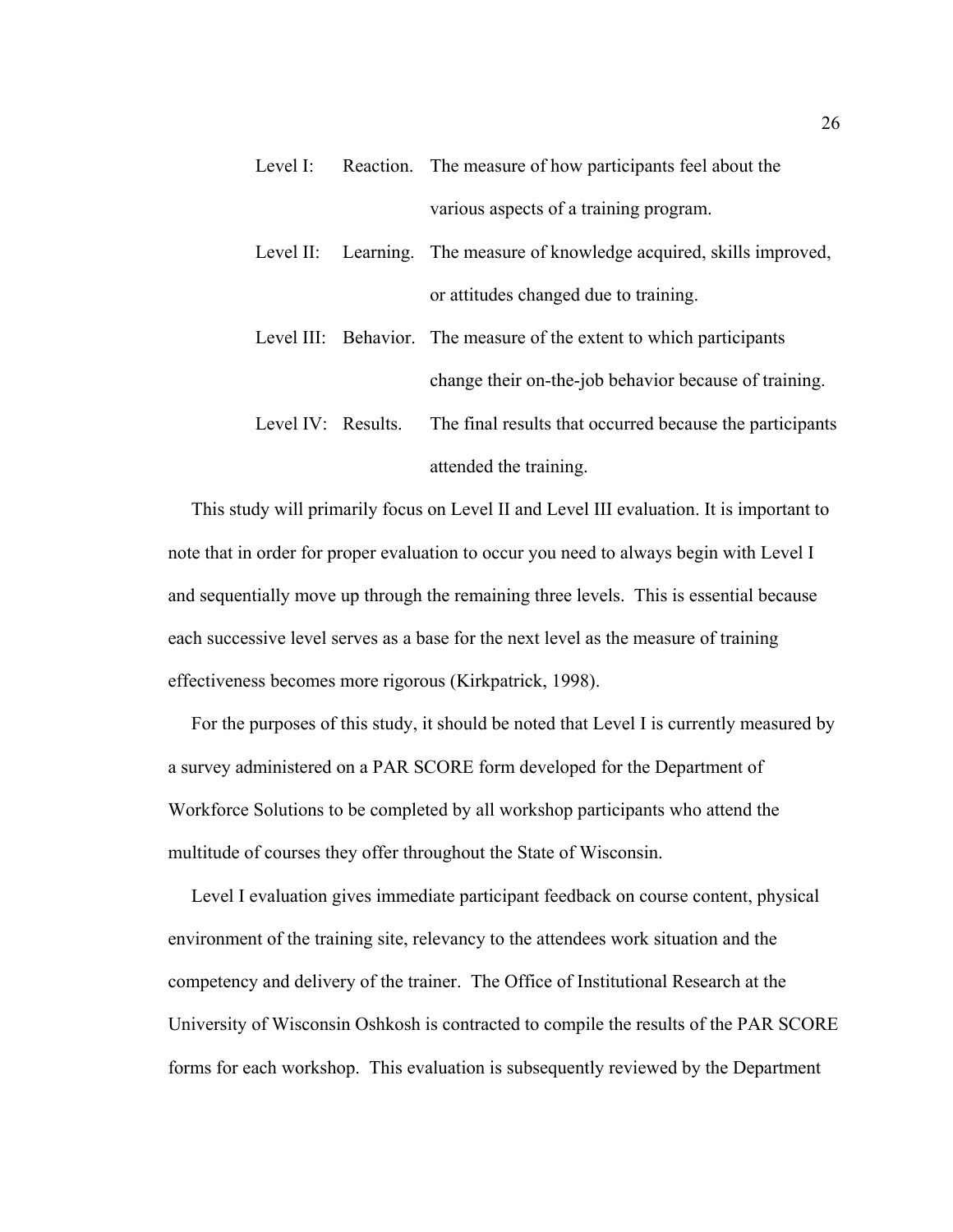of Workforce Solutions, the training unit and curriculum writers. This type of feedback leads to curriculum changes/revisions, site relocations and/or trainer assignments.

Concerning Level IV, Kirkpatrick states:

It is difficult if not impossible to measure final results for programs on such topics as leadership, communication, motivation, time management, empowerment, decision making or managing change. We can state and evaluate desired behaviors, but the final results have to be measured in terms of improved morale or other nonfinancial terms (Kirkpatrick, 1998, pp. 23-24).

## Data Collection

 The revised survey instruments are contained in Appendix B. The 12 statement preand post-training self-assessment survey instruments were given on site to each participant at a Mental Health Awareness workshop during the first quarter of 2002. The survey statements were designed to assess the participant's knowledge about and attitudes toward their customers with a mental health issue. Each participant rated their current beliefs about each survey statement using a six-item Likert scale. The scale ranged from strongly disagree to strongly agree. The comparison of gain in knowledge, skills or attitudes would be used to assess Kirkpatrick Level II. The pre-training instrument also included demographic data that would be used to evaluate the participant responses in relation to the statements.

 The workshop participants self-addressed an envelope that was used to send them the follow-up one month post-training self-assessment survey. This survey instrument was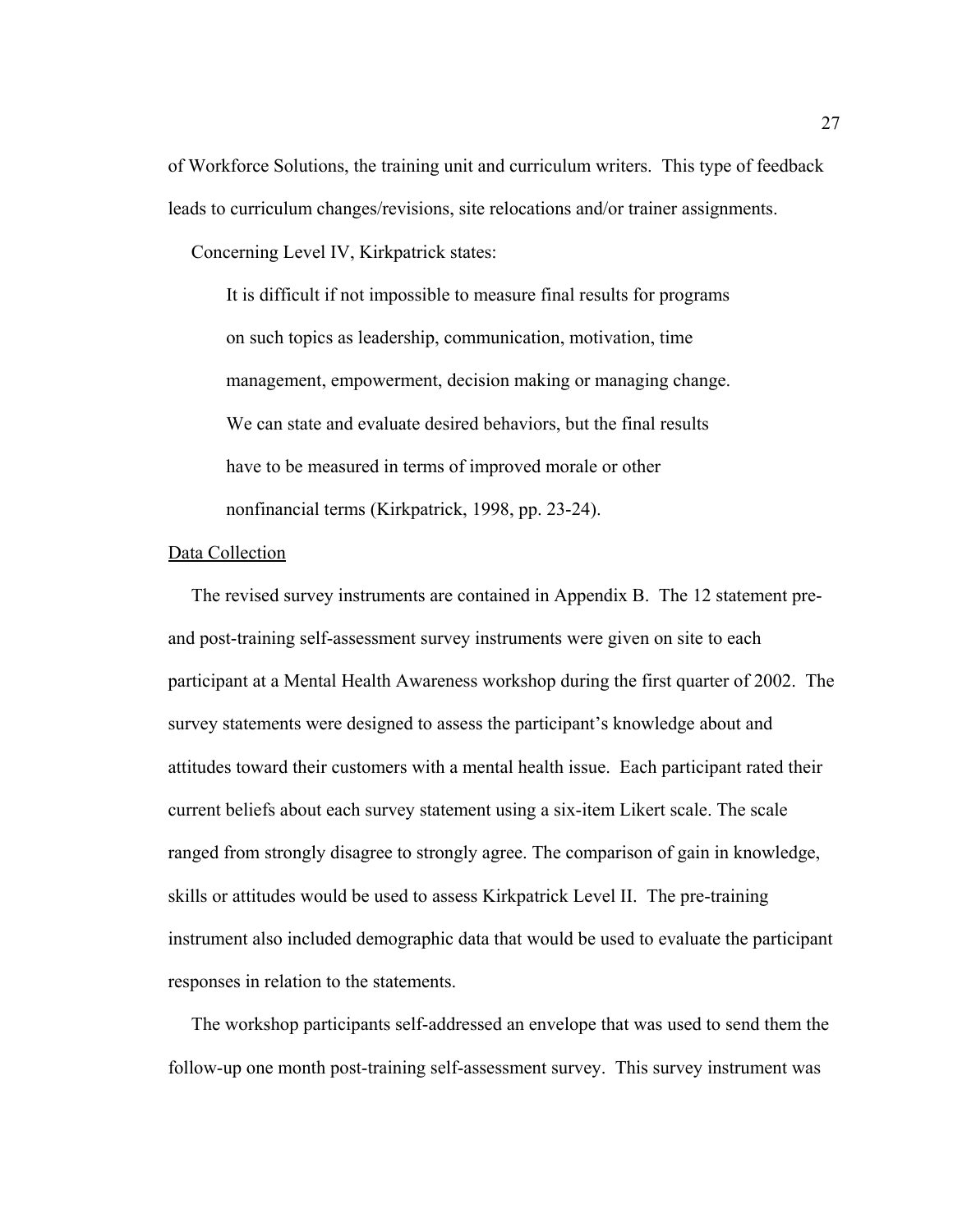designed to assess whether the participant had transferred any knowledge, skills or attitudes gained by attending the Mental Health Awareness workshop to their job behaviors (Kirkpatrick Level III). This survey also included demographic data that would be used later to analyze the participant responses and return rate data.

### Data Analysis

 The pre- and post-training self-assessment survey instrument results will be evaluated for positive percentage change in knowledge, skills or attitudes. This will show whether there has been a positive gain in immediate knowledge as a result of the workshop training (Kirkpatrick Level II).

 The follow-up one month post-training self-assessment survey was mailed to all the Mental Health Workshop participants that completed the self-addressed envelope at the time of the workshop. The focus of the data collection from this survey was to demonstrate the attainment of a number of the aforementioned research objectives along with Kirkpatrick Level III analysis. The objectives to be demonstrated are:

- 1. whether a transfer of the learning from the workshop to the job situation occurred.
- 2. whether the workshop prompted the participants to continue their individual learning about mental health issues.
- 3. whether the participants were encouraged to become an advocate for customers with mental health issues.
- 4. whether the participants were encouraged to become an advocate for more professional training in their agency.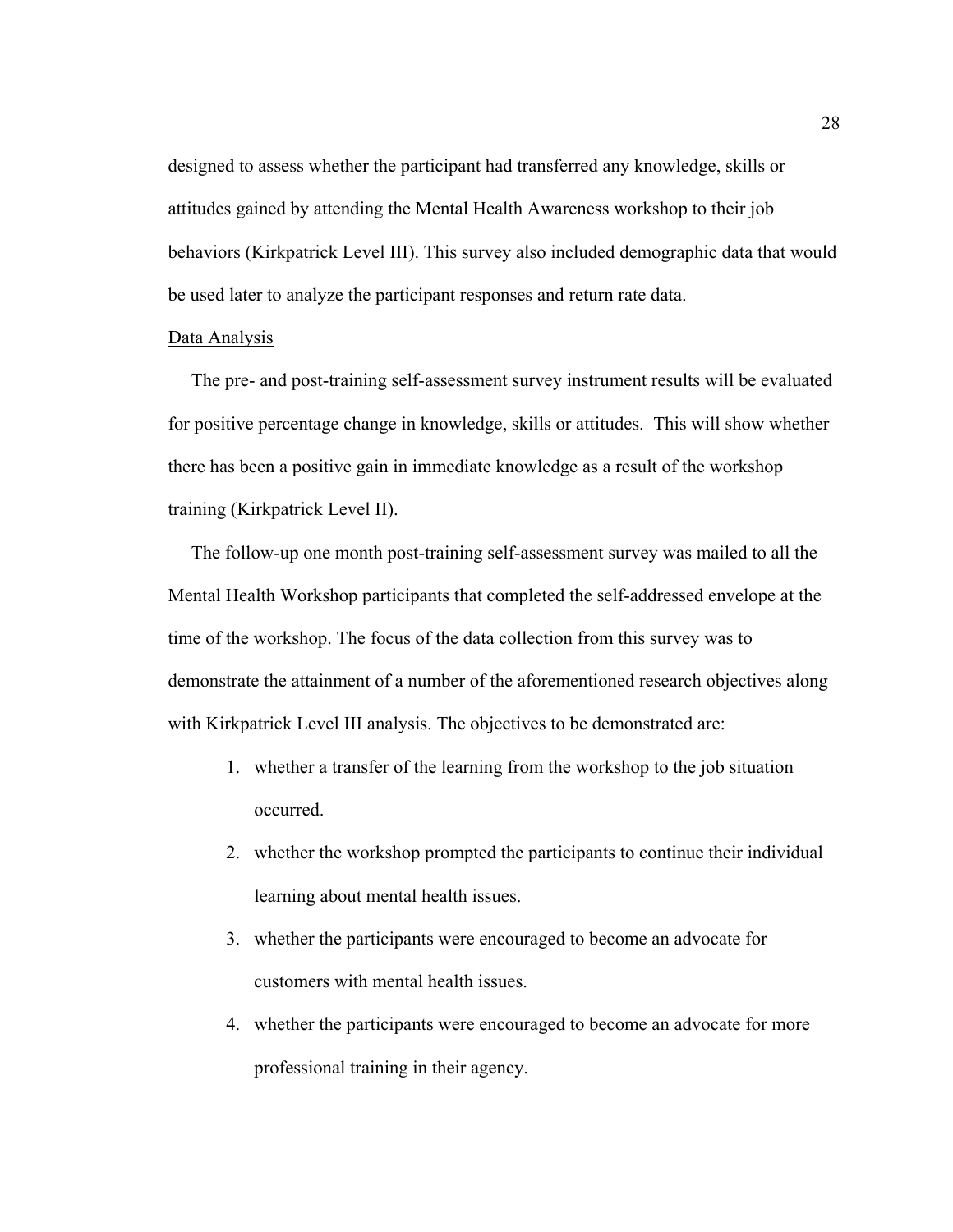The demographic data collected from the pre-training survey and the follow-up one month post-training survey will allow the researcher to describe the participants and analyze the survey data with the demographic data.

 Crosstabulation and chi-square analysis was conducted on selected demographic variables. The chi-square analysis shows that there is a significant difference between groups. However, it does not say what the difference is. The significance level of chisquare is a value of P<0.05 or less, which indicates there is at least a 95% chance that the results were not random. Each demographic was reduced to two groups, which is the simplest method of data reduction for a 2X2 crosstabulation. Frequencies and measures of central tendencies were used to identify the percent of variation in the pre- and posttraining changes in knowledge, skills or attitudes. Paired T-test analysis was used to analyze whether there was a significant difference between the pre and post test means. The significance level for  $T$ -Tests is  $P < 0.05$ .

#### **Summary**

 By using Kirkpatrick's Levels I, II, and III evaluation on the Mental Health Awareness training workshops, the Department of Workforce Development will be able to assess the effectiveness of the training for the participants. The participants should show an immediate gain in knowledge about the barriers to employment that customers with a mental health issue may have along with a positive change in their attitudes on the job toward customers with mental health issues after attending the workshop.

 The three survey instruments and subsequent data analysis will allow the Department of Workforce Development to prove the value of this and subsequently other training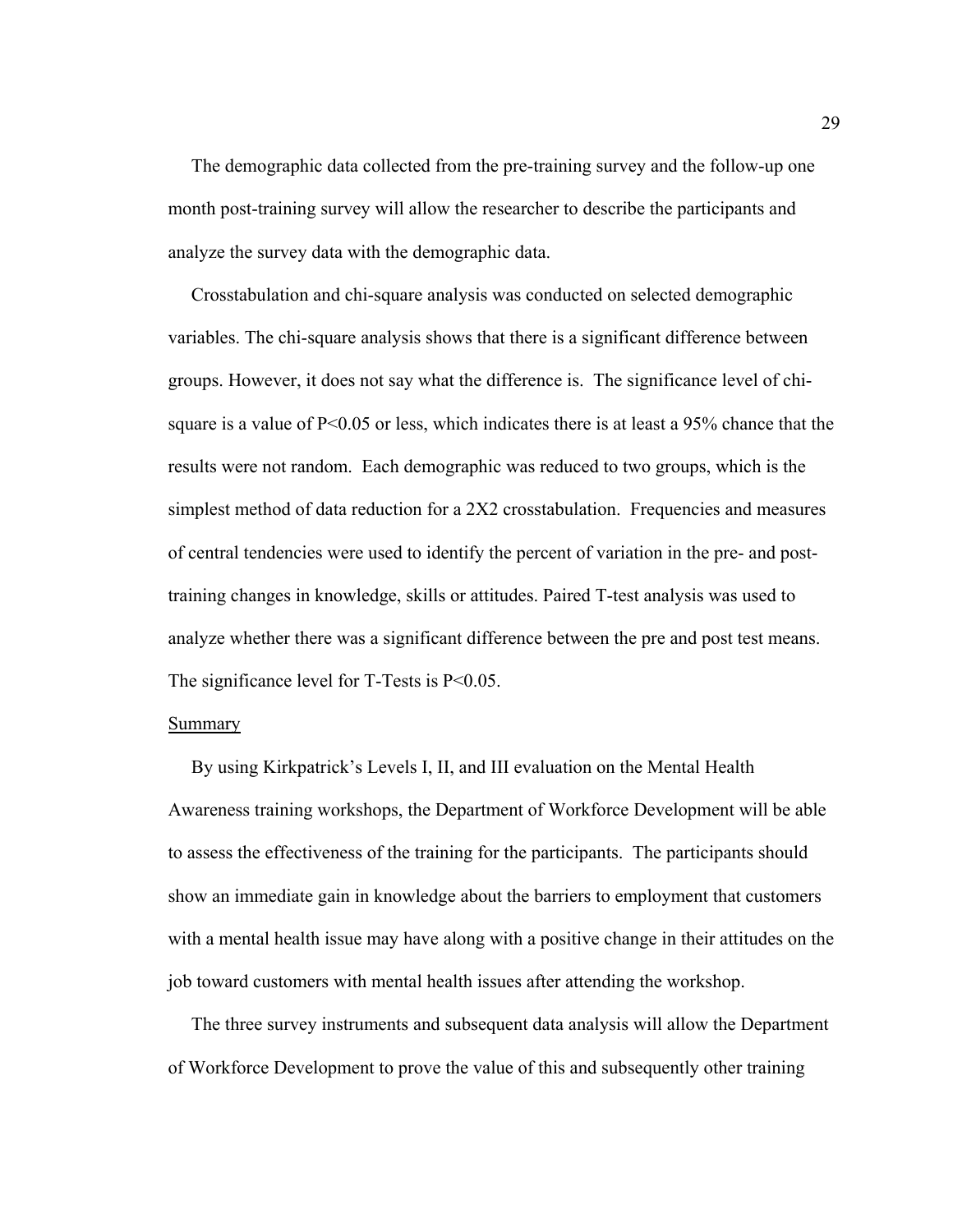workshops for W-2 employees. As a result of the statistical data produced, there will be evidence that the professional development activities for W-2 employees have a positive effect on the entire social service system in the State of Wisconsin.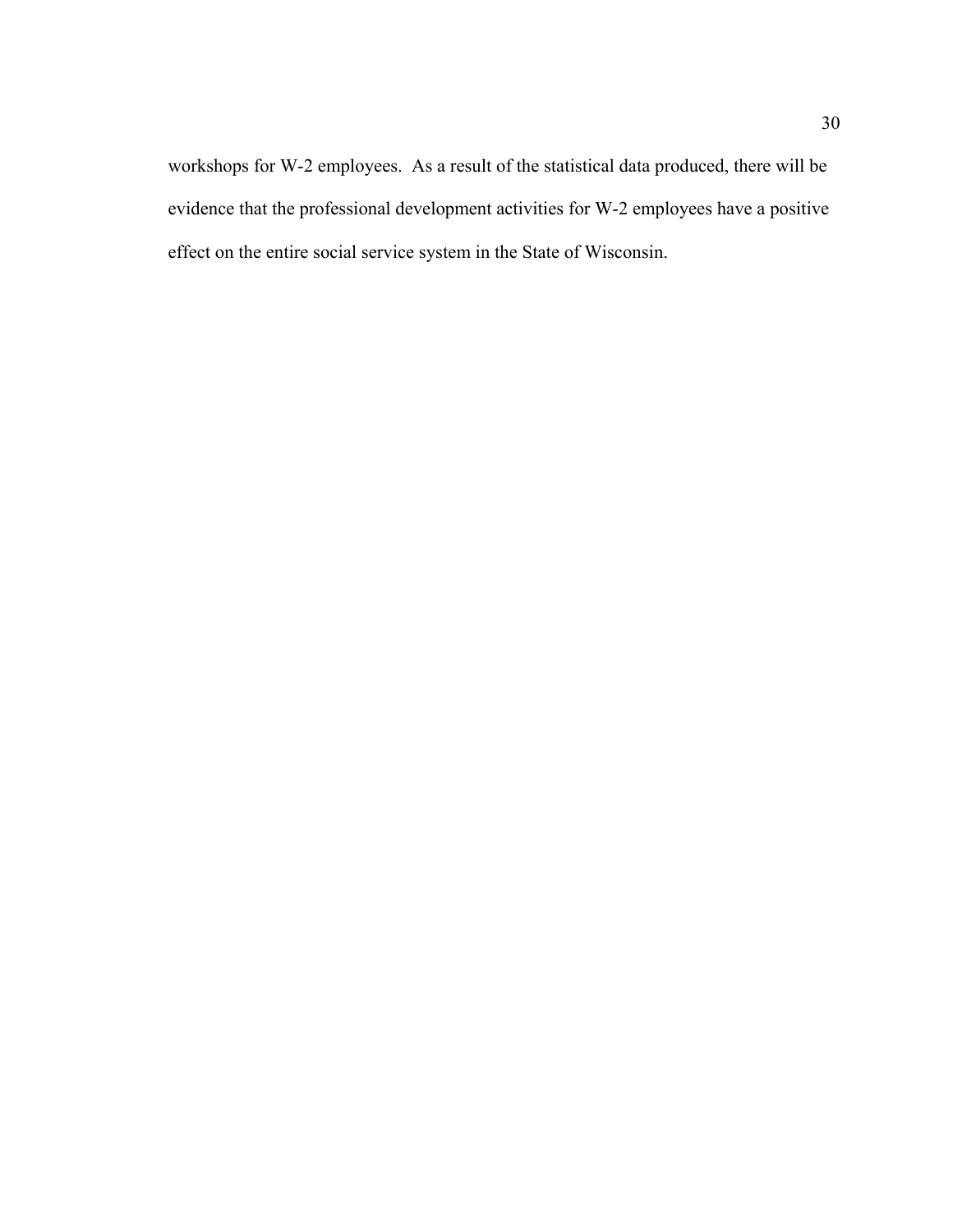### **Chapter IV**

#### **Findings and Analysis of Results**

#### Introduction

 A description of the demographic profile of the sample and the results from the data analysis pertaining to the survey statements are presented in this chapter. Results will be examined relative to Kirkpatrick's Level II and III evaluation. The pre- and post-training survey instruments will be used to analyze Level II. The follow-up one month posttraining survey instrument will be used to analyze Level III.

### Description of the Sample

 During the first quarter of 2002, 104 participants attended the Mental Health Awareness Workshops throughout the State of Wisconsin. The pre- and post-training self-assessment survey instruments were administered at the time of the initial training. Ninety-five workshop participants completed the on site post-training self-assessment survey resulting in a 91% completion rate. Seventy-three participants responded to the follow-up one month post-training self-assessment survey instrument giving a 70% response rate.

 The age range of the participants was age 22 to age 60, with a mean age of 42 years. The participants were employed in their current position an average of seven years with a broad spectrum of one to 33 years. On average, the participants had worked in the Social Services industry for 11 years. The remainder of the demographic data collected is shown in Tables 1 through 5 of Appendix C.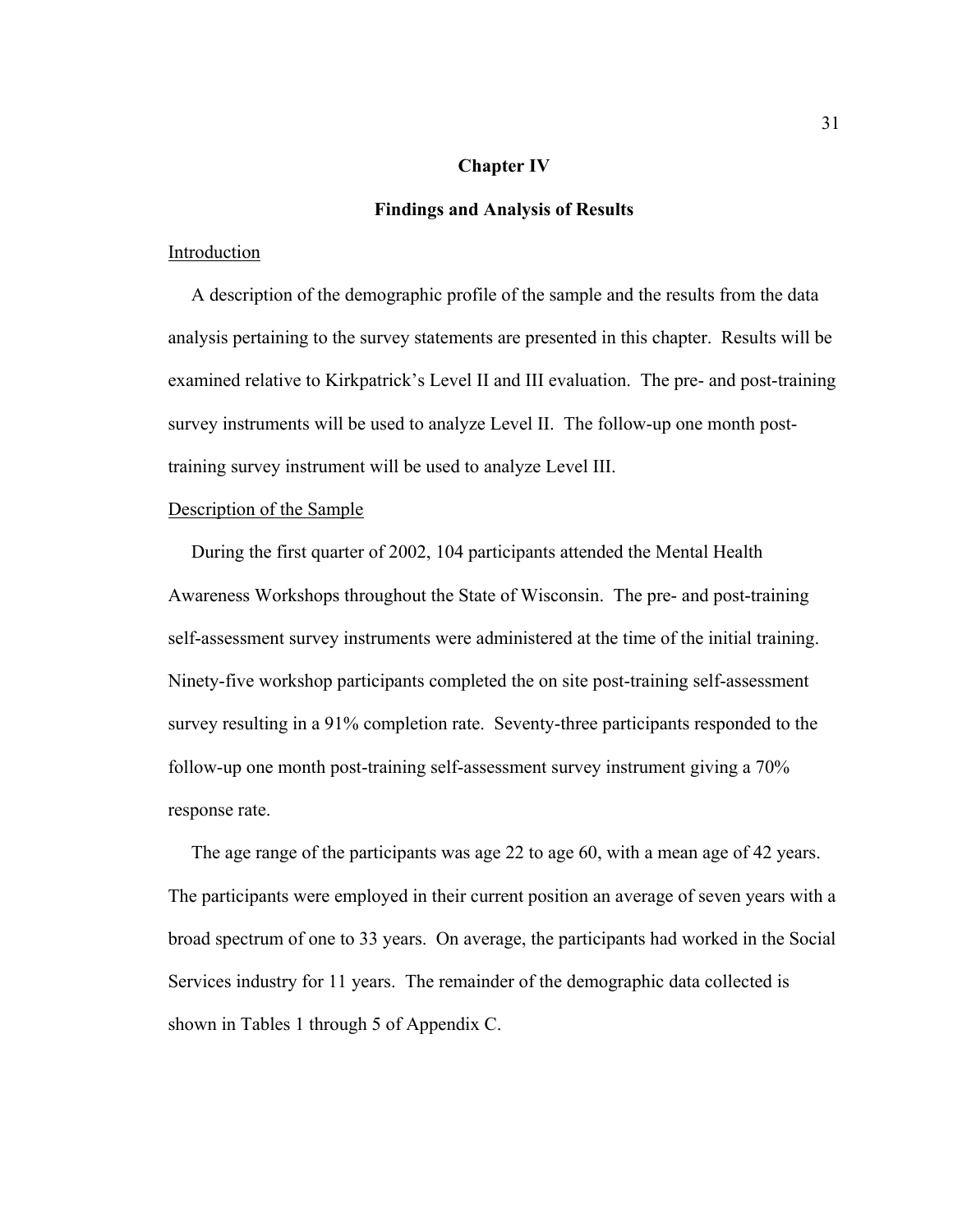### Analysis of Demographic Data:

 In comparing the demographic data collected on the pre-training self-assessment survey with the follow-up one month post-training self-assessment survey, a number of conclusions can be drawn. Participants most likely to return the one month survey were male, had received either Aid for Families with Dependant Children (AFDC) or W-2 benefits in the past, had completed some college or higher educational level and worked for W-2, County Social Services or "Other" category agency. The participants employed as receptionists and social service aides were the only two groups with a 100% return rate on the one month post-training workshop survey.

#### Data Analysis of Level II Evaluation

 In order to assess whether there was an immediate positive gain in knowledge, skills or attitudes as a result of the Mental Health Awareness workshop, a pre-training selfassessment and post-training self-assessment survey consisting of 12 identical statements was completed on site by the workshop participants. The survey instrument was designed to determine the participants increase in knowledge, skills or attitudes toward customers with a mental health issue. The results of the percent changes between the two survey instruments are contained on the following page in Table 6: Percent Changes in Pre- and Post-Training Self-Assessment Surveys.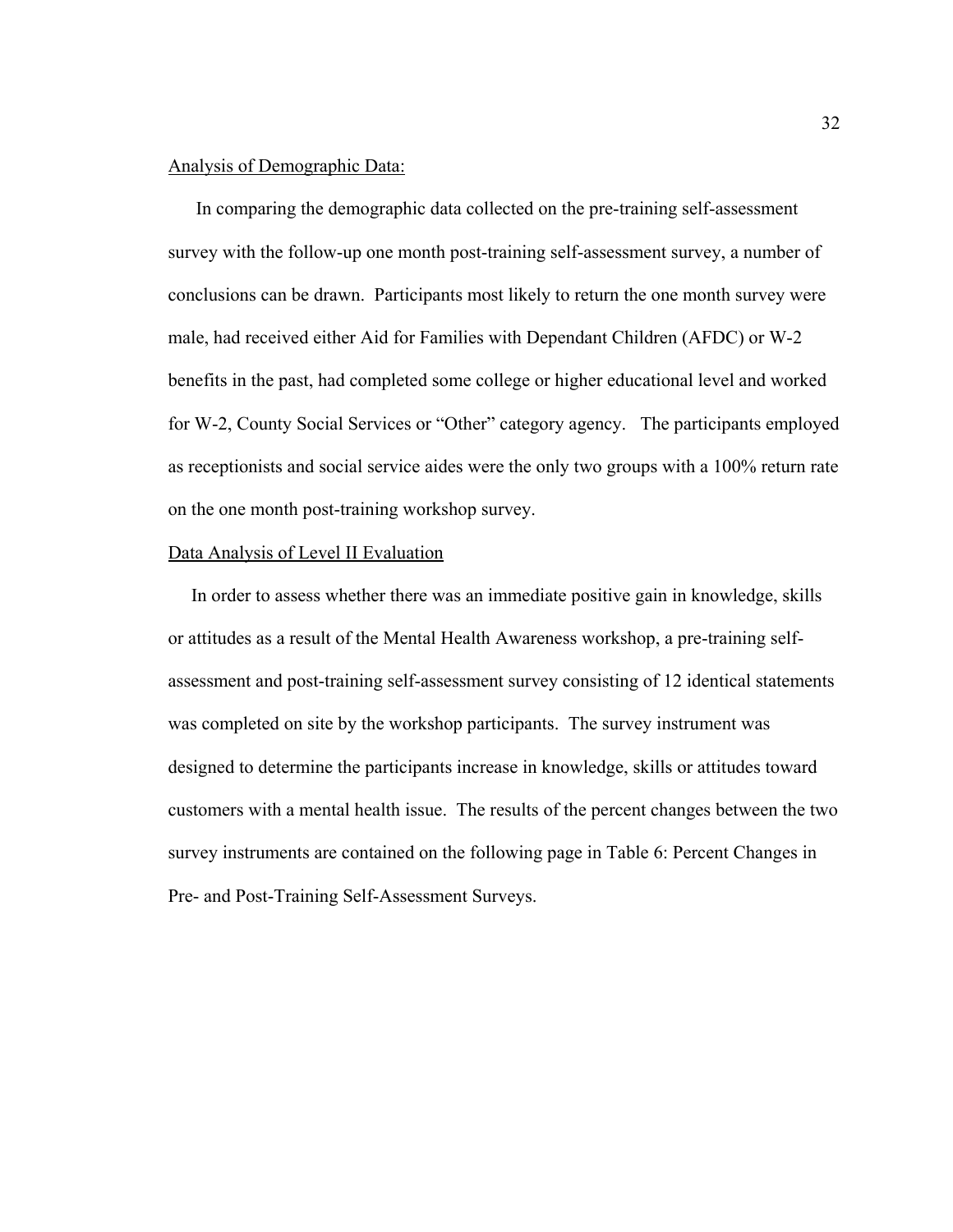# Table 6.

# Percent Changes in Pre- and Post-Training Self Assessment Surveys

|                                        | % Disagree                    | Pre  | Post | % Positive |
|----------------------------------------|-------------------------------|------|------|------------|
| <b>Statement</b>                       | % Agree                       |      |      | Change     |
| 1. People with mental illnesses are    | % Disagree                    | 69.9 | 77.9 | 8.0        |
| dangerous.                             | % Agree                       | 30.1 | 22.1 |            |
|                                        |                               |      |      |            |
| 2. I am comfortable working with       | % Disagree                    | 16.3 | 12.6 |            |
| clients who have a mental illness.     | % Agree                       | 83.7 | 87.4 | 4.3        |
|                                        |                               |      |      |            |
| 3. Mental illness is common.           | % Disagree                    | 17.3 | 15.8 |            |
|                                        | % Agree                       | 82.7 | 84.2 | 2.5        |
|                                        |                               |      |      |            |
| 4. People with a mental illness        | $\overline{\%}$ Disagree      | 59.6 | 73.7 | 14.1       |
| cannot tolerate stress on the job.     | % Agree                       | 40.4 | 26.3 |            |
|                                        |                               |      |      |            |
| 5. A person can completely recover     | % Disagree                    | 55.8 | 59.6 | 2.8        |
| from a mental illness.                 | % Agree                       | 44.2 | 41.4 |            |
|                                        |                               |      |      |            |
| 6. Mental illness is the same as       | % Disagree                    | 97.0 | 95.8 |            |
| mental retardation.                    | % Agree                       | 3.0  | 4.2  | 1.2        |
|                                        |                               |      |      |            |
| 7. Mentally ill people cannot hold a   | % Disagree                    | 92.2 | 92.6 | 0.4        |
| job because they are unpredictable.    | % Agree                       | 7.8  | 7.4  |            |
|                                        |                               |      |      |            |
| 8. I wish I could give my clients      | % Disagree                    | 76.7 | 78.9 | 2.1        |
| with a mental illness to another       | % Agree                       | 23.2 | 21.1 |            |
| worker.                                |                               |      |      |            |
| 9. Mental illness can strike an        | % Disagree                    | 4.8  | 5.3  |            |
| individual at any time in their lives. | % Agree                       | 95.2 | 94.7 | 0.5        |
|                                        |                               |      |      |            |
| 10. Medication can make an             | $\sqrt[9]{\text{o}}$ Disagree | 15.4 | 20.0 | 4.6        |
| individual with mental illness         | % Agree                       | 84.6 | 80.0 |            |
| normal and functional.                 |                               |      |      |            |
|                                        |                               |      |      |            |
| 11. People with a mental illness can   | % Disagree                    | 74.0 | 67.4 | 6.6        |
| control their illness and use it to    | % Agree                       | 26.0 | 32.6 |            |
| suit their purpose.                    |                               |      |      |            |
|                                        |                               |      |      |            |
| 12. Only mental health clinicians      | $\frac{1}{2}$ Disagree        | 73.1 | 90.5 | 17.4       |
| can help rehabilitate individuals with | % Agree                       | 26.9 | 9.5  |            |
| a mental illness.                      |                               |      |      |            |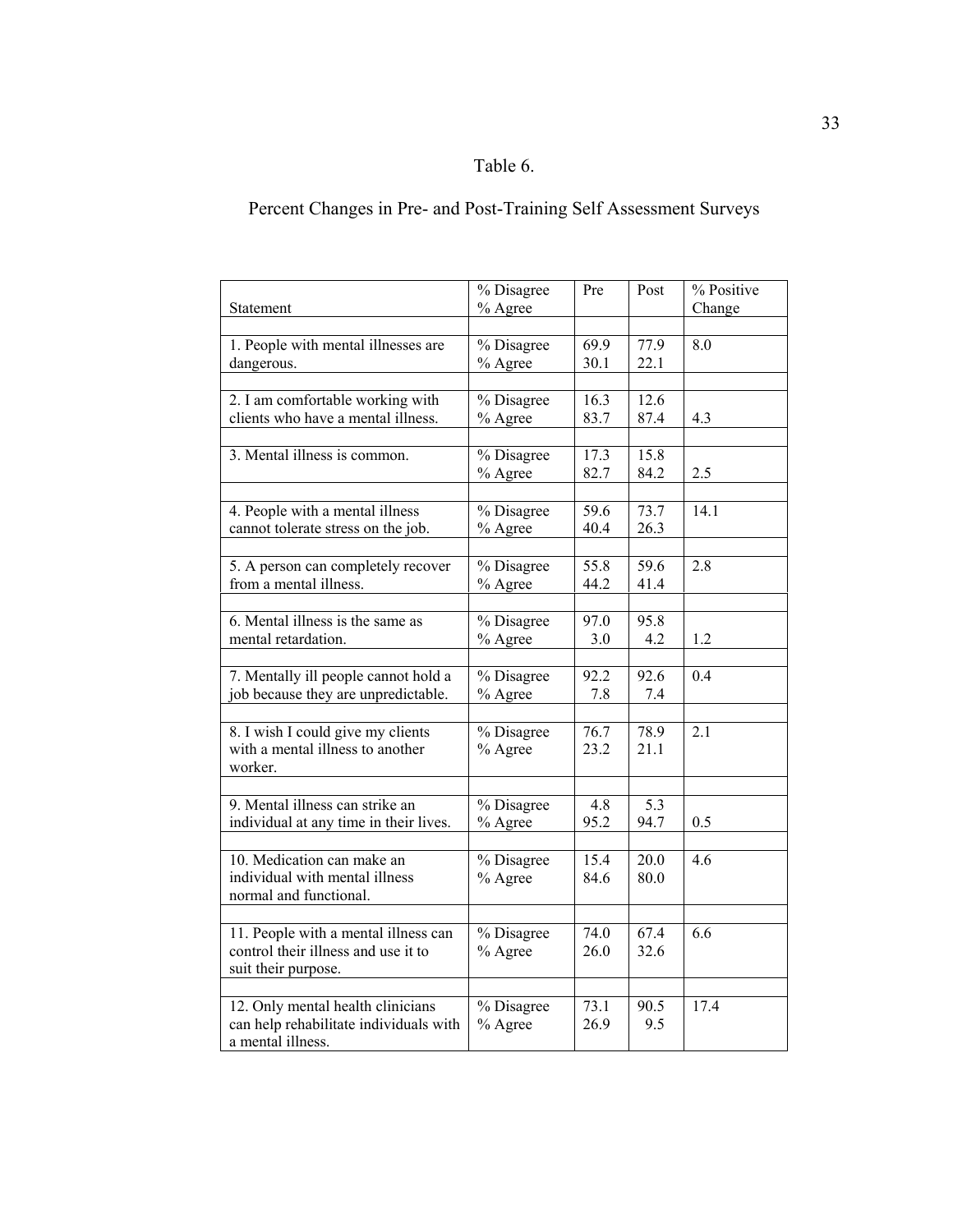Table 6 showed the results of the pre-training and post-training self-assessment surveys and the percent changes. The percent changes represent a positive reaction by the participants to most of the statements in the survey indicating an immediate overall gain in knowledge, skills or attitudes concerning customers with a mental health issue. Statistical Analysis Related to Demographic Variables and Level II

 Demographic variables were further analyzed by use of crosstabulation, chi-square and T-Tests to determine statistical significance of the survey results in relation to Kirkpatrick Level II evaluation.

 Crosstabulations were performed in the following five categories to assess the significance of their parameters on the data. Crosstabulations produce a statistic called chi-square. The chi-square states that there is a significant difference between groups. However, it does not say what that difference is. The significance level of chi-square is a value of  $P<0.05$  or less, which indicates there is at least a 95% chance that the results were not random. Each demographic was reduced to two groups, which is the simplest method of data reduction for a 2x2 crosstabulation. The five demographic categories are identified below:

- 1. Sex
	- a. Group one: Male
	- b. Group two: Female
- 2. Age
	- a. Group one: 35 years of age or less
	- b. Group two: 36 years of age or older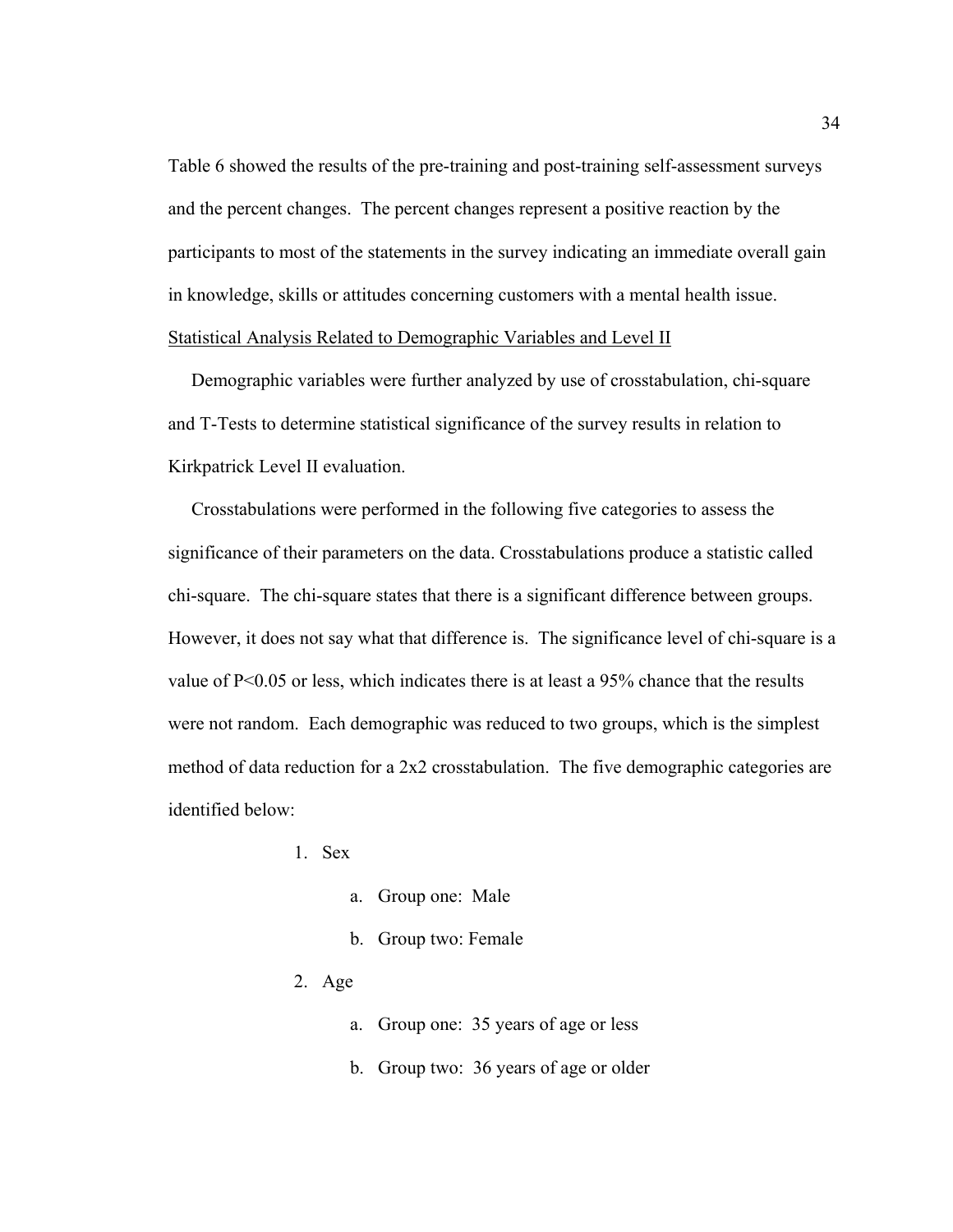- 3. Recipient of AFDC (Aid for Families with Dependant Children or
	- W-2 (Wisconsin Welfare to Work) benefits
		- a. Group one: Yes
		- b. Group two: No
- 4. Educational Level
	- a. Group one: GED, High School, Technical College, some College
	- b. Group two: Bachelor's Degree or higher
- 5. Years in current position
	- a. Group one: 5 years or less
	- b. Group two: 6 years or more

After performing chi-square tests using the above parameters against each statement in

the pre- and post-training self-assessment survey, only three showed significance;

#### Age with Statement One:

I believe people with a Mental Health Illness are dangerous.

Level of Education with Statement Nine:

Mental Illness can strike an individual at any time in their lives.

Received AFDC or W-2 benefits with Statement Eight:

I wish I could give my clients with a Mental Illness to another worker.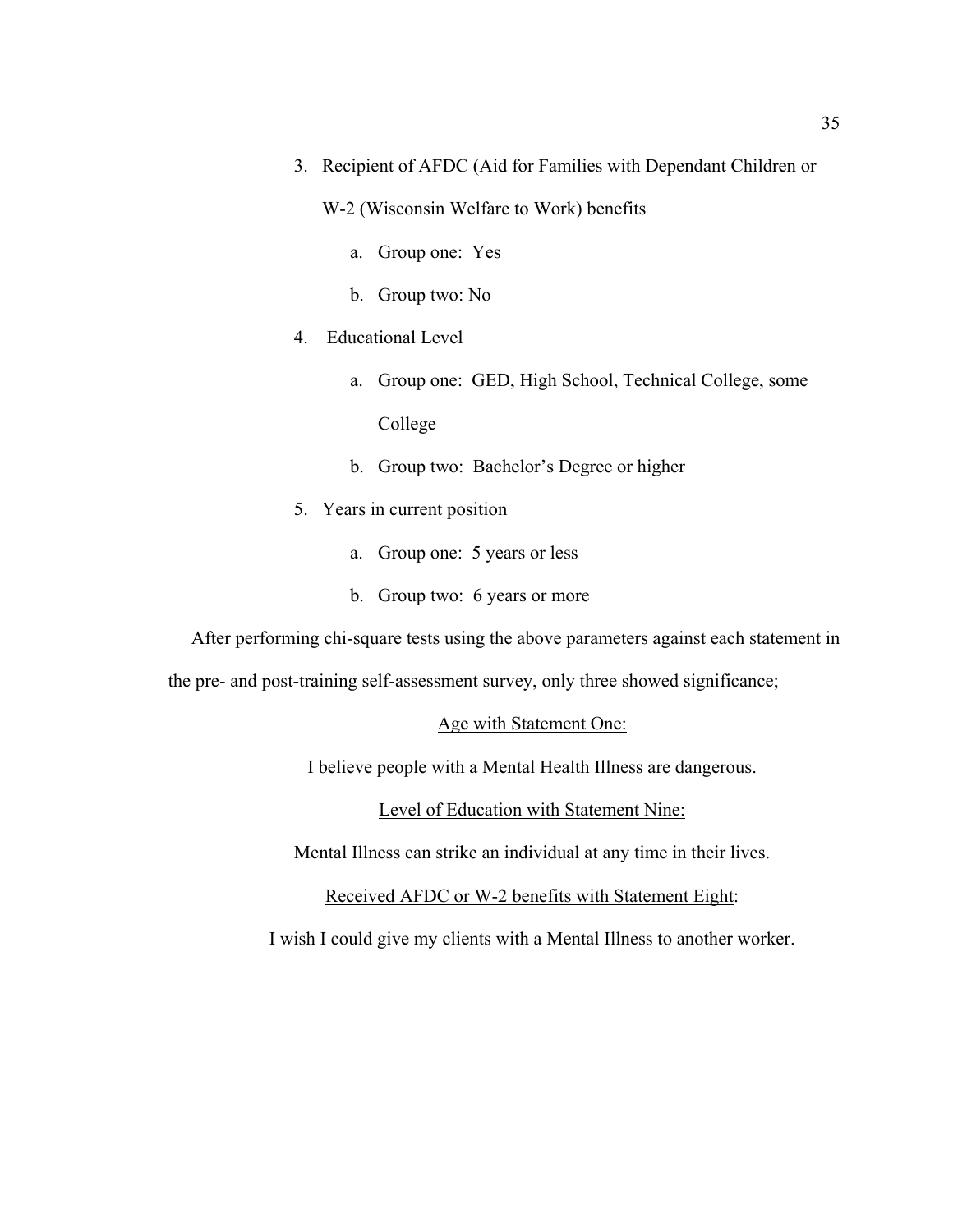Tables 7 through 9 below show the results of the Crosstabulations for the above mentioned groups.

### Table 7.

## Crosstabulation of Age with Statement Seven

Age \* Statement 1 (S1): I believe people with Mental Health Illnesses are dangerous.

| Crosstabulation |              |                |        |        |
|-----------------|--------------|----------------|--------|--------|
|                 |              | S <sub>1</sub> |        |        |
|                 |              |                |        | Total  |
|                 |              | disagree       | agree  |        |
| Age             |              |                |        |        |
| 35 or younger   | Count        | 17             | 14     | 31     |
|                 | % within Age | 54.8%          | 45.2%  | 100.0% |
|                 | % within S1  | 25.0%          | 46.7%  | 31.6%  |
|                 | % of Total   | 17.3%          | 14.3%  | 31.6%  |
| 36 or older     | Count        | 51             | 16     | 67     |
|                 | % within Age | 76.1%          | 23.9%  | 100.0% |
|                 | % within S1  | 75.0%          | 53.3%  | 68.4%  |
|                 | % of Total   | 52.0%          | 16.3%  | 68.4%  |
| Total           | Count        | 68             | 30     | 98     |
|                 | % within Age | 69.4%          | 30.6%  | 100.0% |
|                 | % within S1  | 100.0%         | 100.0% | 100.0% |
|                 | % of Total   | 69.4%          | 30.6%  | 100.0% |

## Chi-Square Tests

|                    |       | Asymp. Sig. |
|--------------------|-------|-------------|
|                    | Value | $(2-sided)$ |
| Pearson Chi-Square | 4.509 |             |

Statement one on the survey (see Table 6), "People with a mental illness are dangerous", showed that participants who were age 36 or older were three times more likely to disagree with this statement. That information suggests that with age may also come more knowledge or understanding of individuals who suffer from a mental illness.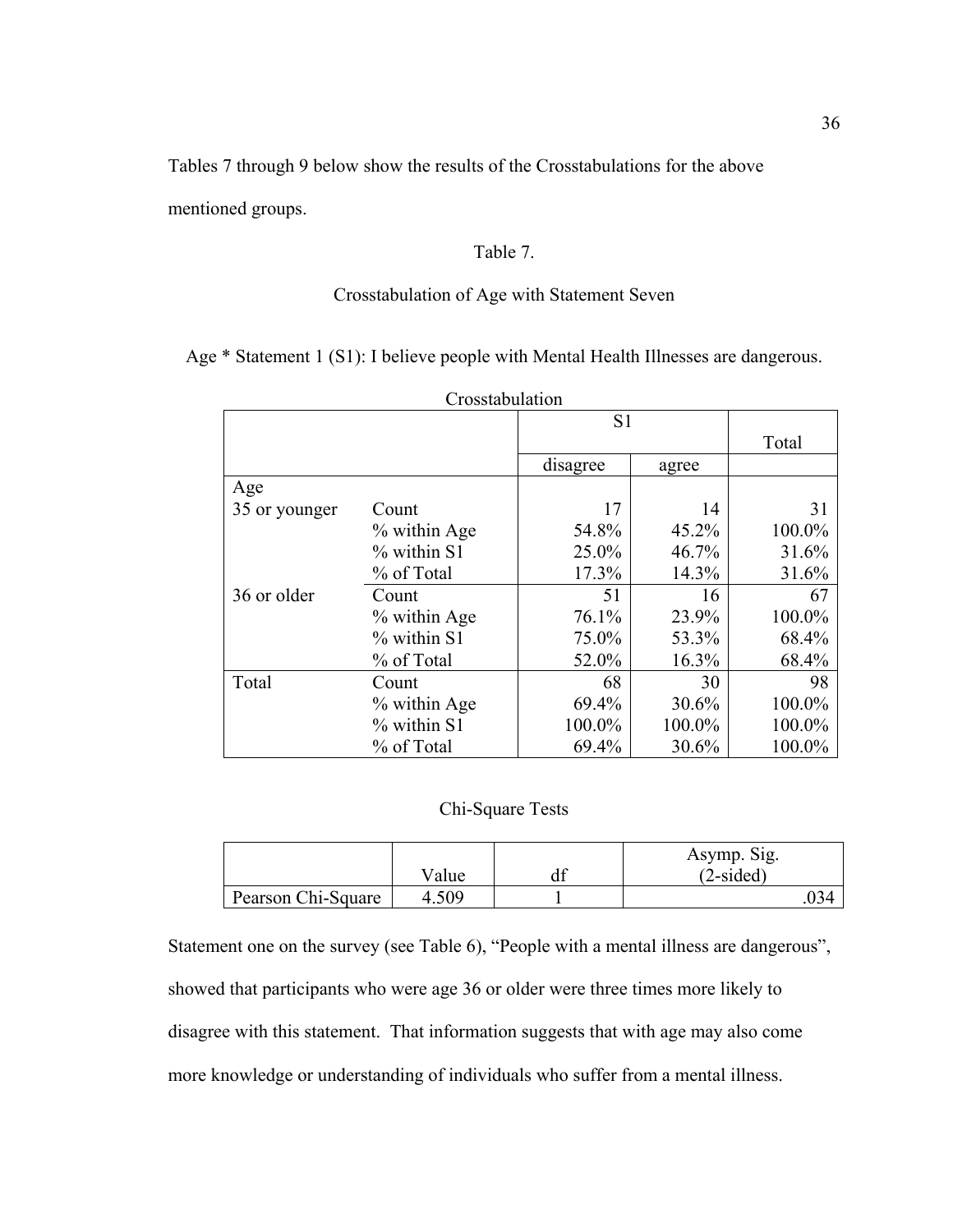## Table 8.

Crosstabulation of Level of Education with Statement Nine.

Level of Education\* Statement 9 (S9): Mental Illness can strike an individual at any time in their lives.

|         |              | S <sub>9</sub> |        |        |
|---------|--------------|----------------|--------|--------|
|         |              | disagree       | agree  | Total  |
| Tech or |              |                |        |        |
| less    | Count        |                | 46     | 46     |
|         | % within HEC |                | 100.0% | 100.0% |
|         | % within S9  |                | 47.9%  | 47.9%  |
|         | % of Total   |                | 45.5%  | 45.5%  |
| deg     | Count        | 5              | 50     | 55     |
|         | % within HEC | 9.1%           | 90.9%  | 100.0% |
|         | % within S9  | 100.0%         | 52.1%  | 54.5%  |
|         | % of Total   | $5.0\%$        | 49.5%  | 54.5%  |
| Total   | Count        | 5              | 96     | 101    |
|         | % within HEC | $5.0\%$        | 95.0%  | 100.0% |
|         | % within S9  | 100.0%         | 100.0% | 100.0% |
|         | % of Total   | 5.0%           | 95.0%  | 100.0% |

Crosstabulation

# Chi-Square Tests

|                    |       | Asymp. Sig. |
|--------------------|-------|-------------|
|                    | Value | $(2-sided)$ |
| Pearson Chi-Square | 4.400 |             |

The results on statement nine of the survey (see Table 6), "Mental Illness can strike an individual at any time in their lives", shows that there is a significant difference in the views of our two educational groups P<0.036).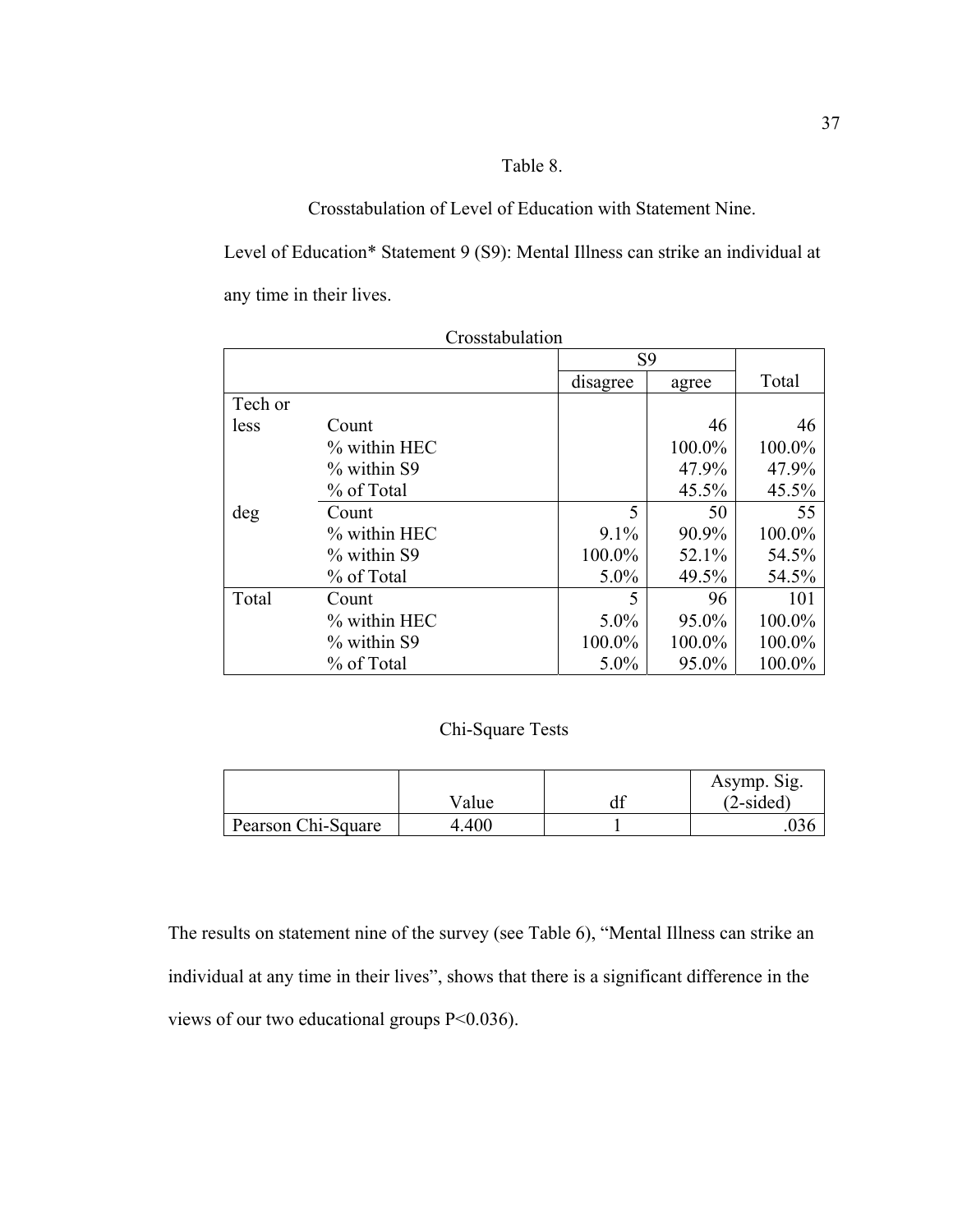### Table 9.

Crosstabulation of Past Recipient of AFDC or W-2 benefits with Statement Eight

Received Aid for Families with Dependant Children (AFDC) or Wisconsin Welfare to Work (W-2)\* Statement 8 (S8): I wish I could give my clients with a Mental Illness to another worker.

|                |                 | S <sub>8</sub> |        |        |
|----------------|-----------------|----------------|--------|--------|
|                |                 | disagree       | agree  | Total  |
| <b>REC</b> yes | Count           | 12             |        | 12     |
|                | $\%$ within REC | 100.0%         |        | 100.0% |
|                | % within S8     | 15.8%          |        | 12.1%  |
|                | % of Total      | 12.1%          |        | 12.1%  |
| no             | Count           | 64             | 23     | 87     |
|                | % within REC    | 73.6%          | 26.4%  | 100.0% |
|                | % within S8     | 84.2%          | 100.0% | 87.9%  |
|                | % of Total      | 64.6%          | 23.2%  | 87.9%  |
| Total          | Count           | 76             | 23     | 99     |
|                | % within REC    | 76.8%          | 23.2%  | 100.0% |
|                | % within S8     | 100.0%         | 100.0% | 100.0% |
|                | % of Total      | 76.8%          | 23.2%  | 100.0% |

Crosstabulation

### Chi-Square Tests

|                    | Value | Asymp. Sig.<br>$(2-sided)$ |
|--------------------|-------|----------------------------|
| Pearson Chi-Square |       | $\Delta$                   |

Statement eight on the survey (see Table 6), "I wish I could give my clients with a mental illness to another worker", revealed interesting results when the crosstabulations were performed. All of the participants who had received AFDC or W-2 benefits in the past disagreed with this statement, while only 73.6% of participants who have not been personally involved with either system disagreed with this statement. This suggests that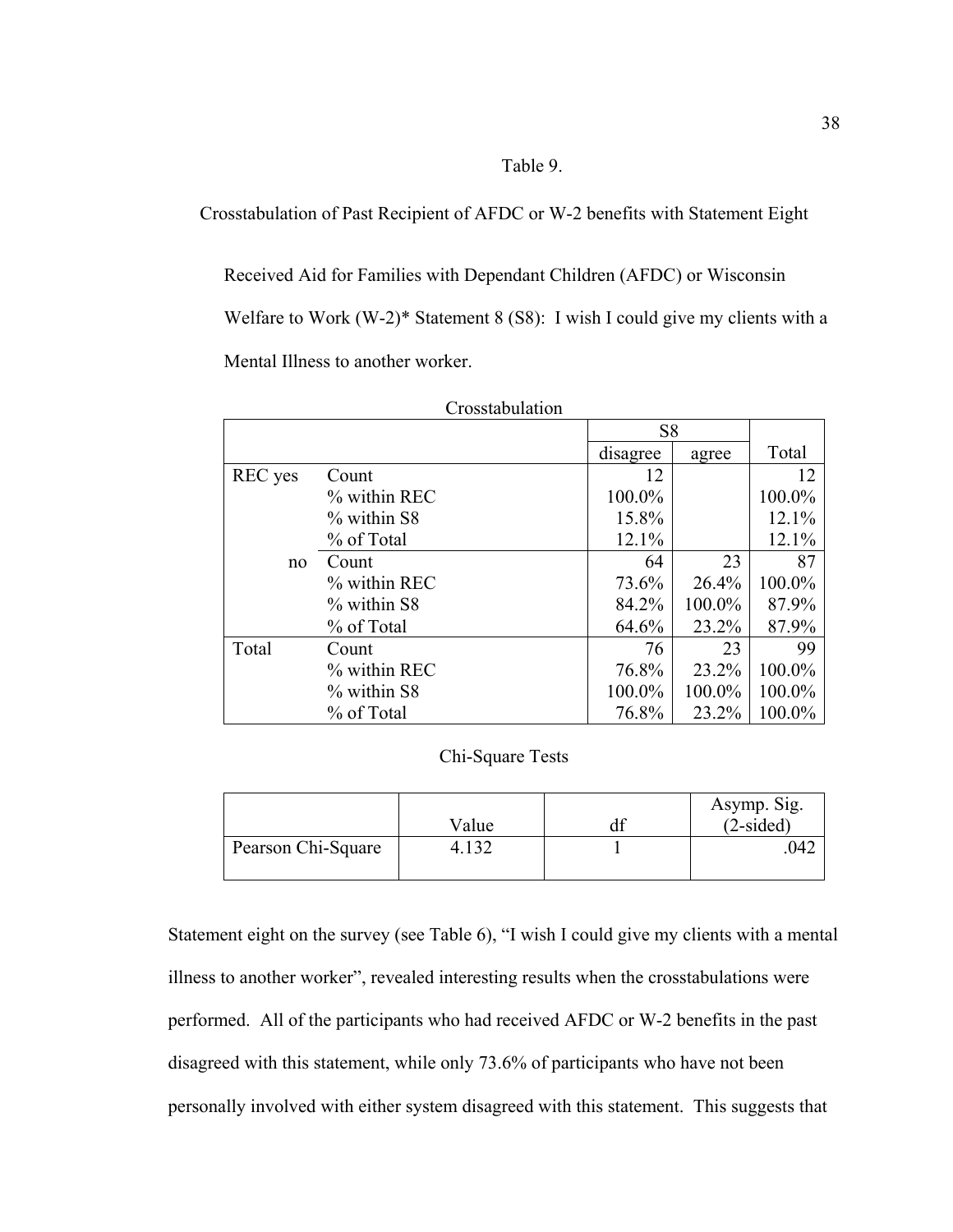participants in the Mental Health Awareness workshop who have been recipients of AFDC or W-2 may be more sympathetic to individuals with a mental health issue.

### T-Test Results:

 To further analyze the administration of the pre-and post-training self-assessment survey it was decided to do T-Tests. A T-Test is done to determine if there is a significant difference between pre and post means. T-Tests were performed on statements one through twelve. The significance level for T-Tests is the same as that for chi-square tests: P<0.05. Table 10: T-Test Group Statistics, shows the means for the preand post-training self-assessment survey statements one through twelve.

### Table 10.

|                 | <b>TYPE</b> | N   | Mean | Std. Deviation |
|-----------------|-------------|-----|------|----------------|
| S1              | pre         | 103 | 2.75 | 1.03           |
|                 | post        | 95  | 2.65 | 1.16           |
| $\rm S2$        | pre         | 104 | 4.48 | 1.05           |
|                 | post        | 95  | 4.51 | 1.17           |
| S <sub>3</sub>  | pre         | 104 | 4.44 | 1.06           |
|                 | post        | 95  | 4.75 | 1.31           |
| S <sub>4</sub>  | pre         | 104 | 3.19 | 1.15           |
|                 | post        | 95  | 2.73 | 1.23           |
| S <sub>5</sub>  | pre         | 104 | 3.32 | 1.32           |
|                 | post        | 94  | 3.10 | 1.33           |
| S <sub>6</sub>  | pre         | 102 | 1.35 | .86            |
|                 | post        | 95  | 1.34 | .83            |
| S7              | pre         | 104 | 1.88 | .97            |
|                 | post        | 95  | 1.99 | 1.13           |
| S8              | pre         | 103 | 2.52 | 1.24           |
|                 | post        | 95  | 2.41 | 1.19           |
| S9              | pre         | 104 | 5.05 | .93            |
|                 | post        | 95  | 5.26 | .94            |
| <b>S10</b>      | pre         | 104 | 4.51 | 1.15           |
|                 | post        | 95  | 4.26 | 1.23           |
| <b>S11</b>      | pre         | 104 | 2.61 | 1.27           |
|                 | post        | 95  | 2.76 | 1.36           |
| S <sub>12</sub> | pre         | 104 | 2.75 | 1.29           |
|                 | post        | 95  | 2.06 | 1.02           |

#### T-Test Group Statistics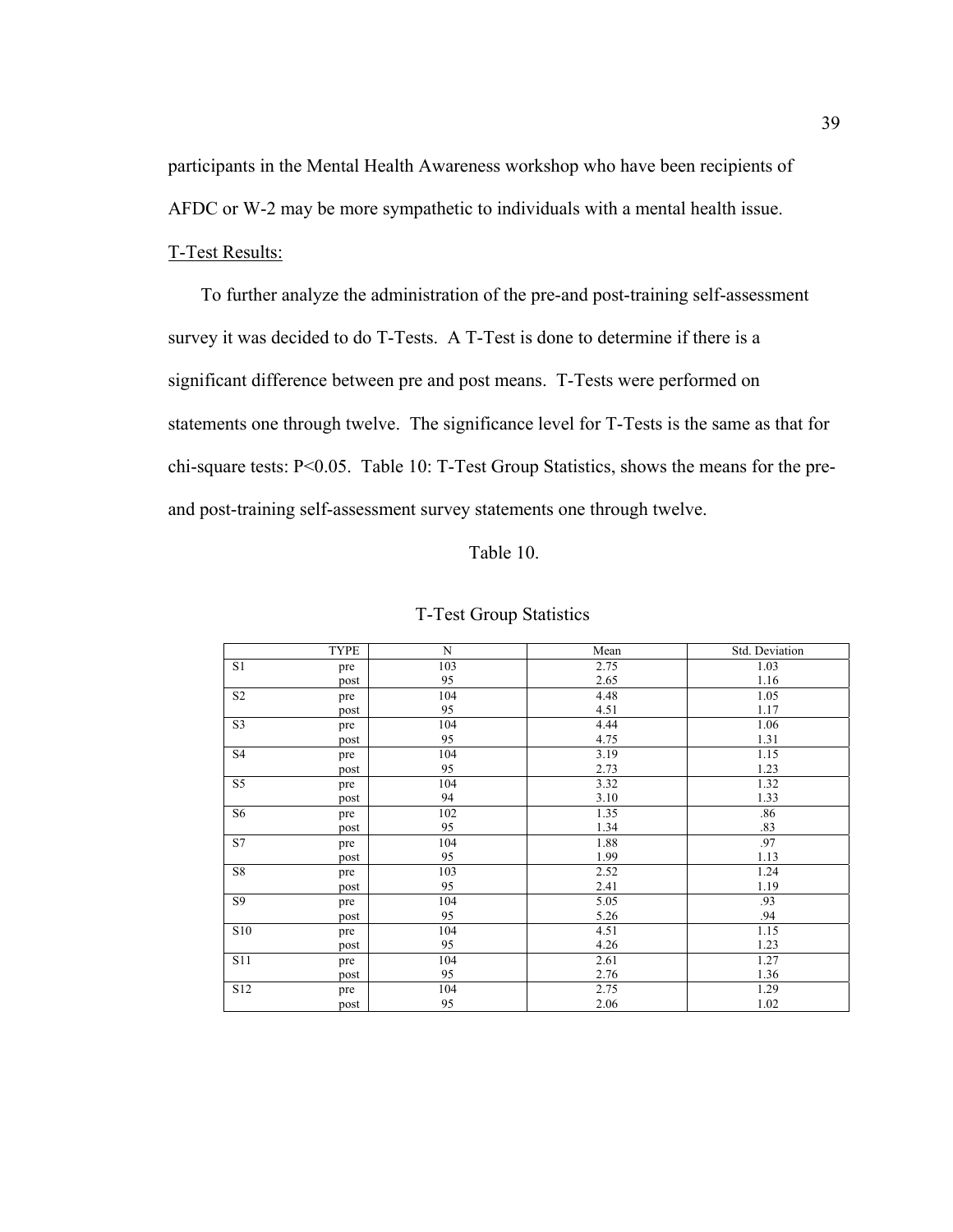The results show that only two statements on the survey had significant T-Test values;

Statement 12: Only mental health clinicians can help rehabilitate individuals with a mental illness.

Statement 4: People with a mental illness cannot tolerate stress on the job.

Statement 12 T-Test results show a significance level of <0.000. This indicates that nearly all the time in any population this difference would occur following the same Mental Health Awareness training. Results also showed that statement 4 had a significance level of <0.006, which means the same is true of this statement as well. The T-Test for Equity of Means results are in Table 11.

### Table 11.

|                 |                            | t        | df  | Sig. (2-tailed) |
|-----------------|----------------------------|----------|-----|-----------------|
| S1              | Equal variances<br>assumed | .610     | 196 | .543            |
| S <sub>2</sub>  | Equal variances<br>assumed | $-155$   | 197 | .877            |
| S <sub>3</sub>  | Equal variances<br>assumed | $-1.811$ | 197 | .072            |
| S <sub>4</sub>  | Equal variances<br>assumed | 2.759    | 197 | .006            |
| S <sub>5</sub>  | Equal variances<br>assumed | 1.177    | 196 | .240            |
| S6              | Equal variances<br>assumed | .133     | 195 | .894            |
| <b>S7</b>       | Equal variances<br>assumed | $-.703$  | 197 | .483            |
| S8              | Equal variances<br>assumed | .659     | 196 | .511            |
| S9              | Equal variances<br>assumed | $-1.626$ | 197 | .106            |
| S10             | Equal variances<br>assumed | 1.461    | 197 | .146            |
| <b>S11</b>      | Equal variances<br>assumed | $-.818$  | 197 | .414            |
| S <sub>12</sub> | Equal variances<br>assumed | 4.141    | 197 | .000            |

#### T-Test Results for Equity of Means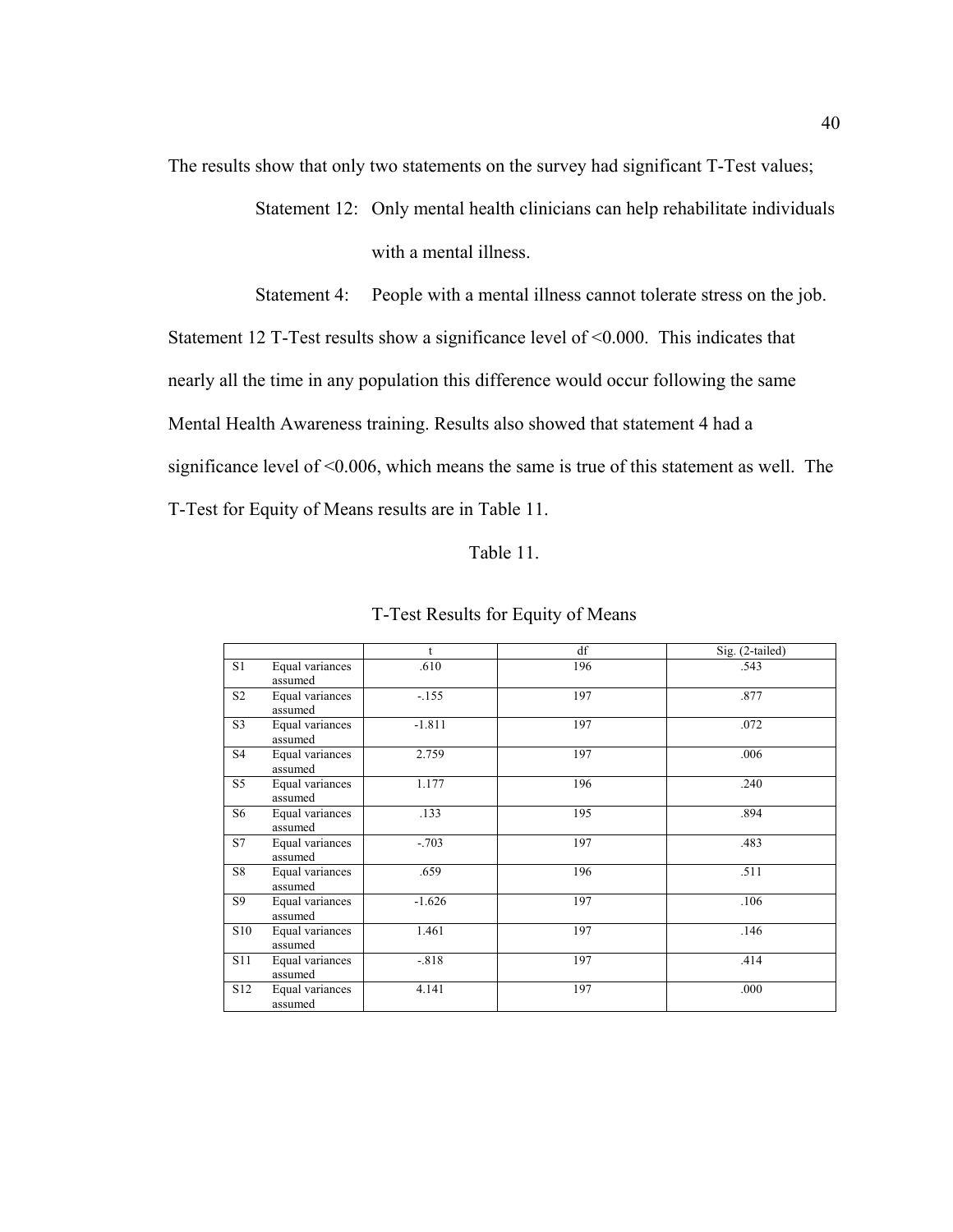These results show no significant difference in the rest of the questions, which in essence means that the training only verified the participant's initial observations of people with mental illnesses.

### Data Analysis of Level III Evaluation

 Kirkpatrick's Level III evaluation consists of measuring whether there was any transfer of the information learned at the training to the workplace. Kirkpatrick states: "When you evaluate change in behavior, you have to make important decisions: when to evaluate, how often to evaluate, and how to evaluate."(Kirkpatrick, 1998, p. 49). The four guidelines that this study followed were:

- 1. Allow time for behavior change to take place.
- 2. Evaluate both before and after the program.
- 3. Survey the trainees.
- 4. Get 100 percent response or a sampling.

 For the purposes of this study, a self-assessment survey was mailed out one month following the participant's attendance at the Mental Health Awareness training. This method was chosen for the following reasons:

- 1. The distance between participant job sites.
- 2. Ease of collection.
- 3. The ability of the participant to remain anonymous while still allowing demographic collection.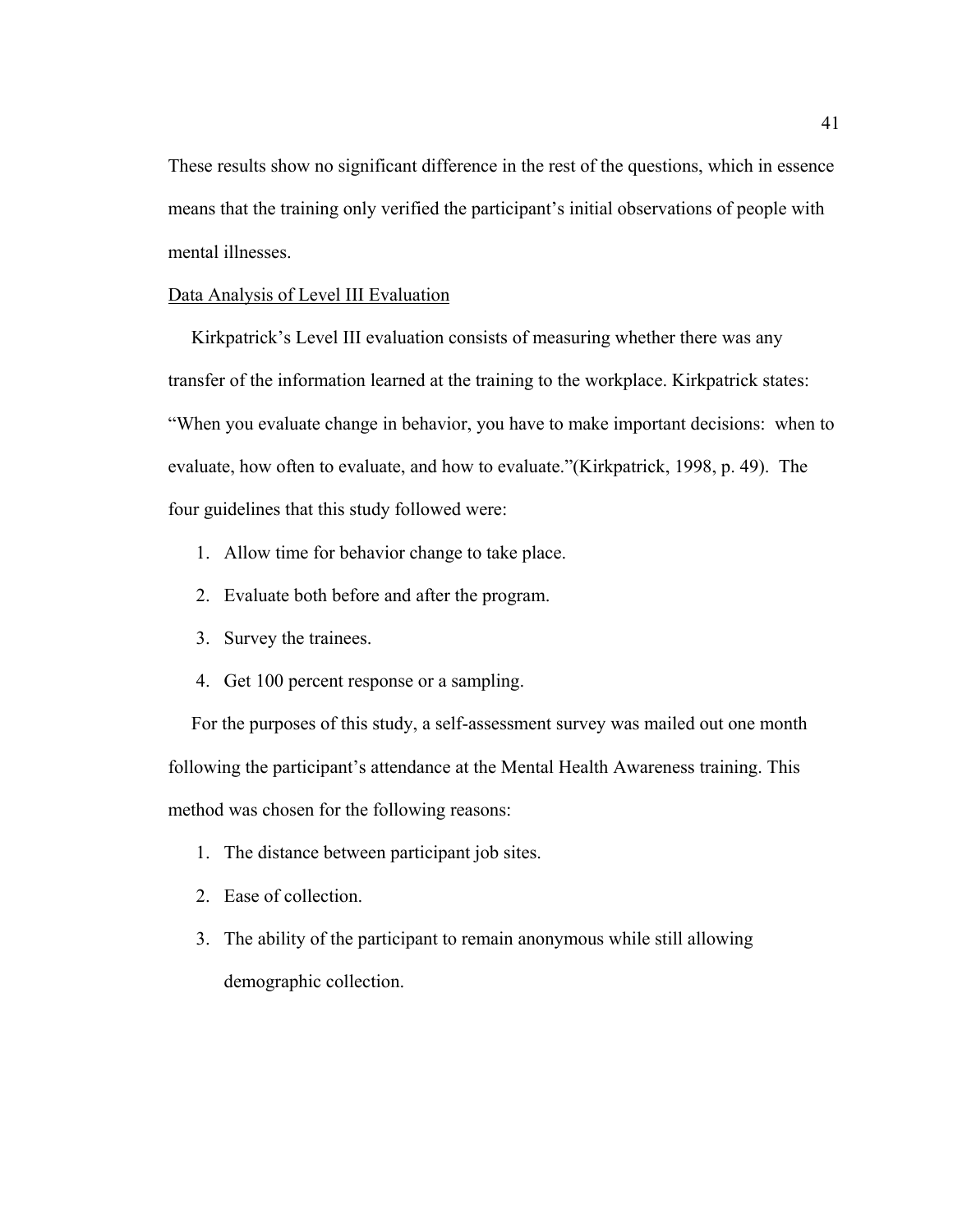Seventy percent of the follow-up one month post-training surveys were returned. The survey instrument was designed to measure the long-term effects of the knowledge, skills or attitude changes gained at the initial Mental Health Awareness training. Table 12: Evaluation Table for One Month Post-Training Assessment Survey contains the percent of agreement or disagreement with how the participants viewed the long-term effect of the workshop on their knowledge, attitudes or behavior.

### Table 12.

#### **Statement:** My attendance at the Mental Health Awareness Training: 1. Changed my assumptions about people with a mental illness. % Disagree % Agree 34.3 65.7 2. Added to my objective knowledge about mental illness. % Disagree % Agree 0.0 100.0 3. Improved my interaction with clients with a mental illness. % Disagree % Agree 11.1 88.9 4. Motivated me to gather more information about mental illnesses. % Disagree % Agree 20.5 79.5 5. Affected my feelings in a positive manner about my clients with a mental illness. % Disagree % Agree 9.6 90.4 6. Motivated me to seek out more resources for my clients with mental illnesses. % Disagree % Agree 17.8 82.2 7. Encouraged me to become an advocate for more professional training in my agency. Yes No 47.1 51.4 8. I have serviced a client(s) with a mental illness since attending the Mental Health Issues Workshop. Yes No 74.6 25.4

#### Evaluation Table for One Month Post-Training Assessment Survey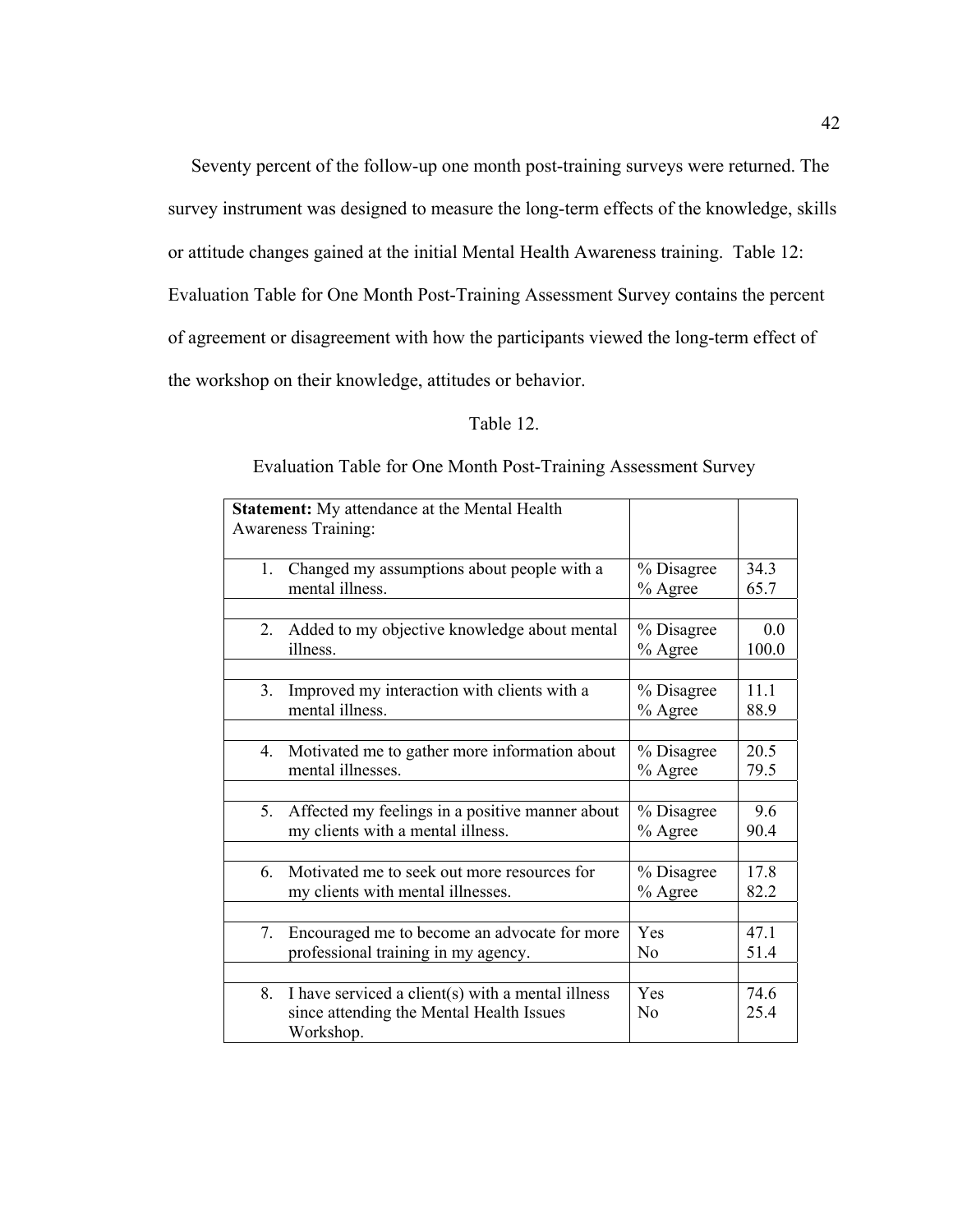In evaluating the percentage differences, it is apparent that there was a definite transfer in learning by the workshop participants to their worksite and more importantly, to their work habits. Of the participants who attended the Mental Health Awareness training in the first quarter of 2002, three-fourths had serviced a client with a mental illness in the first month following the training. This allows the study to add validity to the survey results.

 The validity of a training program can be measured by performance in the transfer or on-the-job setting (Goldstein & Ford, 2002). This is known as transfer validity which indicates whether the training made a difference in very specific ways. The fact that three-fourths of the workshop participants serviced a client with a mental health issue combined with the fact that 89% of the participants felt that their attendance at the training improved their own interaction with their clients with a mental health issue proves transfer validity. In addition, 94% also expressed that they treated their clients with a mental health issue in a more positive manner.

 One can see that 65.7% of the workshop participants felt that the Mental Health Awareness training changed their assumptions about people with mental illnesses. Many of the participants wrote that they felt they had already had a good understanding of people with mental illnesses through either personal experience or previous knowledge. Quotes from participants include: "I have chronic unipolar depression for over 35 years. This background led me to do considerable reading on my own", "not just from this training, experience from family members" and "I have worked with individuals with mental illness for 25 years and case managed them for 16 years". Even more impressive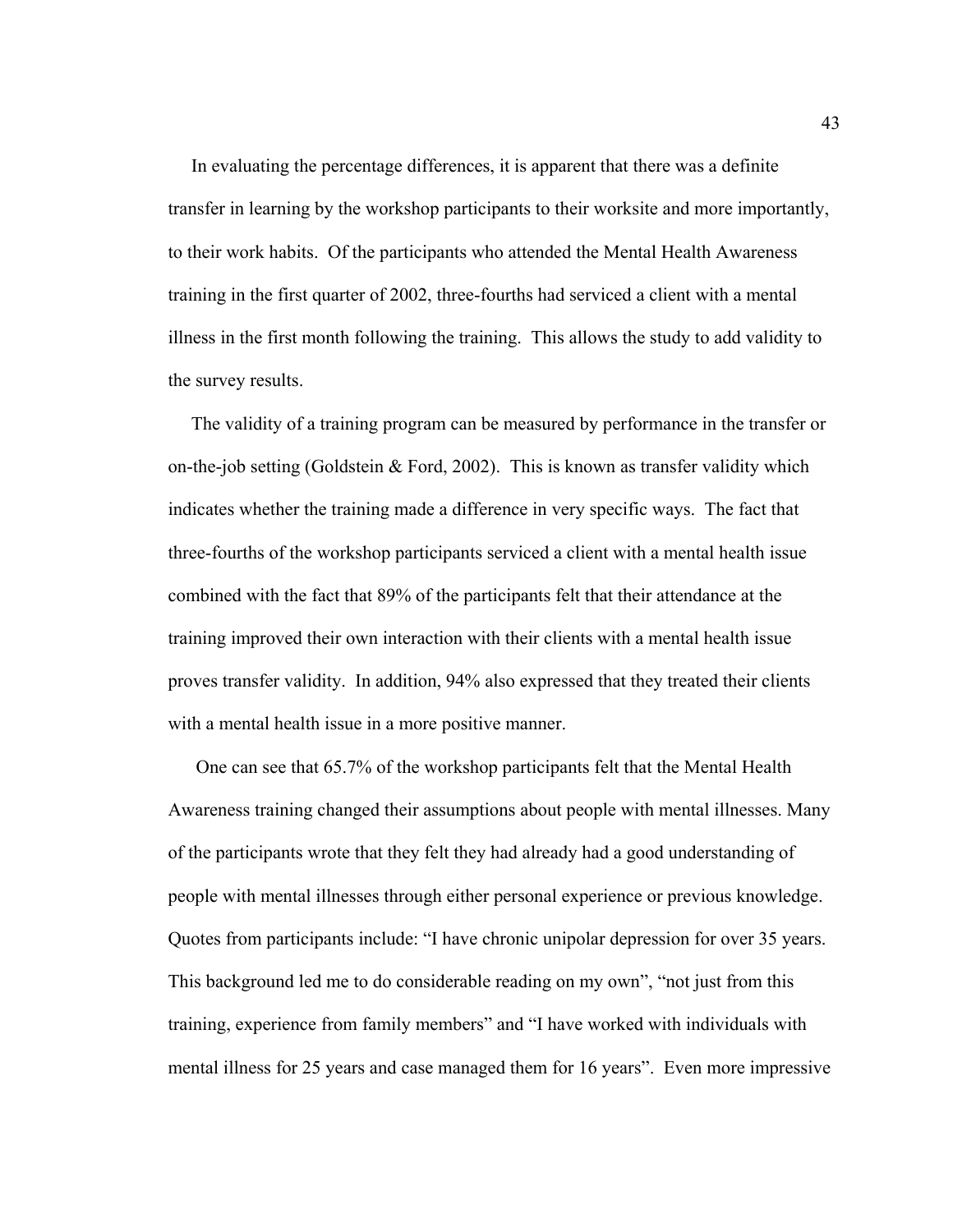is the fact that 100% of the participants responded that the training added to their objective knowledge about mental illness. It was encouraging to note that 82.2% of the participants were motivated to seek out more resources for their clients while 79.5% went on to gather more information about mental illnesses.

 It was a bit discouraging that only 51.4% of the respondents on the one month posttraining self-assessment survey indicated that they became pro-active in their agencies for more professional training. This could be due to the fact that 24 contact hours of training are required by the State, of which 12 contact hours must be in the area of professional training, so the participants felt that professional training is readily available.

### Statistical Analysis Related to Demographic Variables and Level III

 Crosstabulation was performed with the one-month post-self-assessment survey in the same five demographic categories that were developed for the pre- and post-training selfassessment to further assess the significance of the Level III evaluation.

 After performing chi-square tests on the above parameters against the eight statements of the one-month post-training self-assessment survey only two categories demonstrated significant data. They were gender and whether a participant had received AFDC or W-2 benefits in their past. The results of the crosstabulation and chi-square data are contained in the following two tables: Table 13 and Table 14.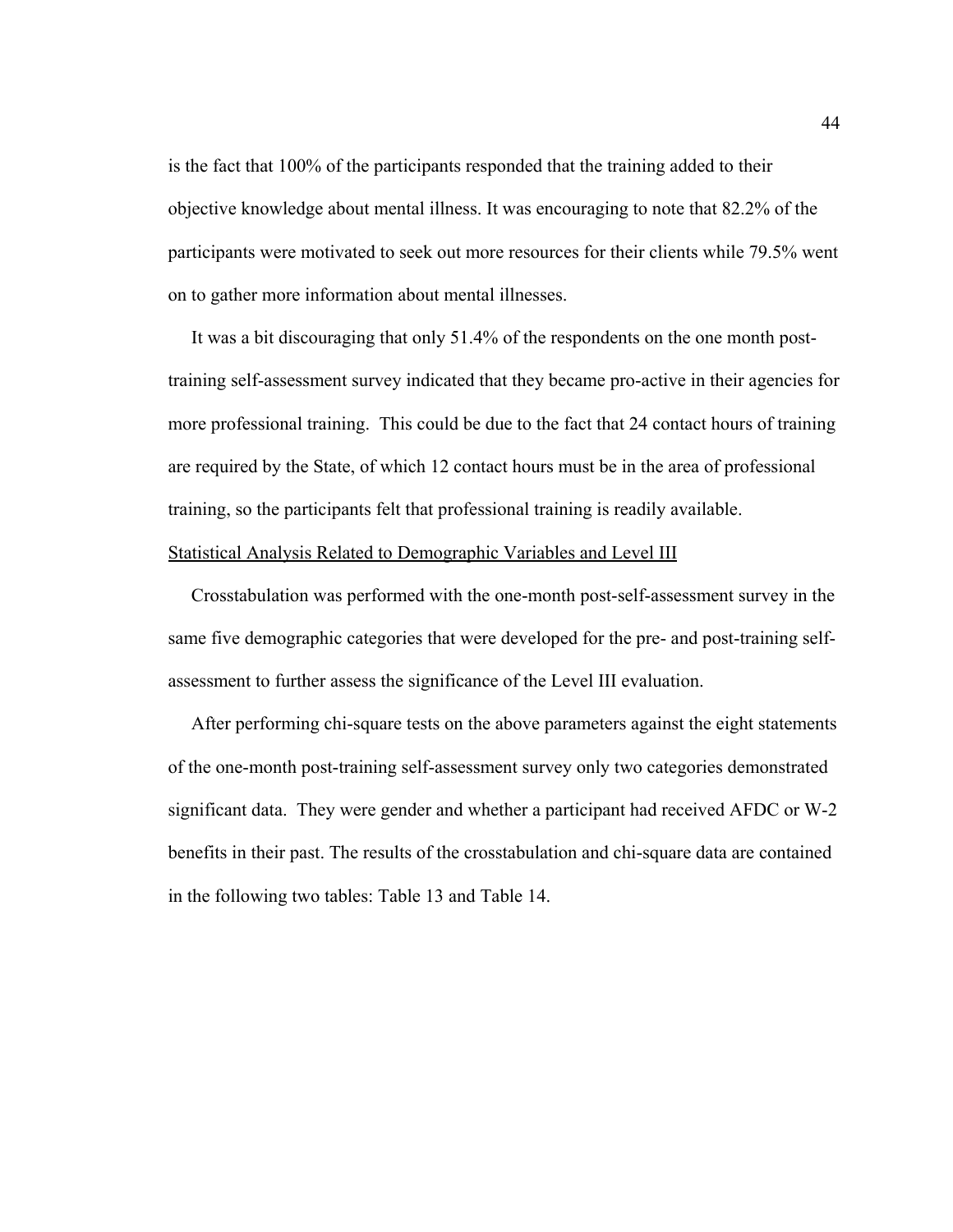## Table 13.

## Crosstabulation of Gender with Statement Five.

Gender \* Statement 5 (S5): My attendance at the Mental Health Awareness Workshop training affected my feelings in a positive manner about my clients with a mental illness.

|              |                 | S <sub>5</sub> |        |        |
|--------------|-----------------|----------------|--------|--------|
|              |                 | disagree       | agree  | Total  |
| Gender: Male | Count           | 3              | 9      | 12     |
|              | % within Gender | 25.0%          | 75.0%  | 100.0% |
|              | $\%$ within S5  | 42.9%          | 14.1%  | 16.9%  |
|              | % of Total      | 4.2%           | 12.7%  | 16.9%  |
| Female       | Count           | 4              | 55     | 59     |
|              | % within Gender | $6.8\%$        | 93.2%  | 100.0% |
|              | $\%$ within S5  | 57.1%          | 85.9%  | 83.1%  |
|              | % of Total      | $5.6\%$        | 77.5%  | 83.1%  |
| Total        | Count           | 7              | 65     | 71     |
|              | % within Gender | 9.9%           | 90.1%  | 100.0% |
|              | $\%$ within S5  | 100.0%         | 100.0% | 100.0% |
|              | % of Total      | 9.9%           | 91.1%  | 100.0% |

### Crosstabulation

## Chi-Square Tests

|                    |            | Asymp. Sig. |
|--------------------|------------|-------------|
|                    | Value      | $(2-sided)$ |
| Pearson Chi-Square | 705<br>ب ک | J54         |

Statement 5: "My attendance at the Mental Health Awareness training affected my feelings in a positive manner about my clients with a mental illness." had a chi-square value of P<0.054. This shows that females were much more likely than males to agree with this statement.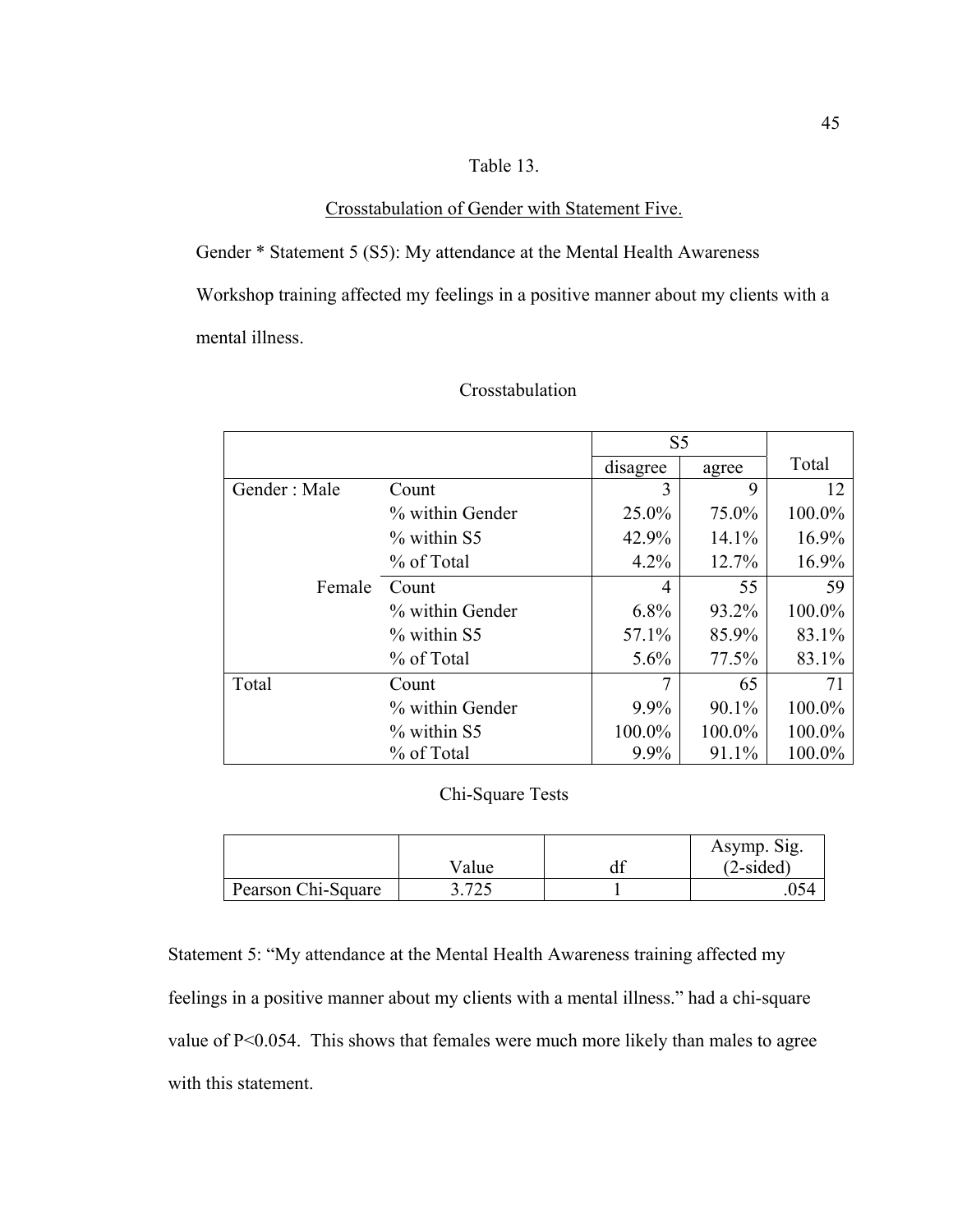## Table 14.

Crosstabulation of Past Recipient of AFDC or W-2 benefits with Statement One.

Received AFDC or W-2\* Statement (S1): My attendance at the Mental Health Awareness Workshop training changed my assumptions about people with a mental illness.

|            |               | S <sub>1</sub> |        |        |
|------------|---------------|----------------|--------|--------|
|            |               | disagree       | agree  | Total  |
| <b>REC</b> |               |                |        |        |
| Yes        | Count         | 4              |        | 5      |
|            | % within REC  | 80.0%          | 20.0%  | 100.0% |
|            | % within S1   | 16.7%          | 2.1%   | 6.9%   |
|            | % of Total    | 5.6%           | 1.4%   | 6.9%   |
| no         | Count         | 20             | 47     | 67     |
|            | % within REC  | 29.9%          | 70.1%  | 100.0% |
|            | $%$ within S1 | 83.3%          | 97.9%  | 93.1%  |
|            | % of Total    | 27.8%          | 65.3%  | 93.1%  |
| Total      | Count         | 24             | 48     | 72     |
|            | % within REC  | 33.3%          | 66.7%  | 100.0% |
|            | $%$ within S1 | 100.0%         | 100.0% | 100.0% |
|            | % of Total    | 33.3%          | 66.7%  | 100.0% |

| Crosstabulation |  |  |
|-----------------|--|--|
|                 |  |  |

## Chi-Square Tests

|                    |       | Asymp. Sig. |
|--------------------|-------|-------------|
|                    | Value | $(2-sided)$ |
| Pearson Chi-Square | 5.266 | ∪∠∠         |

A chi-square of P<0.022 for statement one on the survey, "My attendance at the Mental Health Awareness Training changed my assumptions about people with a mental illness", show that participants who received either AFDC or W-2 benefits in their lifetime were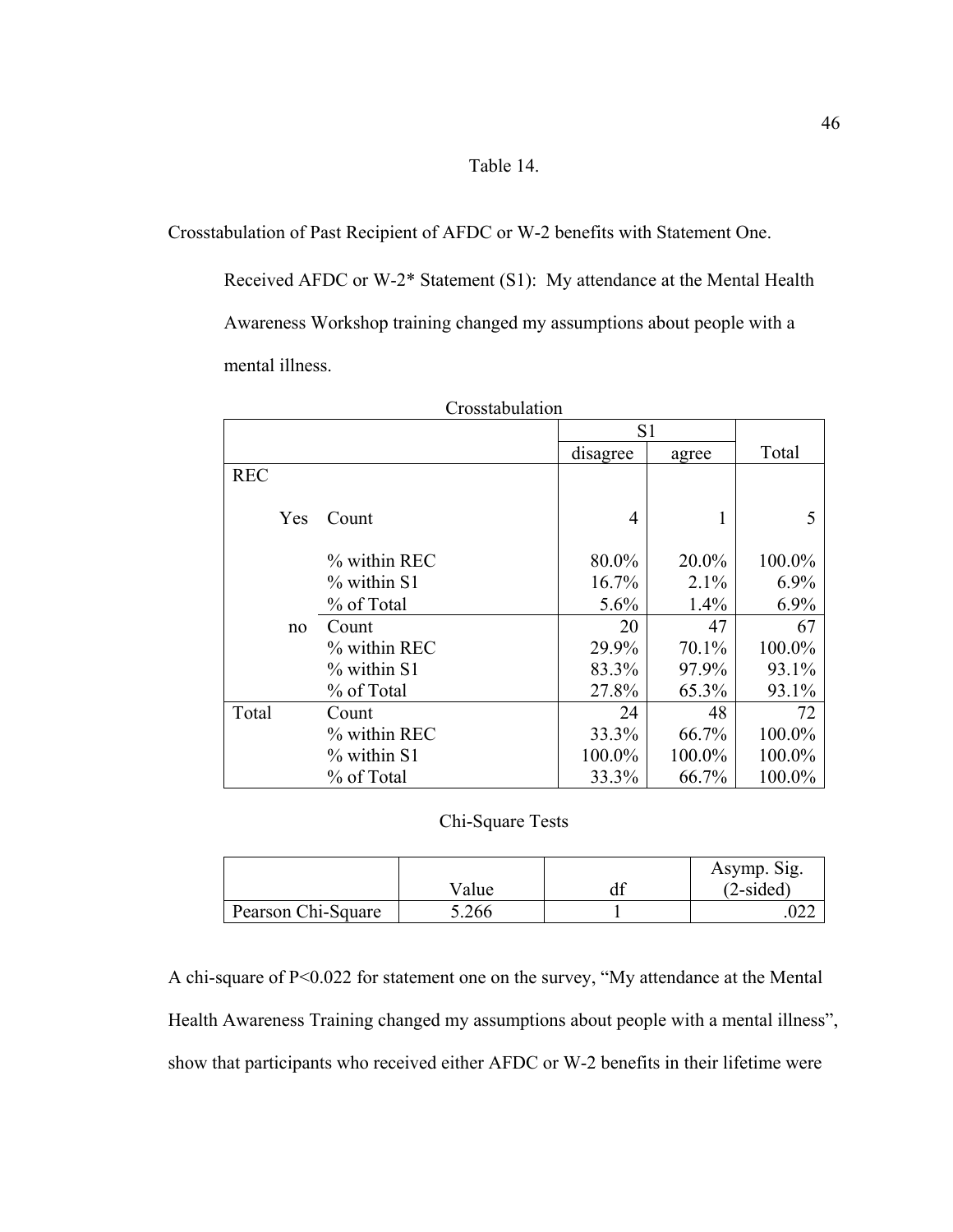more likely to disagree with this statement. If you combine this knowledge along with the chi-square results of statement eight (I wish I could give my clients with a mental illness to another worker.) on the pre- and post-training self-assessment survey, you can conclude that past recipients of either AFDC or W-2 are more compassionate with clients with a mental health illness.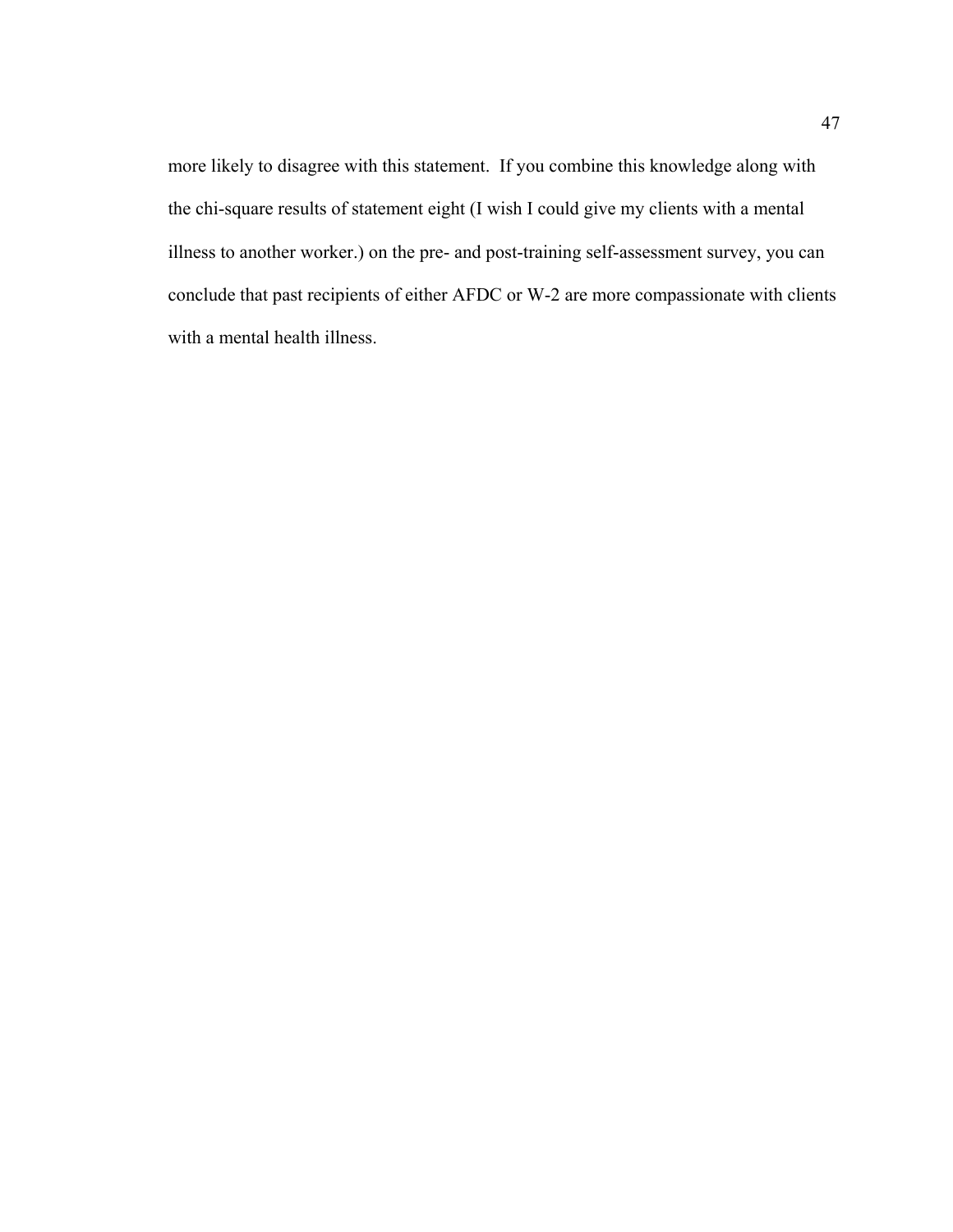#### **Chapter V**

#### **Summary, Conclusions and Recommendations**

#### Introduction

 It is becoming increasingly important for public sector businesses and organizations to prove their effectiveness in order to receive continued funding. The Division of Workforce Solutions (DWS) is in this position. They currently require their employees to annually attend 12 hours of professional development training. Professional development training can be completed in any of three areas: enhanced case management, technical skills or interpersonal skills. The purpose of the professional development training offerings is to provide a means for the employee to go beyond their current job skills in order to enable them to better understand and service Wisconsin Welfare to Work customers with "barriers to employment".

 There is currently no system in place in the Division of Workforce Solutions to evaluate the immediate or long-term effect of their professional development employee training requirements. The State does an evaluation of all programs which only assesses the participant satisfaction with the training, training site and trainer, but this is not enough to prove training effectiveness and utilization.

 The researcher chose to use Level II and Level III of Kirkpatrick's Four Levels of Evaluation. Level II evaluation demonstrates the immediate gain in knowledge, skills or attitudes as a result of attendance at the training workshop. Level III evaluation allows for the assessment of the transfer of the knowledge, skills or attitude gained to the participant job-site at a later date, usually one to three months after the training event.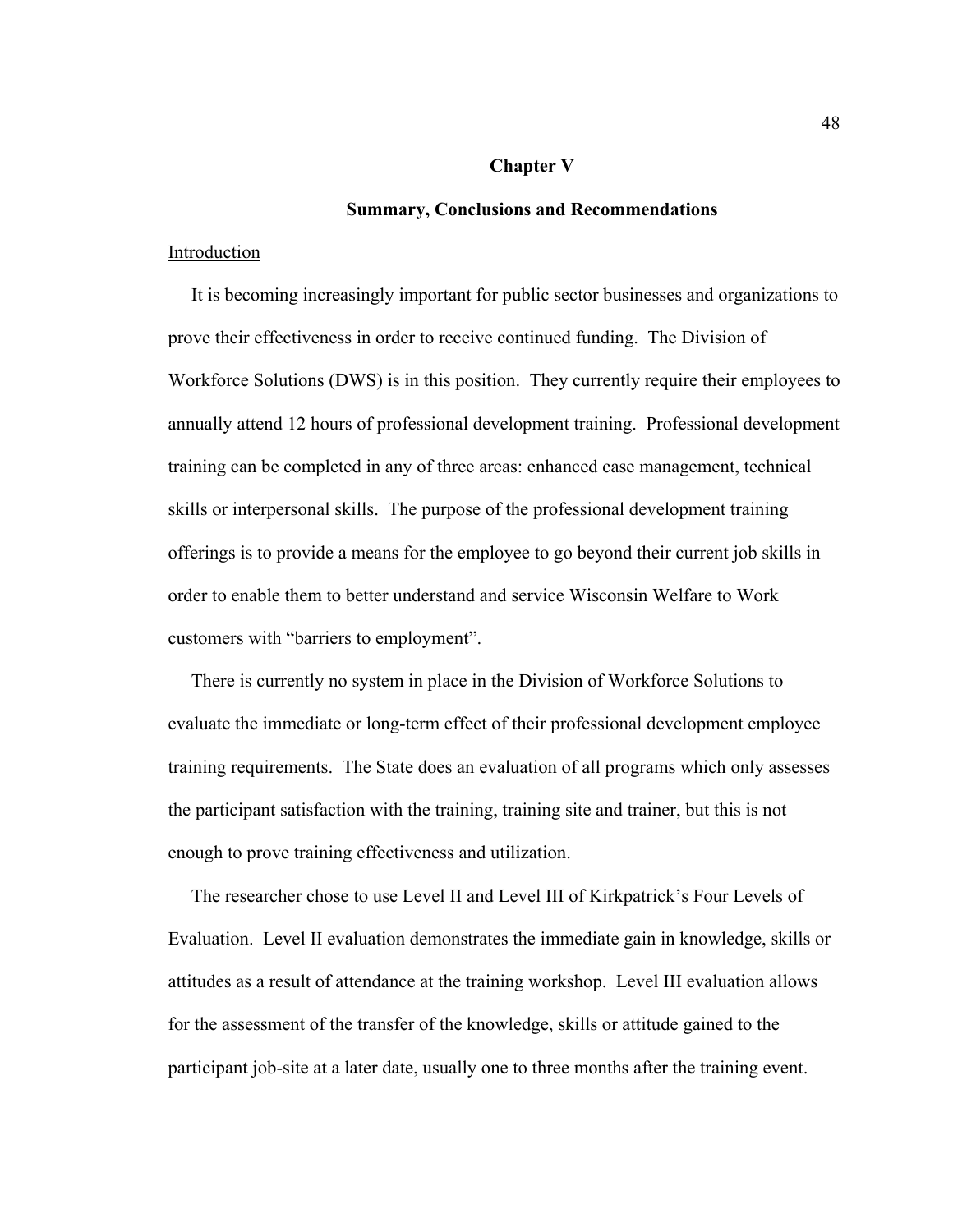### Summary of Study Procedures

 A review of literature was conducted to obtain information about various training evaluation models. Kirkpatrick's Four Levels of Evaluation was selected for this study because it provided the best model to evaluate the amount of learning that took place (Level II) and how much of that learning was transferred to improve performance on the job site by each participant (Level III).

 The researcher used a number of survey instruments to gather the necessary data to accomplish the objectives of the study:

- 1. To determine the participant understanding of Mental Health Issues before the training, Kirkpatrick Level II.
- 2. To determine the participant understanding of Mental Health Issues immediately after the training, Kirkpatrick Level II.
- 3. To measure the long-term effects of the knowledge gained during the training one month after the participants have attended the training, Kirkpatrick Level III.

Pre- and post-training self-assessment survey instruments were given to all Mental Health Awareness workshop participants during the first quarter of 2002. This survey instrument allowed the researcher to obtain data as to whether there was an immediate gain in knowledge, skills or attitude due to the training session itself. The data collected were used for both assessing the percent change in knowledge, skills or attitude gained along with statistical analysis.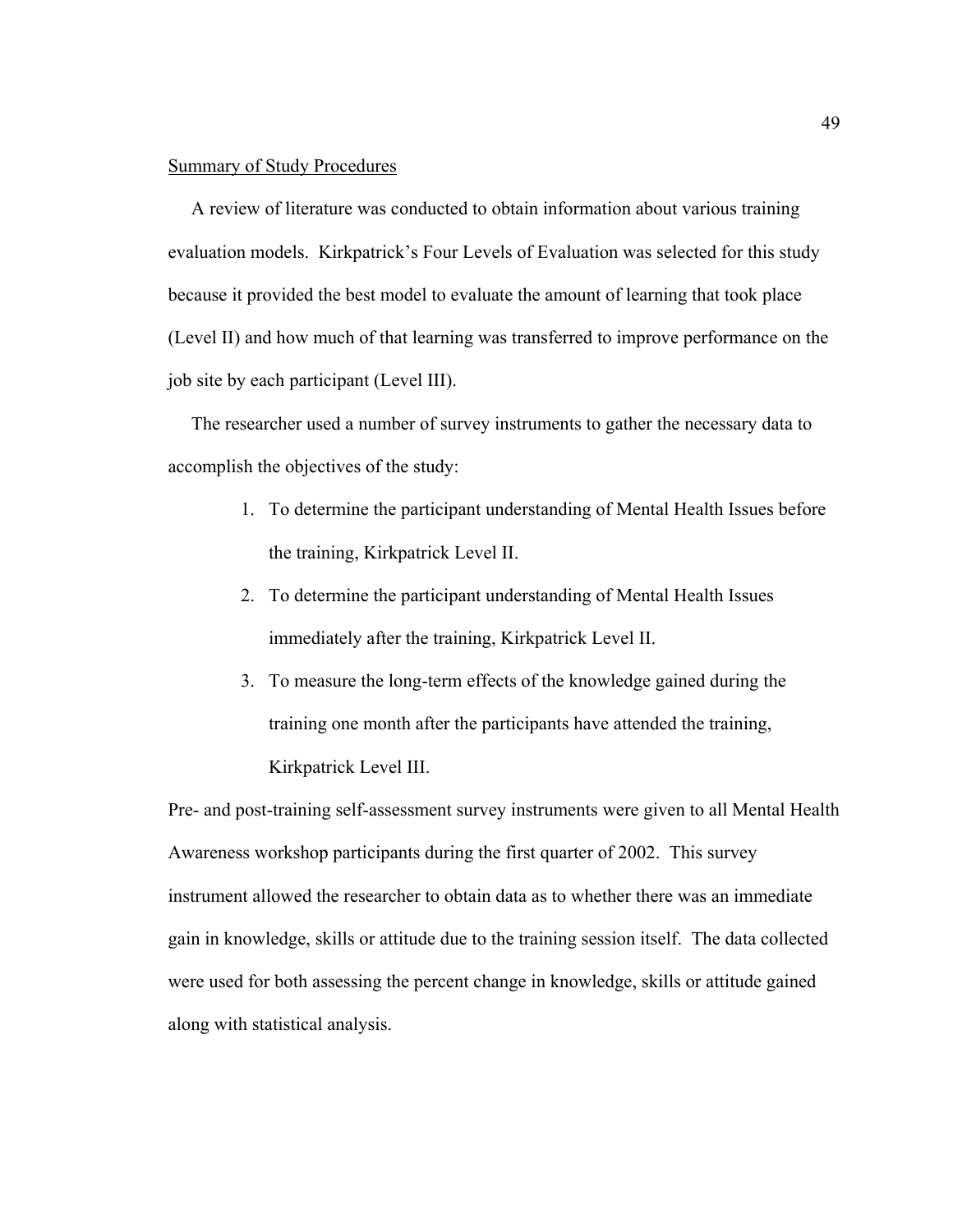A one month follow-up post-training self-assessment survey was sent to workshop participants to evaluate the effectiveness of the training (Level III). The survey instrument was designed to obtain data in the following four areas of concern:

- 1. whether a transfer of the learning from the workshop to the job situation occurred.
- 2. whether the workshop prompted the participants to continue their individual learning about mental health issues.
- 3. whether the participants were encouraged to become an advocate for customers with a mental health issue.
- 4. whether the participants were encouraged to become an advocate for more professional training in their agency.

 Data were collected from the three survey instruments for further statistical analysis such as; crosstabulation, chi-square and T-Tests. Demographic data were included on the pre-training and follow-up one month post-training surveys to evaluate participant responses in relation to the survey statements.

 The data were easily collected from the 104 participants who attended Mental Health Awareness workshops during the first quarter of 2002. Of the 104 pre-training surveys completed there was a 91% completion on the post-training survey and a 71 % return on the follow-up one month post-training self-assessment.

### Conclusions and Implications

 In order to demonstrate an immediate gain in knowledge, skills or attitude from the workshop attendees, a percentage comparison of the participant responses to the identical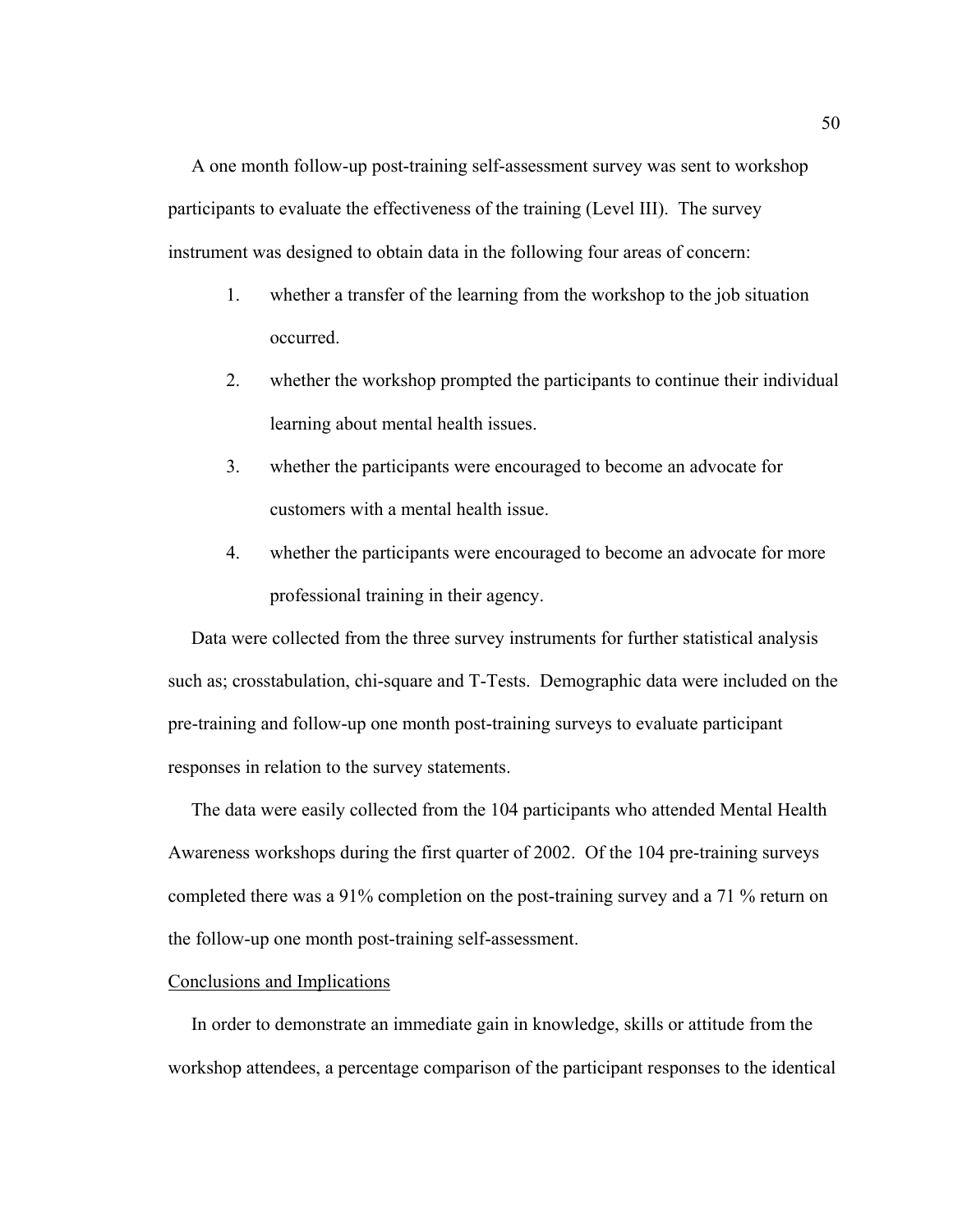twelve statement pre- and post-training survey instruments were made. The most notable positive percent changes occurred with statements:

- 1. "People with a mental illness are dangerous" showed an eight percent positive change.
- 2. "People with a mental illness cannot tolerate stress on the job" showed a 14.1% positive change.
- 3. "Only mental health clinicians can help rehabilitate individuals with a mental illness" showed a 17.4% positive change.

The positive percent changes in all 12 statements on the survey indicate an immediate overall gain in knowledge, skills or attitude.

 After performing crosstabluations, chi-square and T-tests, three statements on the preand post-training survey revealed a significant difference between the demographic groups. The demographic groups showing significance were age, level of education and whether a participant had been a previous recipient of AFDC or W-2 benefits. The age group 36 years of age or older felt that their customers with a mental illness were less dangerous than the younger training participants. The more educated the participant the more likely they were to believe that mental illness can strike an individual at any age. Those participants who had received public assistance in the past were also more willing to work with customers with a mental illness.

 In reviewing Level III data from the follow-up one month post-training survey designed to assess the participants transfer of the knowledge, skills or attitude they gained at the workshop to their worksite, it was apparent that there was a definite transfer.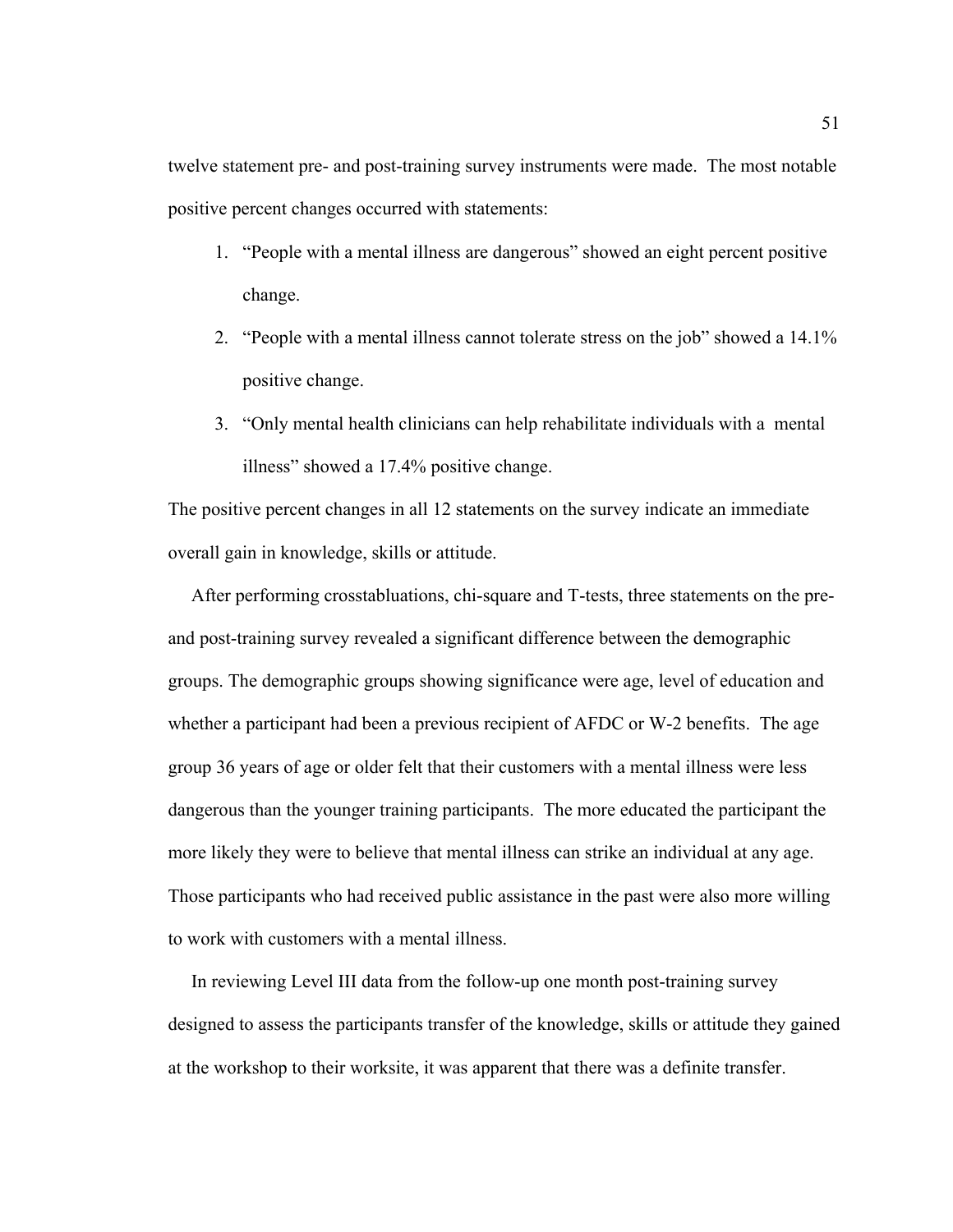Sixty-five percent of the workshop participants indicated their assumptions about customers with a mental health issue had changed for the positive. Most impressive was the fact that 100% of the participants indicated the training increased their objective knowledge.

 After performing the statistical analysis of the one month post-training survey two demographic groups proved to be statistically significant. They were gender and once again, the reception of either AFCD or W-2 assistance in the past. Females were more likely than males to feel that their feeling were affected in a positive manner after the workshop and past recipients of public assistance felt their perceptions about customers with a mental health issue was changed for the positive.

 Overall, the results of the research were consistent with the expectations of the study. There are a number of variables that need to be considered in this study that were not under the control of the researcher:

- 1. Difference in trainers throughout the State.
- 2. Attitudes of the participants toward the training or their choice in attendance, emotional state or perceived knowledge.
- 3. Location of the workshop in the State due to the imbalance of W-2 customer location.
- 4. Whether the workshop participants will have direct contact with customers with the topic issue.
- 5. W-2 policy and supervisor variation.
- 6. Knowledge of the participants before the training about the subject matter.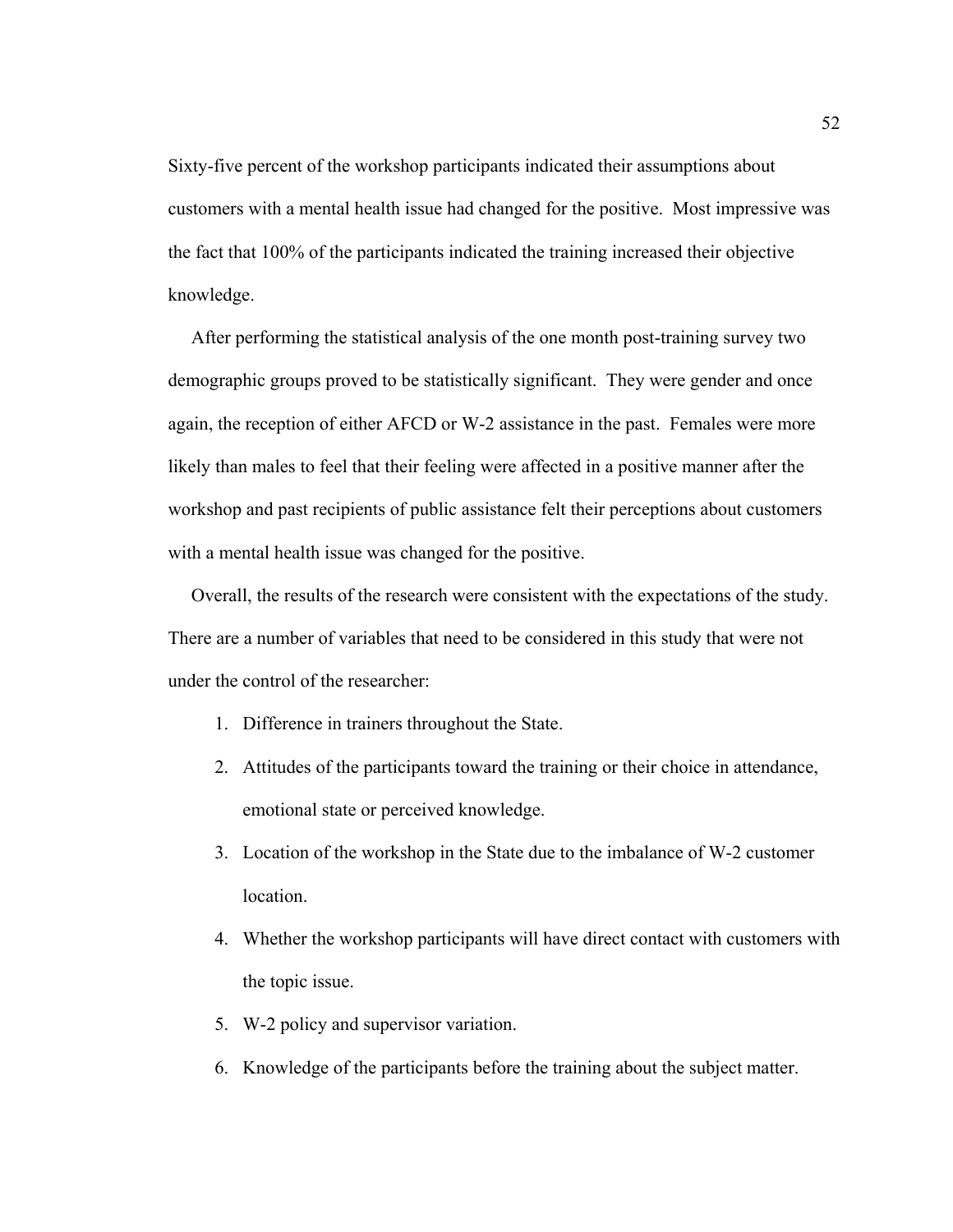### Recommendations

 The researcher recommends that Kirkpatrick's Level II and Level III evaluation be used by the State of Wisconsin Division of Workforce Solutions to position them for further funding for training programs across all of their training programs. Due to the results of the study presented, it is apparent that the enhanced case management training on Mental Health Awareness had a positive impact on the job performance and further outreach of the participants. Once the knowledge, skills and attitudes of each workshop offered are identified, DWS can support the continuation of its training initiatives.

 To add to the post-training evaluation, it would be beneficial to interview the supervisors of the workshop participants as this study asked for a self-assessment. This information would possibly present a truer picture of participant post-training activity, as well as allow DWS to receive a better picture of individual office policies and procedures.

 Kirkpatrick's Level II and III evaluation model is versatile enough to be used with all three types of training that the Department of Workforce Development presents to its employees and allows for evaluation and statistical evaluative research to be performed. An ongoing evaluation process is an excellent way to serve the interests of the customers, trainees and trainers. Long-term assessments show how well the learning objectives have been achieved.

 Overall, training the workforce represents a considerable challenge but future training needs to be highly focused on particular target groups with an imperative to train workers with skills in assessment for "barriers to employment" with a sound research basis.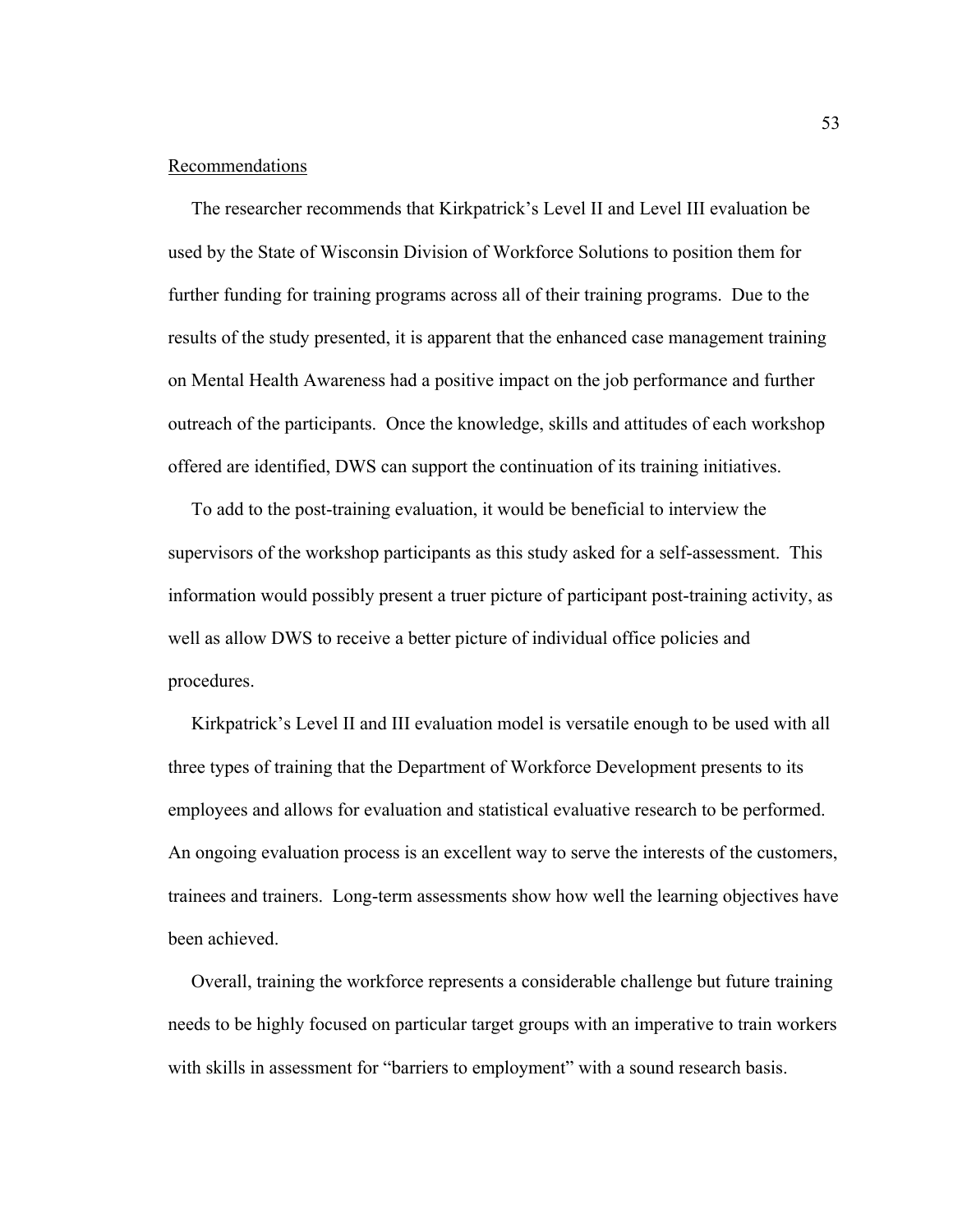#### **References**

Abernathy, D. J. (2001). Thinking outside the evaluation box. *ASTD's Virtual Community,* Retrieved September10, 2002 from http://www.astd.org.

Cohen, S. P. (1999, July). Am I my trainee's keeper? *Training, v36i7,* 76.

- Department of Workforce Development. (2000, August). *DES project management tool.* Madison: Wisconsin.
- Department of Workforce Development. (2001). *Quarterly training preview v5,i3.* Madison: Wisconsin.
- George, D., & Mallery, P. (2001). *SSPS for windows step by step: A simple guide and reference 10.0 update* (*3rd ed*.)*.* Needham Heights, MA: Allyn & Bacon.
- George, M. L. (2002). *Lean six sigma: Combining six sigma quality with lean production speed.* New York: McGraw Hill.
- Goldstein, I. L., & Ford, J. K. ( 2002). *Training in organizations: Needs assessments, development and evaluation* (4<sup>th</sup> ed.). Belmont, California: Wadsworth Group.
- Guttentag, M., Kiresuk, T., Oglesby, M., & Cahn, J. (1975). *The evaluation of training in mental health.* New York: Behavioral Publications, Inc.
- Hale, J. (2002). *Performance-based evaluation: Tools and techniques to measure the impact of training.* San Francisco: Jossey Bass Publishers.
- Iverson, R., McLeod, C., & Erwin. (1996, March). The role of employee commitment and trust in service relationships. *Marketing Intelligence and Planning*, *14,* 36-44.
- Kirkpatrick, D. L. (1971). *A practical guide for supervisory training and development.*  Philippines: Addison Wesley Publishing.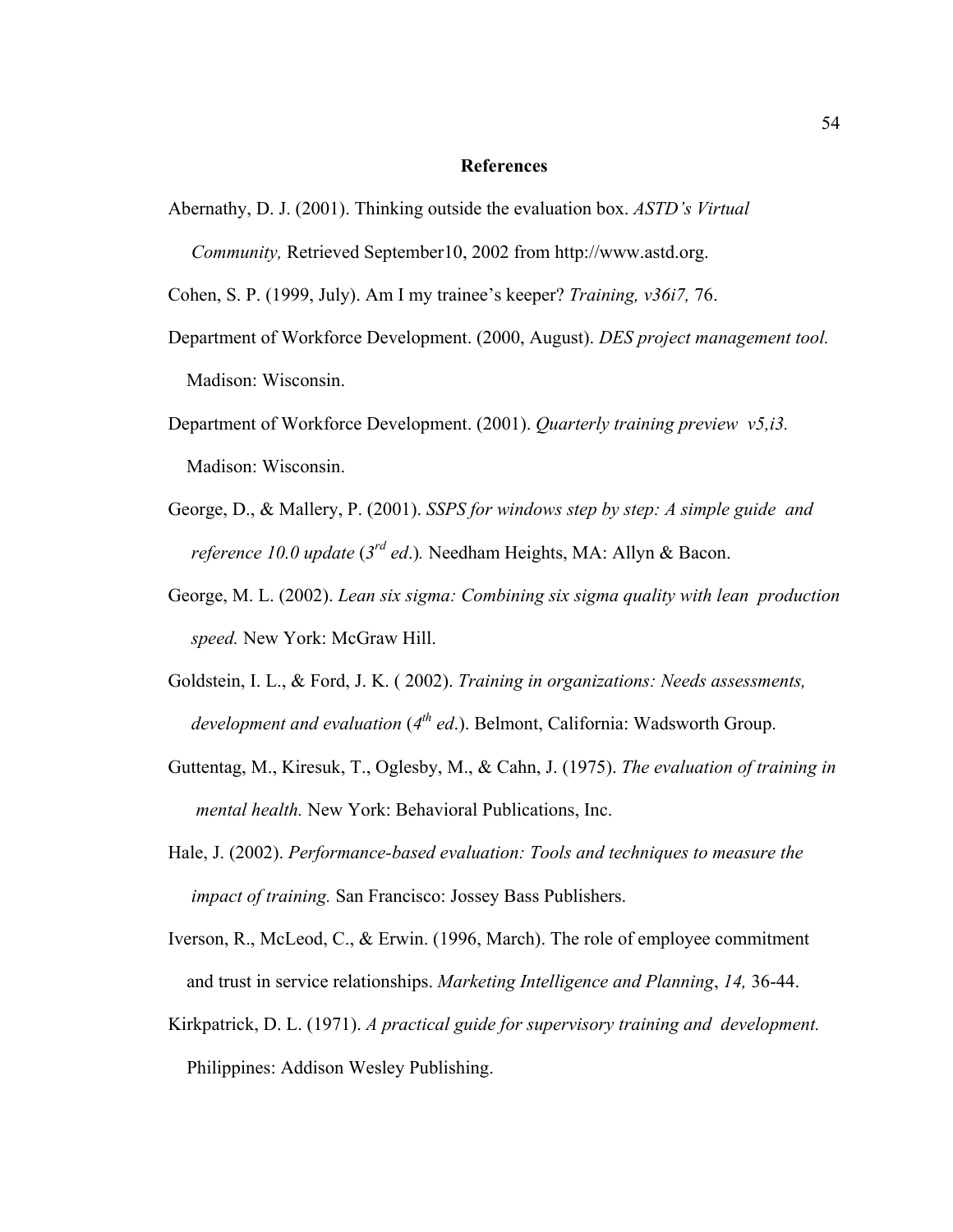- Kirkpatrick, D. L. (1975). *American society for training and development: Evaluating training programs*. Alexandria, VA: ASTD.
- Kirkpatrick, D. L. (1998). *Evaluating training programs: the four levels ( 2nd ed.).* San Francisco: Berrett-Koehler Publishers, Inc.
- Kirkpatrick, D. L. (1996). Great ideas revisited: Techniques for evaluating training programs. *Training and Development, 50* (1), 54-60.
- Kirkpatrick, D. L. (1960b). Techniques for evaluating training programs. *Journal for the American Society for Training Directors, 14*, 28-32.
- Lambert, G., & Gournay, K. (1999). Training for the mental health workforce: a review of developments in the United Kingdom. *Australian and New Zealand Journal of Psychiatry, 33,* 694-700.
- Lipsey, M. W. (2000). Evaluation methods for social intervention. *Annual Review of Psychology 2000.* Retrieved March 31, 2001 from http://www.findarticles.com
- Long, L. N. (1999, Nov/Dec). ROI: capturing the big picture. *Technical Training,* 31-33.
- *Mental Health Awareness Trainer's Guide.* (2001, September 1). Wisconsin Department of Workforce Solutions, 9.
- Murk, P. J., Barrett II, A. J., Atchade, P. J. (2000). Diagnostic techniques for training and education: Strategies for marketing and economic development. *Economic Development Review, Summer 2000, v.17,i1,* 69-79.
- Phillips, J. J. (1997). *Return on investment in training and performance improvement programs.* Burlington, MA: Butterworth-Heinemann.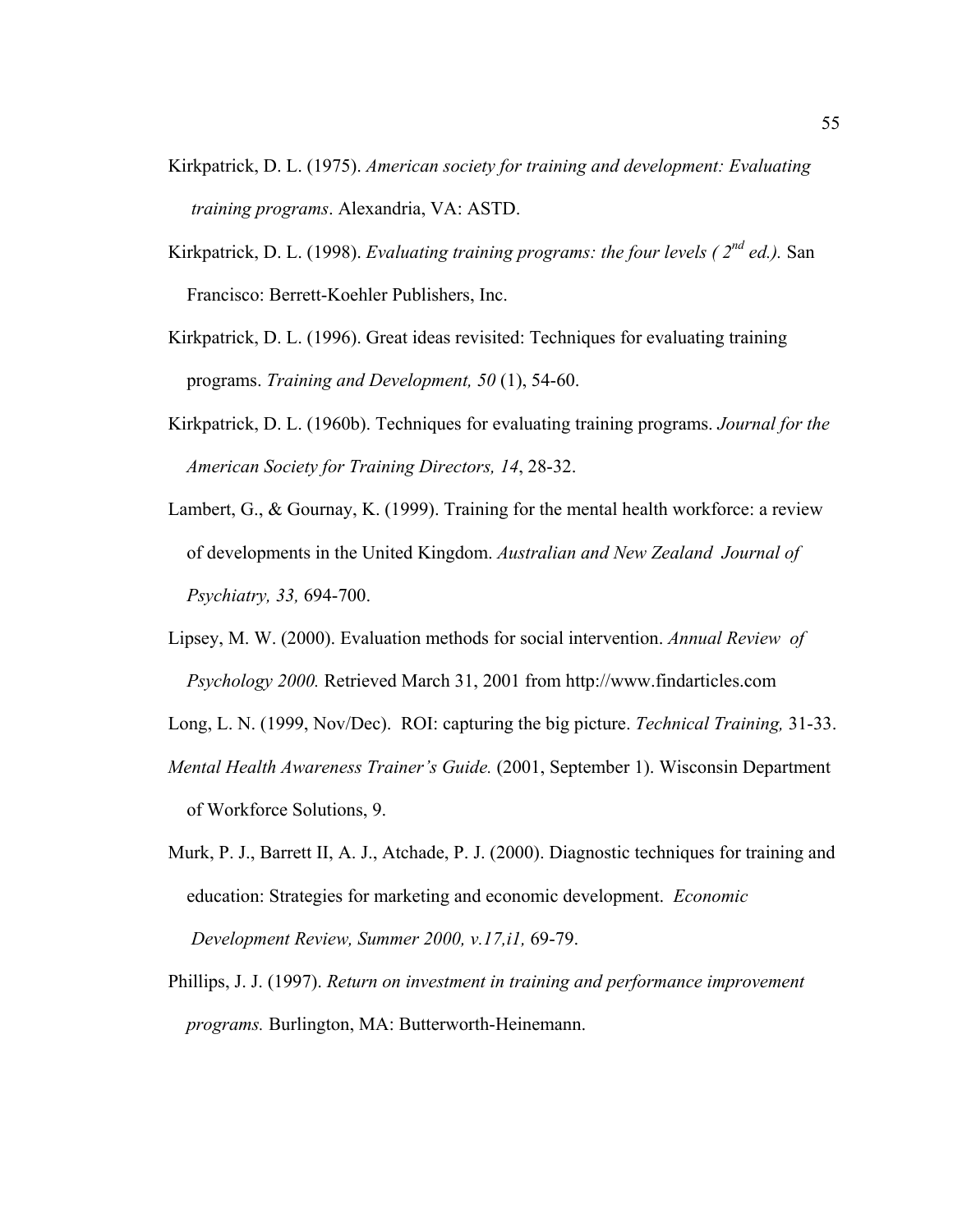- Phillips, J. J. The ROI process. *Jack Phillips Center for Research.* Retrieved September 10, 2002 from <http://www.franklincovey.com/jackphillips/about>
- Richardson, L. S. (1998, September). Creating value with a training program. *Employee Benefits Journal, v23,i3*, 6-8.
- Robinson, D.G., & Robinson, J.C. (1989). *Training for impact, How to link training to business needs and measure results.* San Francisco: Jossey-Bass Publishers.
- SenGupta, S. (1996). Staff concept mapping and pattern matching in integrated mental health service delivery. *Concept Systems, Inc.* Retrieved November 10, 2002 from http://www.conceptmap.com/papers/paperusr/sengupta/aea96.htm
- Training and Development. (2002, August). News you can use. *Training and Development,* 12-13.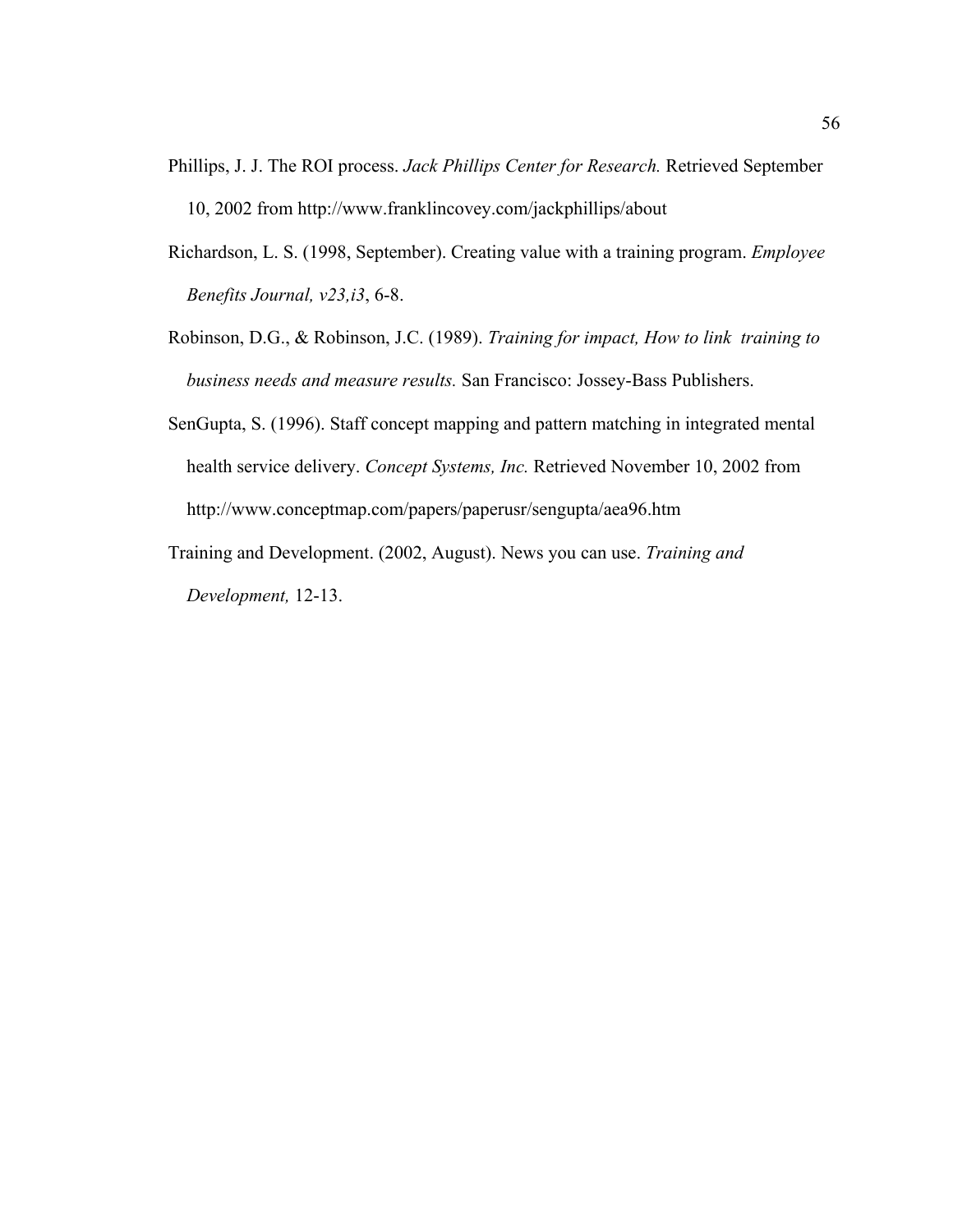# APPENDIX A

Pilot Study Survey Instruments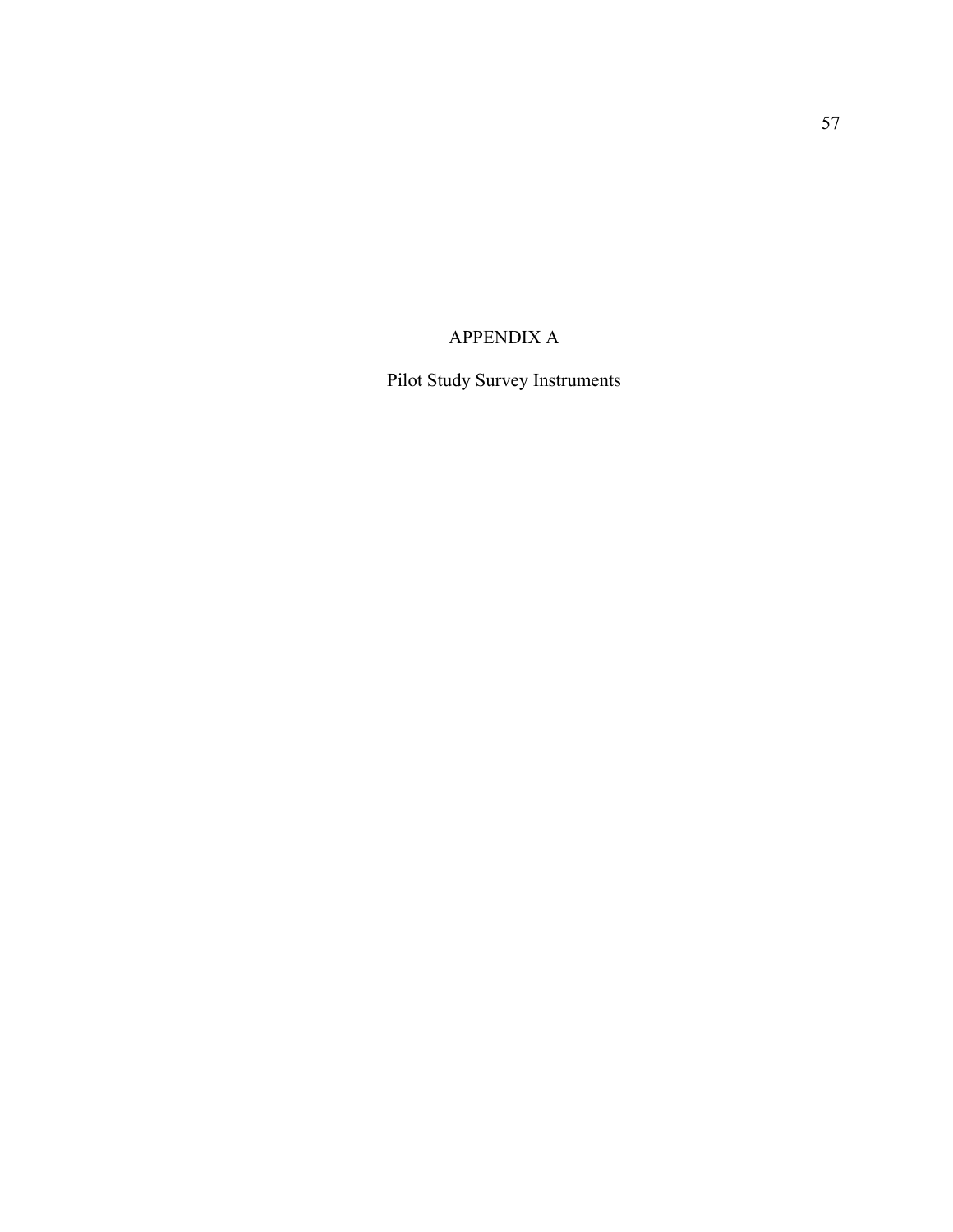### **Pre–Training Self-Evaluation**

Please rate the following statements according to your current beliefs using the scale below:

A – Strongly Disagree B – Somewhat Disagree C – Agree D – Somewhat Agree E – Strongly Agree

| I believe people with Mental Health Illnesses are dangerous.                |  | A B C D E |  |
|-----------------------------------------------------------------------------|--|-----------|--|
| I am uncomfortable working with customers with Mental Health Illnesses.     |  | A B C D E |  |
| Mental Illness is uncommon.                                                 |  | A B C D E |  |
| People with Mental Health Illnesses cannot tolerate stress on the job.      |  | A B C D E |  |
| You can recover completely from a Mental Illness.                           |  | A B C D E |  |
| Mental Illness is the same as Mental Retardation.                           |  | A B C D E |  |
| Mentally ill people are unpredictable and therefore cannot hold a job.      |  | A B C D E |  |
| I wish I could give my customers with a Mental Illness to another worker.   |  | A B C D E |  |
| Mental Illness can strike an individual at any time in their lives.         |  | A B C D E |  |
| Medication can make an individual with mental illness normal and functional |  | A B C D E |  |

Demographics:

| Age: $\_\_$                           | Sex: $M_{\_\_\}$ F_                                                                                                   |
|---------------------------------------|-----------------------------------------------------------------------------------------------------------------------|
|                                       |                                                                                                                       |
| Years in this position                |                                                                                                                       |
| Do you work with a: W-2 Agency ______ | County Social Services                                                                                                |
|                                       | How many years have you worked in the Social Services field?                                                          |
|                                       | Have you ever received AFDC or W-2 services? Yes<br>$No$ <sub>___</sub>                                               |
| Highest education completed:          | GED<br><b>High School</b><br>Some College<br><b>Technical School</b><br>Bachelor's Degree<br>Post – Bachelor's Degree |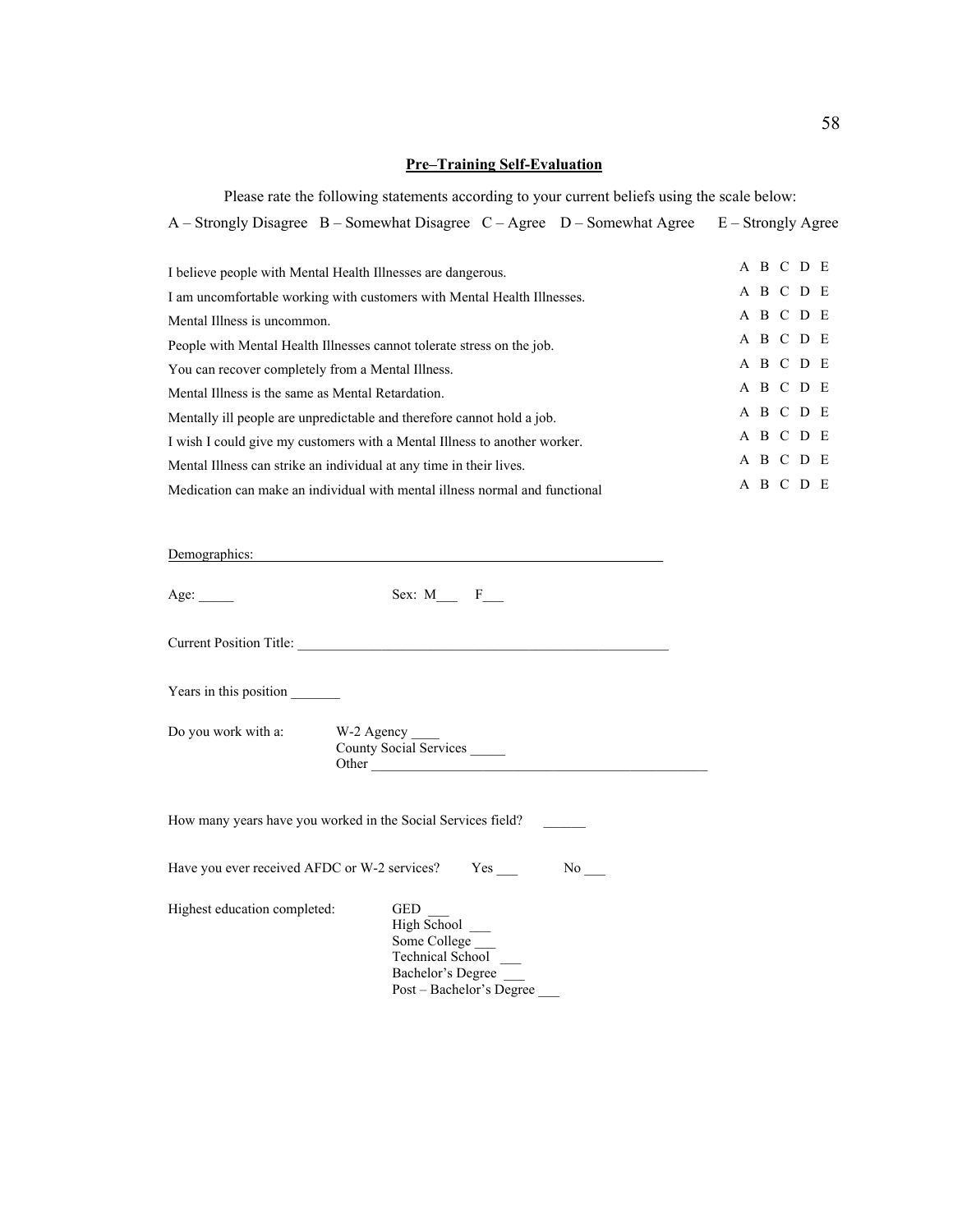## Post-Training Self-Evaluation

Please rate the following statements according to your current beliefs using the scale below:

A – Strongly Disagree B – Somewhat Disagree C – Agree D – Somewhat Agree E – Strongly Agree

| I believe people with Mental Health Illnesses are dangerous.                |  | A B C D E |  |
|-----------------------------------------------------------------------------|--|-----------|--|
| I am uncomfortable working with customers with Mental Health Illnesses.     |  | A B C D E |  |
| Mental Illness is uncommon.                                                 |  | A B C D E |  |
| People with Mental Health Illnesses cannot tolerate stress on the job.      |  | A B C D E |  |
| You can recover completely from a Mental Illness.                           |  | A B C D E |  |
| Mental Illness is the same as Mental Retardation.                           |  | A B C D E |  |
| Mentally ill people are unpredictable and therefore cannot hold a job.      |  | A B C D E |  |
| I wish I could give my customers with a Mental Illness to another worker.   |  | A B C D E |  |
| Mental Illness can strike an individual at any time in their lives.         |  | A B C D E |  |
| Medication can make an individual with mental illness normal and functional |  | A B C D E |  |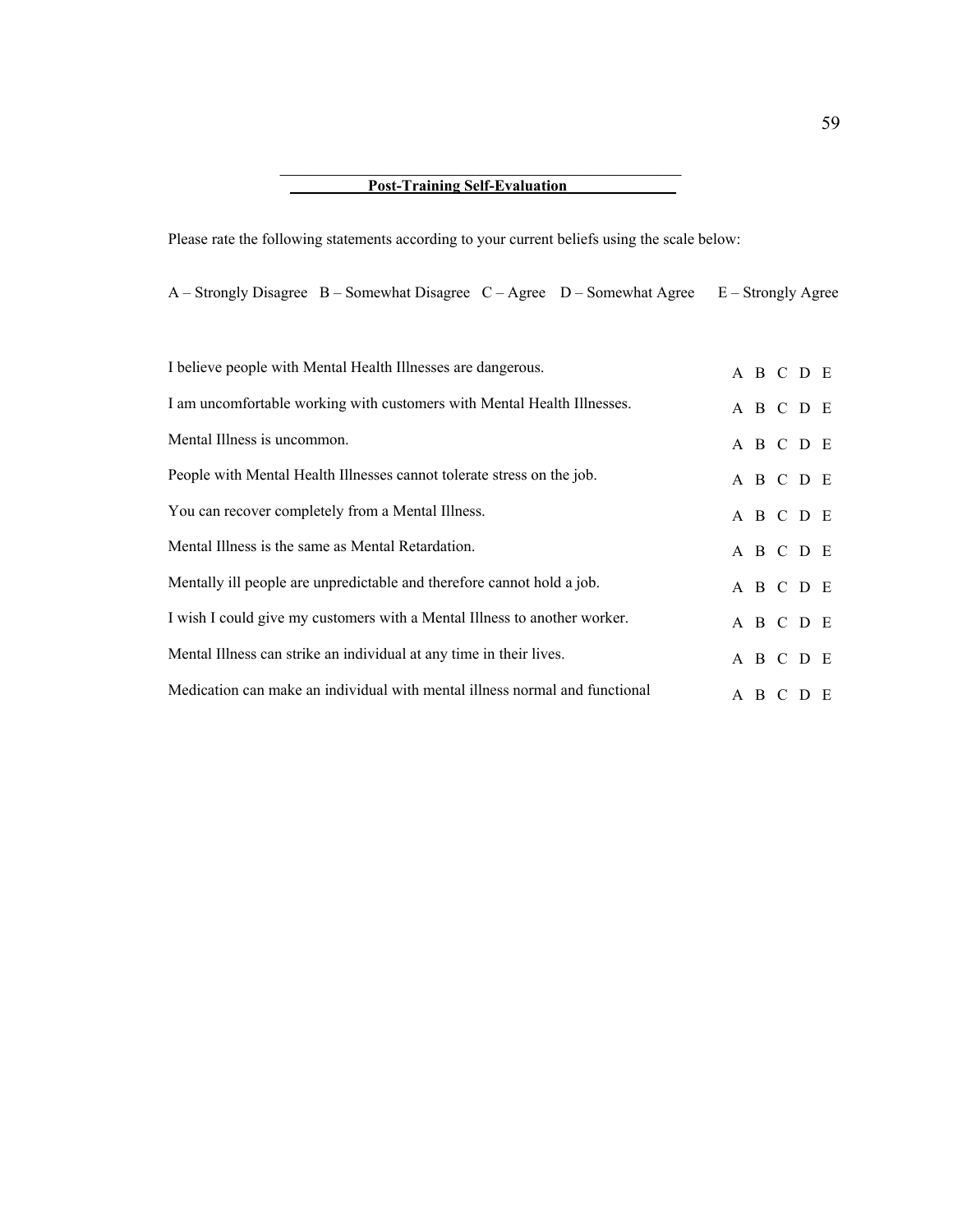#### **Please write the appropriate response according to the scale below:**

**A–Strongly Disagree B–Disagree C-Somewhat Disagree D-Somewhat Agree E-Agree F-Strongly Agree** 

 **My attendance at the Mental Health Issues workshop training:** 

- Changed my assumptions about people with a mental illness.
- Added to my objective knowledge about mental illness.
- Improved my interaction with clients with a mental illness.
- Motivated me to gather more information about mental illnesses.
- Affected my feelings in a positive manner about my clients with a mental illness.
- Motivated me to seek out more resources for my clients with mental illnesses.

#### **Please circle the appropriate response:**

- Encouraged me to become an advocate for more professional training in my agency.
- I have serviced a client(s) with a mental illness since attending the Mental Health Issues Workshop.

#### Demographics

Age: \_\_\_\_\_ Sex: M\_\_\_ F\_\_\_ Years in present position\_\_\_\_\_\_\_\_

How many years have you worked in the Social Services field?

Have you ever received AFDC or W-2 services? Yes \_\_\_ No \_\_

|  | Do you work for a:                                                                       |
|--|------------------------------------------------------------------------------------------|
|  | W-2 Agency_<br><b>DVR</b><br>County Social Servi<br><b>Tribal Social Servic</b><br>Other |
|  |                                                                                          |

W-2 Agency \_\_ DVR \_\_ County Social Services \_\_ Tribal Social Services \_\_ Other\_\_\_\_\_\_\_\_\_\_\_\_\_\_\_\_\_

#### **Current Position Title:**

| Case Manager                        |  |
|-------------------------------------|--|
| Child Care Coordinator              |  |
| Economic Support Specialist         |  |
| <b>Employment Specialist</b>        |  |
| <b>Financial Employment Planner</b> |  |
| Income Maintenance Worker           |  |
| Receptionist                        |  |
| Resource Specialist                 |  |
| Screener                            |  |
| Social Service Aide                 |  |
| Supervisor                          |  |
| Other                               |  |

**Thank you for taking the time to complete this survey. Please return the survey in the enclosed pre-addressed, stamped envelope.** Y N

Y N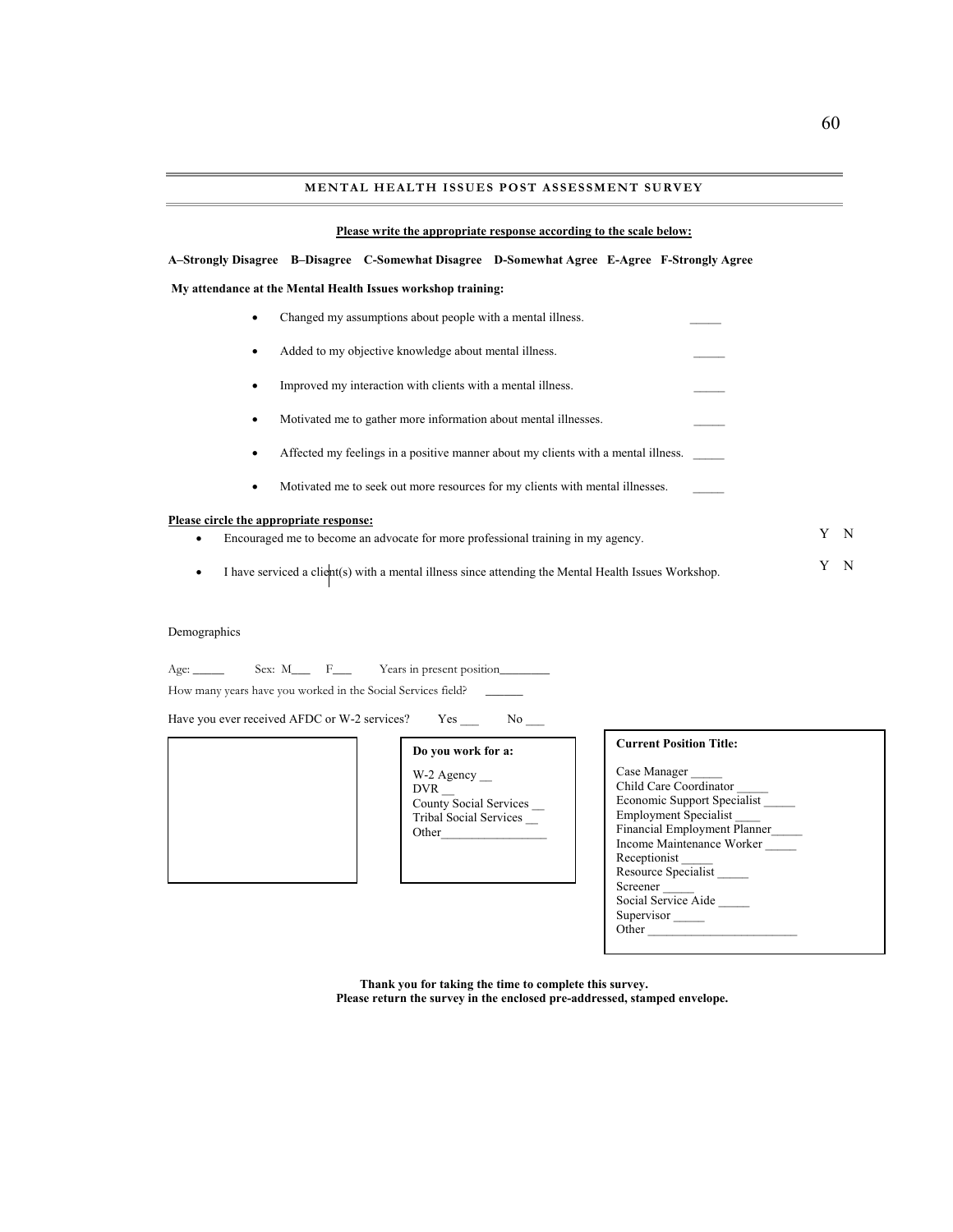# APPENDIX B

Field Study Survey Instruments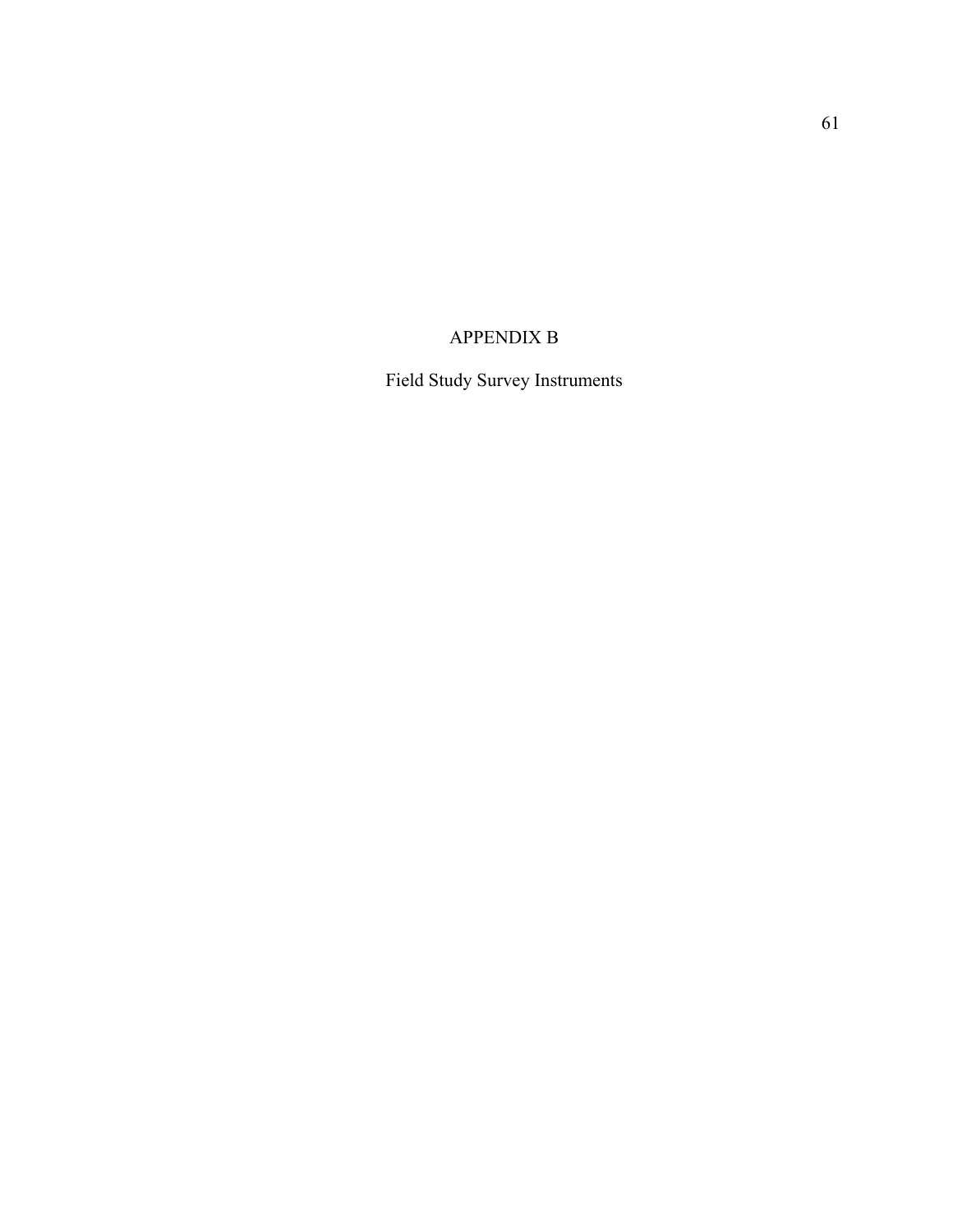#### **MENTAL HEALTH I SSUES PRE-TRAINING SELF EVALUATION SURVEY**

**A–Strongly Disagree B–Disagree C-Somewhat Disagree D-Somewhat Agree E-Agree F-Strongly Agree** 

| People with mental illnesses are dangerous.                                               |  | A B C D E F |  |
|-------------------------------------------------------------------------------------------|--|-------------|--|
| I am comfortable working with clients who have a mental illness.                          |  | A B C D E F |  |
| Mental illness is common.                                                                 |  |             |  |
|                                                                                           |  | A B C D E F |  |
| People with a mental illness cannot tolerate stress on the job                            |  | A B C D E F |  |
| A person can completely recover from a mental illness.                                    |  | A B C D E F |  |
| Mental illness is the same as mental retardation.                                         |  | A B C D E F |  |
| Mentally ill people cannot hold a job because they are unpredictable.                     |  | A B C D E F |  |
| I wish I could give my clients with a mental illness to another worker.                   |  | A B C D E F |  |
| Mental illness can strike an individual at any time in their lives.                       |  | A B C D E F |  |
| Medication can make an individual with mental illness normal and functional.              |  | A B C D E F |  |
| People with a mental illness can control their illness and use it to suit their purposes. |  | A B C D E F |  |
| Only mental health clinicians can help rehabilitate individuals with a mental illness.    |  | A B C D E F |  |

#### **Demographics**

Other\_\_\_

Age: \_\_\_\_\_ Sex: M\_\_\_ F\_\_\_ Years in present position\_\_\_\_\_\_\_\_

How many years have you worked in the Social Services field?

Have you ever received AFDC or W-2 services? Yes \_\_\_\_ No \_\_\_

| <b>Highest Education Completed:</b> | <b>Current Position Title:</b> |
|-------------------------------------|--------------------------------|
| <b>GED</b>                          | Case Manager                   |
| High School                         | Child Care Coordinator         |
| Some college                        | Economic Support Specialist    |
| Tech School                         | <b>Employment Specialist</b>   |
| Bachelor's Degree                   | Financial Employment Planner   |
| Post-Bachelor's Degree              | Income Maintenance Worker      |
|                                     | Receptionist                   |
| Do you work for a:                  | Resource Specialist            |
| $W-2$ agency                        | Screener                       |
| <b>DVR</b>                          | Social Service Aide            |
| <b>County Social Services</b>       | Supervisor                     |
| <b>Tribal social Services</b>       | Other                          |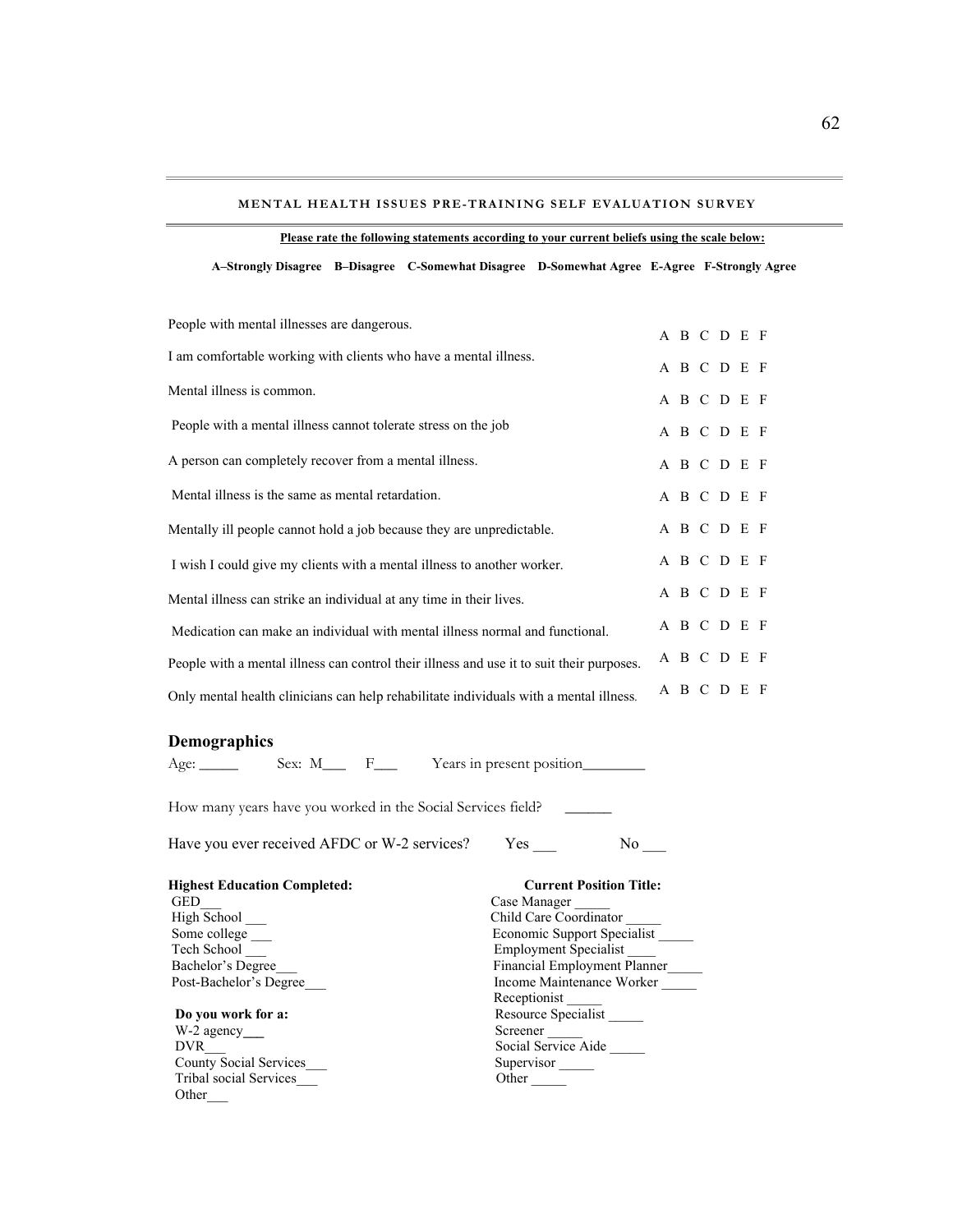#### **MENTAL HEALTH I SSUES POST-TRAINING SELF EVALUATION SURVEY**

#### **Please rate the following statements according to your current beliefs using the scale below:**

#### **A–Strongly Disagree B–Disagree C-Somewhat Disagree D-Somewhat Agree E-Agree F-Strongly Agree**

|   | People with mental illnesses are dangerous.                                               |  |  | A B C D E F |  |
|---|-------------------------------------------------------------------------------------------|--|--|-------------|--|
| ٠ | I am comfortable working with clients who have a mental illness.                          |  |  | A B C D E F |  |
| ٠ | Mental illness is common.                                                                 |  |  | A B C D E F |  |
| ٠ | People with a mental illness cannot tolerate stress on the job.                           |  |  | A B C D E F |  |
|   | A person can completely recover from a mental illness.                                    |  |  | A B C D E F |  |
| ٠ | Mental illness is the same as mental retardation.                                         |  |  | A B C D E F |  |
| ٠ | Mentally ill people cannot hold a job because they are unpredictable.                     |  |  | A B C D E F |  |
| ٠ | I wish I could give my clients with a mental illness to another worker.                   |  |  | A B C D E F |  |
| ٠ | Mental illness can strike an individual at any time in their lives.                       |  |  | A B C D E F |  |
| ٠ | Medication can make an individual with mental illness normal and functional.              |  |  | A B C D E F |  |
| ٠ | People with a mental illness can control their illness and use it to suit their purposes. |  |  | A B C D E F |  |
|   | Only mental health clinicians can help rehabilitate individuals with a mental illness.    |  |  | A B C D E F |  |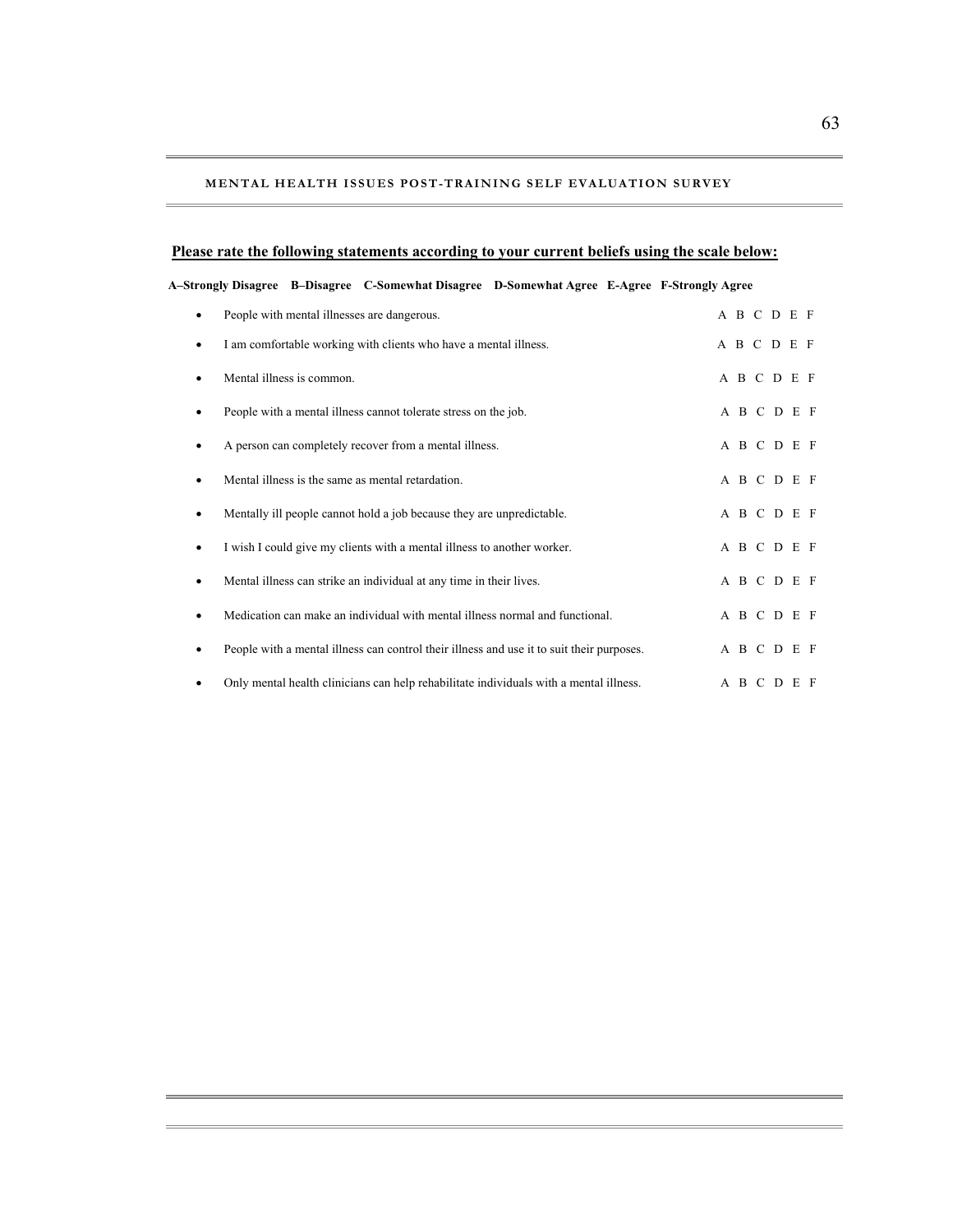#### **MENTAL HEALTH ISSUES POST ASSESSMENT SURVEY**

#### **Please write the appropriate response according to the scale below:**

#### **what Agree E-Agree F-Strongly Agree A–Strongly Disagree B–Disagree C-Somewhat Disagree D-Some**

 **My attendance at the Mental Health Issues workshop training:** 

| ٠         | Changed my assumptions about people with a mental illness.                                           |   |     |
|-----------|------------------------------------------------------------------------------------------------------|---|-----|
| $\bullet$ | Added to my objective knowledge about mental illness.                                                |   |     |
| ٠         | Improved my interaction with clients with a mental illness.                                          |   |     |
| ٠         | Motivated me to gather more information about mental illnesses.                                      |   |     |
| $\bullet$ | Affected my feelings in a positive manner about my clients with a mental illness.                    |   |     |
| $\bullet$ | Motivated me to seek out more resources for my clients with mental illnesses.                        |   |     |
|           | Please circle the appropriate response:                                                              |   |     |
|           | Encouraged me to become an advocate for more professional training in my agency.                     | Y | - N |
|           | I have serviced a client(s) with a mental illness since attending the Mental Health Issues Workshop. |   | N   |

#### Demographics

| Age: $\qquad \qquad$ | Sex: M | Years in present position                                    |  |
|----------------------|--------|--------------------------------------------------------------|--|
|                      |        | How many years have you worked in the Social Services field? |  |

Have you ever received AFDC or W-2 services? Yes \_\_\_\_\_\_ No \_



| W-2 Agency                    |
|-------------------------------|
| <b>DVR</b>                    |
| County Social Services        |
| <b>Tribal Social Services</b> |
| Other                         |
|                               |

ith

| <b>Current Position Title:</b> |
|--------------------------------|
| Case Manager                   |
| Child Care Coordinator         |
| Economic Support Specialist    |
| <b>Employment Specialist</b>   |
| Financial Employment Planner   |
| Income Maintenance Worker      |
| Receptionist                   |
| Resource Specialist            |
| Screener                       |
| Social Service Aide            |
| Supervisor                     |
| Other                          |

 **Thank you for taking the time to complete this survey.**

**Please return the survey in the enclosed pre-addressed, stamped envelope.**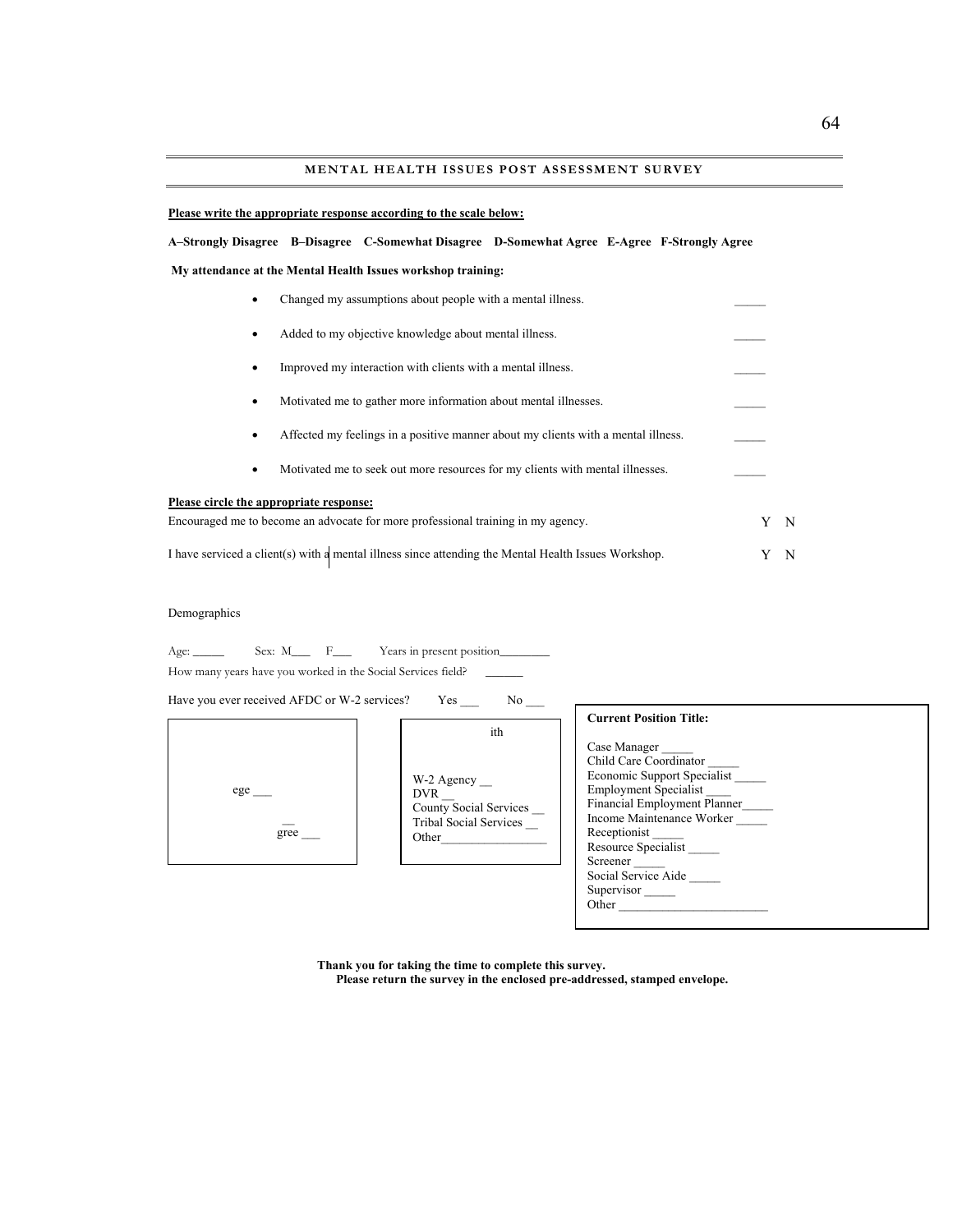# APPENDIX C

Demographic Characteristics of Study Participants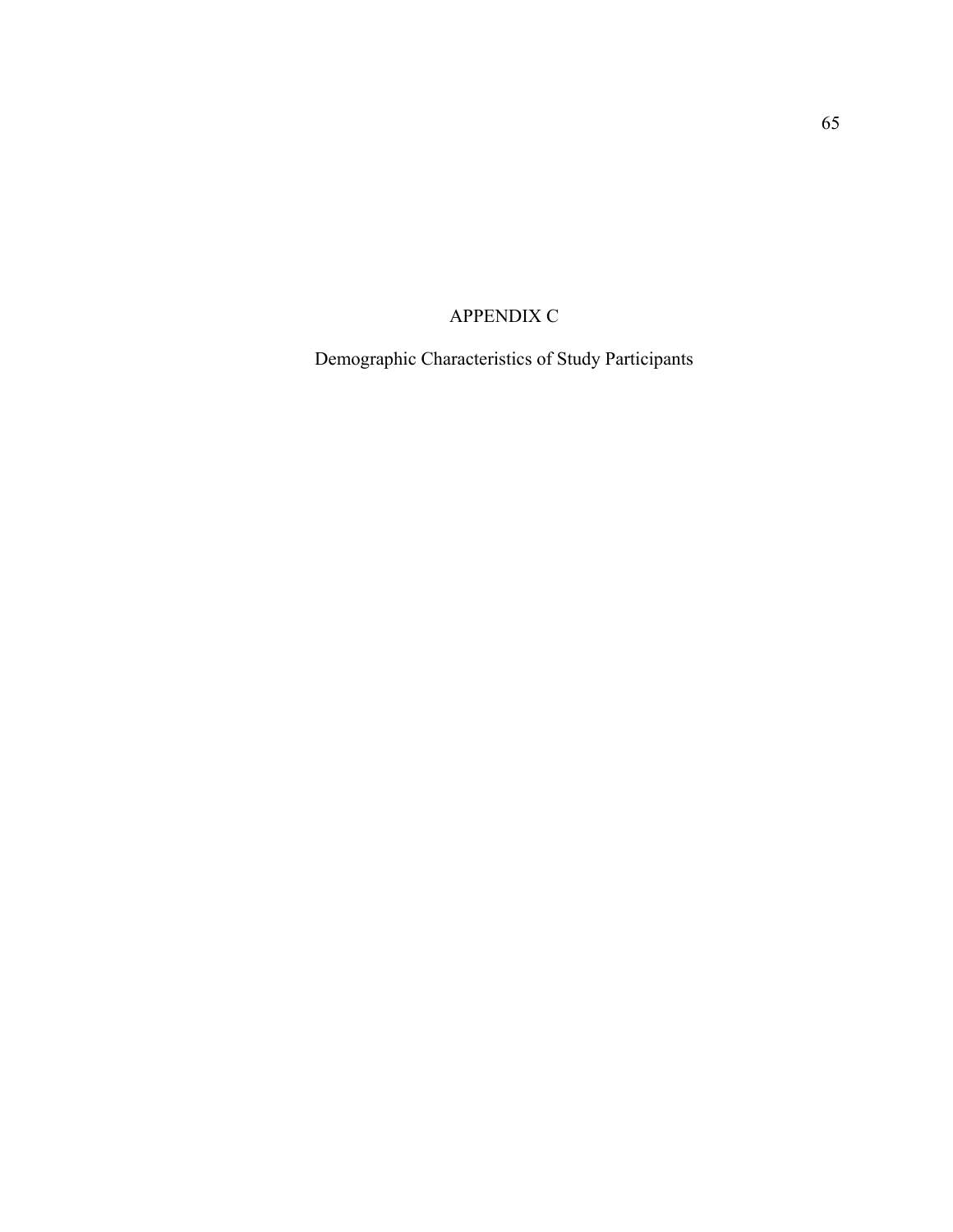Demographic Characteristics of Study Participants

| Gender | Pre-training<br>survey | One month<br>Post survey |
|--------|------------------------|--------------------------|
| Male   |                        | 12                       |
| Female |                        |                          |

Table 1. Gender Characteristics

## Table 2. Past recipient of AFDC or W-2

| 15. Received<br><b>AFDC</b><br>or $W-2$ | Pre-training<br>survey | One month<br>post survey |
|-----------------------------------------|------------------------|--------------------------|
| 16. Yes                                 | 12                     |                          |
| No                                      | 88                     | 68                       |

## Table 3. Education Level

| <b>Highest Education Completed</b> | Pre-training Survey | One month Post survey |
|------------------------------------|---------------------|-----------------------|
| GED                                |                     |                       |
| High School                        |                     |                       |
| Some College                       |                     |                       |
| <b>Technical School</b>            |                     |                       |
| Bachelor's Degree                  |                     |                       |
| Post-Bachelor's Degree             |                     |                       |

|  |  |  | Table 4. Current Place of Employment |
|--|--|--|--------------------------------------|
|--|--|--|--------------------------------------|

| Place of Employment           | Pre-training survey | One month post-survey |
|-------------------------------|---------------------|-----------------------|
| W-2 Agency                    |                     |                       |
| Division of Vocational        |                     |                       |
| Rehabilitation                |                     |                       |
| <b>County Social Services</b> |                     |                       |
| <b>Tribal Social Services</b> |                     |                       |
| )ther                         |                     |                       |